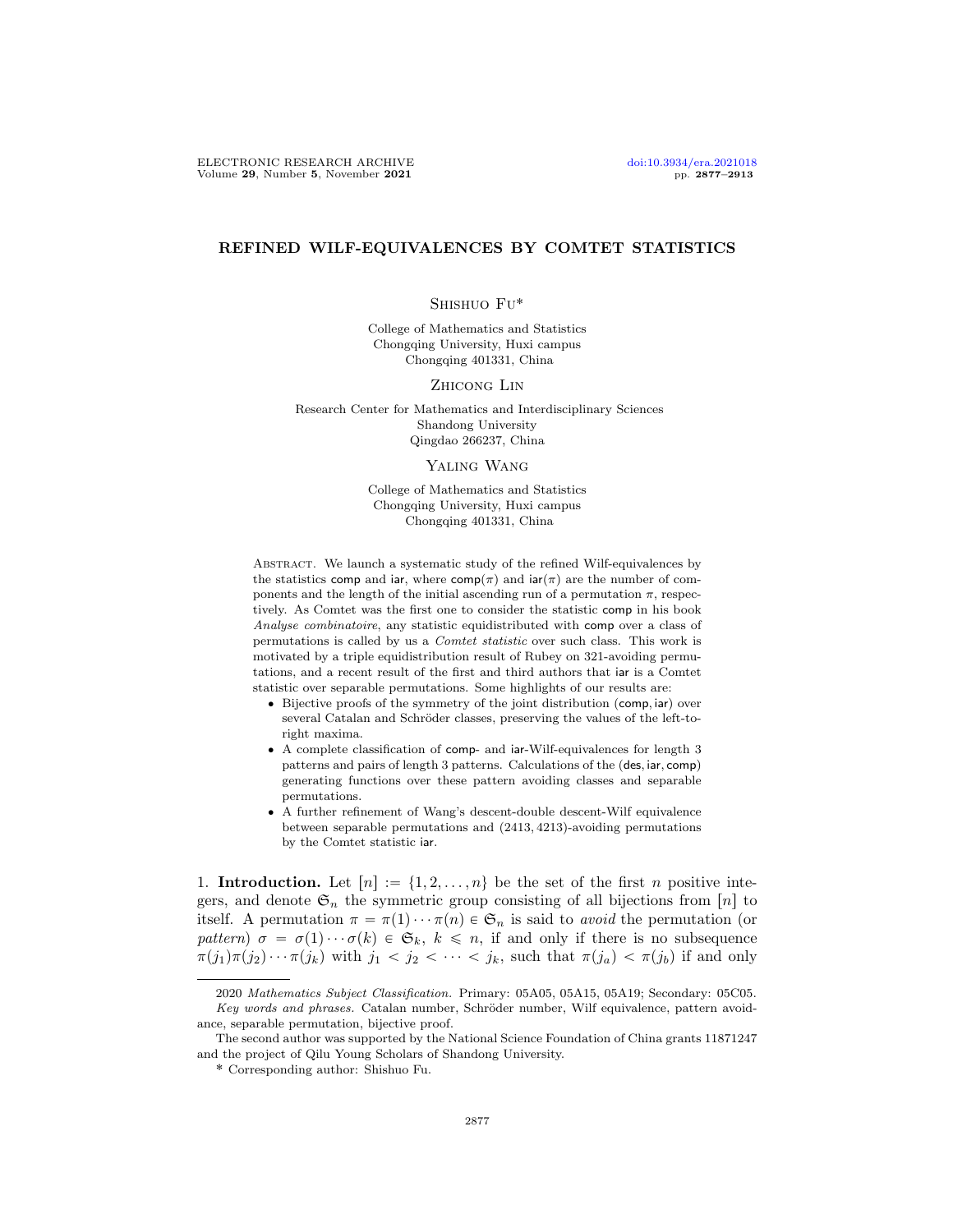if  $\sigma(a) < \sigma(b)$  for all  $1 \leq a < b \leq k$ . Otherwise, we say that the permutation  $\pi$ contains the pattern  $\sigma$ .

The notion of permutation pattern was introduced by Knuth [\[21,](#page-36-0) pp. 242-243] in 1968, but studied intensively and systematically for the first time by Simion and Schmidt [\[28\]](#page-36-1) in 1985. Ever since then, it has become an active and prosperous research subject. The reader is referred to two book expositions, [\[5,](#page-35-0) Chapters 4 and 5] and [\[20\]](#page-36-2), on this topic, as well as the numerous references therein. In the early 1980s, Herbert Wilf posed the problem of identifying equirestrictive sets of forbidden patterns. Let P be a (finite) collection of patterns and  $W$  a set of permutations, we write  $W(P)$  for the set of all permutations in W that avoid simultaneously every pattern contained in P. We will say, as it has become a standard terminology, that two sets of patterns, P and Q, are Wilf-equivalent, denoted by  $P \sim Q$ , if  $|\mathfrak{S}_n(P)| = |\mathfrak{S}_n(Q)|$  for all positive integers n.

In this paper, we will restrict ourselves to the case where  $|P| = |Q| \le 2$ , and the lengths of the patterns in  $P$  and  $Q$  are no greater than 4. Once two sets of patterns P and Q are known to be Wilf-equivalent, a natural direction to go deeper, is to make further restrictions on these P- or Q-avoiding permutations, and to see if the equinumerosity still holds. One such restriction is to consider the enumeration refined by various permutation statistics. In general, a statistic on a set of objects S is simply a function from S to  $\mathbb{N} := \{0, 1, 2, \ldots\}$ . A set-valued statistic on S is a function from S to the set of finite subsets of N. Given a permutation  $\pi \in \mathfrak{S}_n$ , we mainly consider the set-valued statistic

$$
DES(\pi) := \{ i \in [n-1] : \pi(i) < \pi(i+1) \},
$$

called the *descent set* of  $\pi$ , and two statistics

 $des(\pi) := |DES(\pi)|$  and  $iar(\pi) := min(DES(\pi) \cup \{n\}),$ 

called the **descent number and the initial ascending run of**  $\pi$ , respectively. Clearly,  $\arctan(\pi)$  can also be interpreted as the position of the leftmost descent of  $\pi$ , which indicates that iar is determined by DES. It should be noted that iar was also called lir, meaning "leftmost increasing run", in the literature (see e.g. [\[7\]](#page-35-1)). The statistic des is known as an *Eulerian statistic* since its distribution over  $\mathfrak{S}_n$  is the *n*-th Eulerian polynomial

$$
A_n(t):=\sum_{\pi\in\mathfrak{S}_n}t^{{\rm des}(\pi)}.
$$

Another statistic highlighted in our study is  $\mathsf{comp}(\pi)$ , which can be introduced as

$$
comp(\pi) := |\{i : \forall j \leq i, \pi(j) \leq i\}|.
$$

It is equal to the maximum number of *components* (see  $[1, 7, 8]$  $[1, 7, 8]$  $[1, 7, 8]$  $[1, 7, 8]$ ) in an expression of  $\pi$  as a *direct sum* of permutations. For instance,  $comp(312465) = 3$ , the three components being 312, 4, and 65 and 312465  $= 312 \oplus 1 \oplus 21$  (see Sect. [2.2](#page-6-0) for the definition of direct sum  $\oplus$ ). The statistic comp dates back at least to Comtet [\[9,](#page-36-3) Ex. VI.14], who proved the generating function for the number  $f(n)$  of permutations of length n with one component, also known as indecomposable permutations, to be

$$
\sum_{n\geqslant 1} f(n)z^n = 1 - \frac{1}{\sum_{n\geqslant 0} n!z^n}.
$$

Thus, any statistic equidistributed with comp over a class of restricted permutations will be called by us a *Comtet statistic* over such class. The enumeration of pattern avoiding indecomposable permutations was carried out by Gao, Kitaev and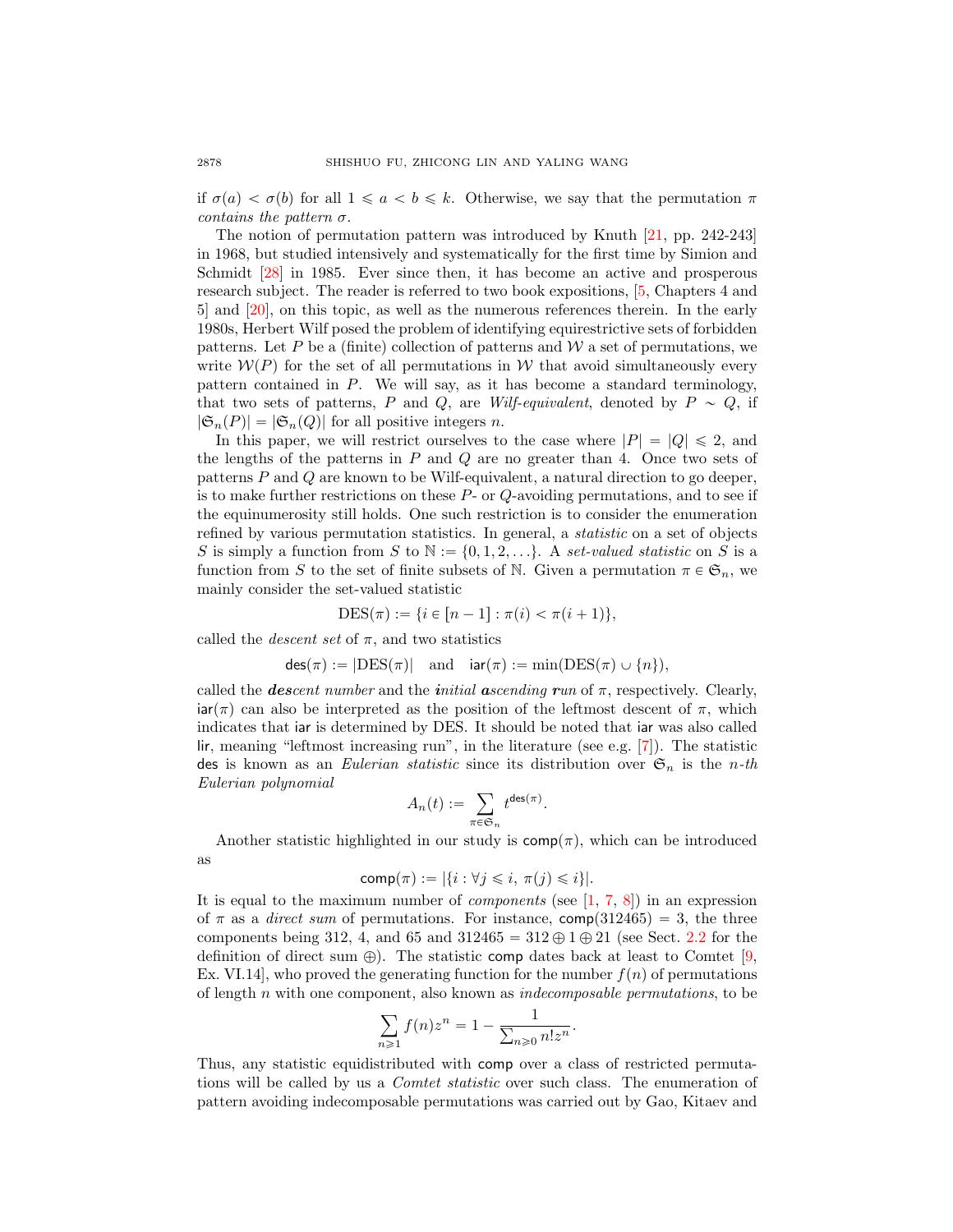Zhang [\[19\]](#page-36-4). It should be noted that iar and comp are not equidistributed over  $\mathfrak{S}_4$ . Nonetheless, two of the authors [\[18\]](#page-36-5) proved that iar is a Comtet statistic over separable permutations, the class of  $(2413, 3142)$ -avoiding permutations. It is this result that motivates us to investigate systematically the refined Wilf-equivalences by these two Comtet statistics, and sometimes jointly with other statistics.

For a (possibly set-valued) statistic st on  $\mathfrak{S}_n$ , we say two sets of patterns P and Q are st-Wilf-equivalent, denoted as  $P \sim_{st} Q$ , if for all positive integers n, we have

$$
|\mathfrak{S}_n(P)^{\mathsf{st}}| = |\mathfrak{S}_n(Q)^{\mathsf{st}}|,
$$

meaning that for a fixed value of st, there are as many preimages in  $\mathfrak{S}_n(P)$  as those in  $\mathfrak{S}_n(Q)$ . Note that by their definitions,  $P \sim_{\text{DES}} Q$  immediately implies  $P \sim_{\text{iar}} Q$  and  $P \sim_{\text{des}} Q$ , but not conversely. The above refined Wilf-equivalence by one statistic can be naturally extended to the joint distribution of several permutation statistics, regardless of numerical or set-valued types. So expression like  $P \sim_{(DES, comp)} Q$ and  $|\mathfrak{S}_n(P)^{\text{DES}, \text{comp}}| = |\mathfrak{S}_n(Q)^{\text{DES}, \text{comp}}|$  should be understood well. It should be noted that refined Wilf-equivalences have already been extensively studied during the last two decades (see e.g.  $[7, 11, 13, 20, 24]$  $[7, 11, 13, 20, 24]$  $[7, 11, 13, 20, 24]$  $[7, 11, 13, 20, 24]$  $[7, 11, 13, 20, 24]$  $[7, 11, 13, 20, 24]$  $[7, 11, 13, 20, 24]$  $[7, 11, 13, 20, 24]$ ). Especially, the focus of Dokos, Dwyer, Johnson, Sagan and Selsor [\[11\]](#page-36-6) was on the refined Wilf-equivalences by Eulerian and Mahonian statistics. Hopefully with the results we present in this paper, one is convinced that considering the refinements by Comtet statistics is equally meaningful.

Some highlights of our results will be outlined below. Before stating them, we need to recall some classical permutation statistics. For a permutation  $\pi \in \mathfrak{S}_n$ , we introduce

$$
LMAX(π) := {π(i) ∈ [n] : π(j) < π(i), ∅1 ≤ j < i} \text{ and}
$$
\n
$$
LMXP(π) := {i ∈ [n] : π(j) < π(i), ∅1 ≤ j < i},
$$

the set of values and positions of the left-to-right maxima of  $\pi$ , respectively. The sets of values/positions of the *left-to-right minima*, the *right-to-left maxima* and the right-to-left minima of  $\pi$  can be defined and denoted similarly if needed. We use lowercase letters to denote the cardinality of these sets, so for example,  $LMIN(\pi)$ is the set of values of the left-to-right minima of  $\pi$  and  $\text{Inin}(\pi)$  is the corresponding numerical statistic. We will also consider the set of descent bottoms of  $\pi$ 

$$
DESB(\pi) := \{\pi(i + 1) \in [n - 1] : i \in DES(\pi)\},\
$$

which is another set-valued extension of des different from DES.

The first one of our main results concerns a single pattern of length 3.

<span id="page-2-0"></span>**Theorem 1.1.** For every  $n \geq 1$ ,

- (i) the two triples  $(LMAX, \text{iar}, \text{comp})$  and  $(LMAX, \text{comp}, \text{iar})$  have the same distribution over  $\mathfrak{S}_n(321)$ ;
- (ii) the two quadruples  $(LMAX, DESB, \text{iar}, \text{comp})$  and  $(LMAX, DESB, \text{comp}, \text{iar})$ have the same distribution over  $\mathfrak{S}_n(312)$ ;
- (iii) the quadruples  $(LMAX, LMIN, \text{iar}, \text{comp})$  and  $(LMAX, LMIN, \text{comp}, \text{iar})$  have the same distribution over  $\mathfrak{S}_n(132)$ .

The result on the symmetry of  $(\text{comp}, \text{iar})$  was inspired by several works in the literature. First of all, Theorem [1.1](#page-2-0) (i) is essentially equivalent to a result of Rubey [\[27\]](#page-36-9) up to some elementary transformations on permutations. Details will be given in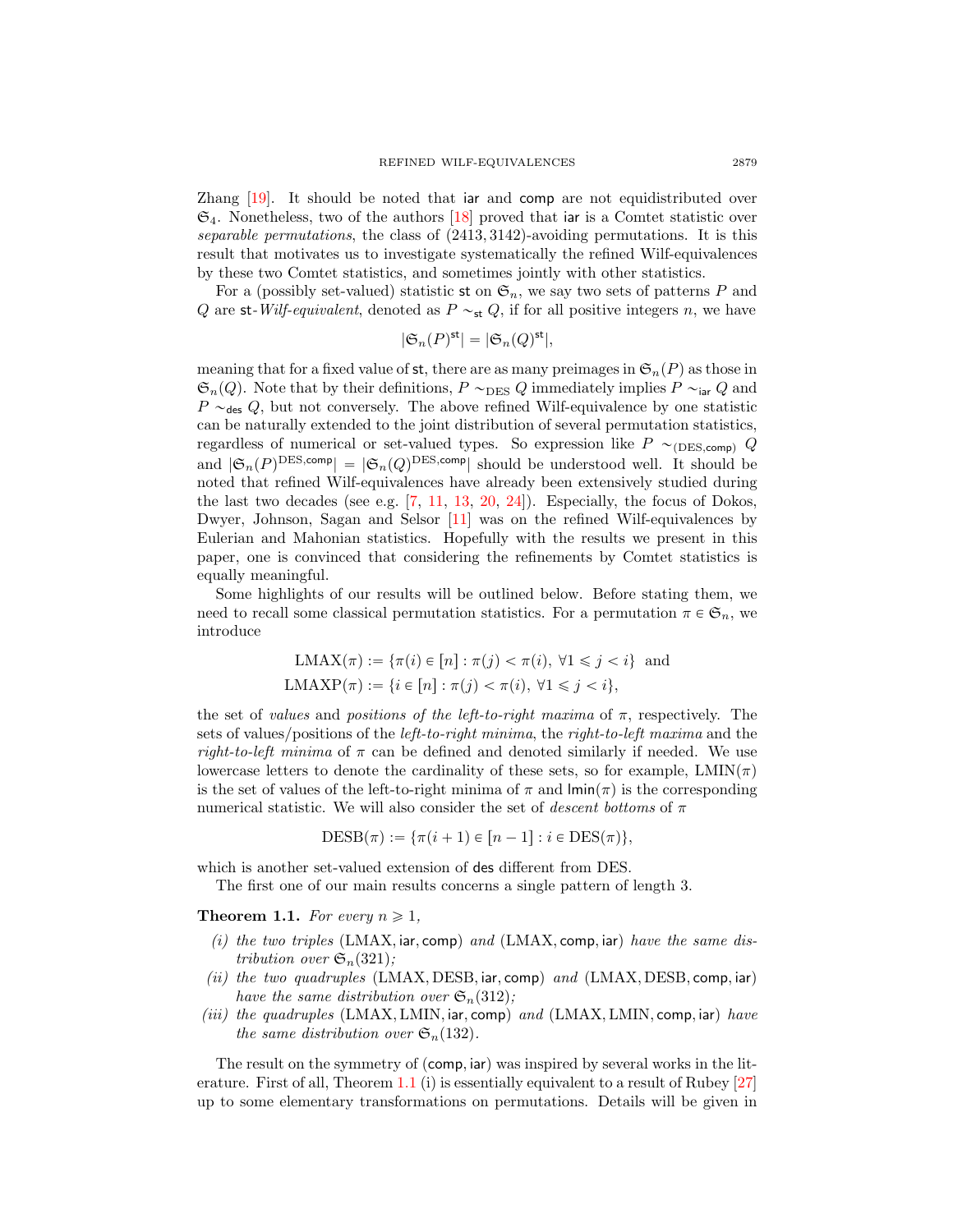Sect. [3.1.](#page-8-0) Furthermore, Rubey's result is a symmetric generalization of an equidistribution due to Adin, Bagno and Roichman  $[1]$ , which implies the *Schur-positivity* of the class of 321-avoiding permutations with a prescribed number of components.

Next, Claesson, Kitaev and Steingrímsson [\[20,](#page-36-2) Thm 2.2.48] constructed a bijection between separable permutations of length  $n + 1$  with  $k + 1$  components and Schröder paths of order n with k horizontals at x-axis. Combining this bijection with the work in [\[18\]](#page-36-5) justifies iar being a Comtet statistic on separable permutations. It then follows from our Lemma [2.5,](#page-7-0) a general lemma proved in Sect. [2.2,](#page-6-0) that we have the following symmetric double Comtet distribution.

<span id="page-3-0"></span>Corollary 1.2. The double Comtet statistics (comp, iar) is symmetric on separable permutations.

We take the opportunity to announce the following refinement of Corollary [1.2,](#page-3-0) which appears in a separate article.

<span id="page-3-1"></span>**Theorem 1.3** ([\[16\]](#page-36-10)). There exists an involution on  $\mathfrak{S}_n(2413, 3142)$  that preserves the pair of set-valued statistics (LMAX, DESB) but exchanges the pair (comp, iar). Consequently,

$$
\begin{aligned} \sum_{\pi \in \mathfrak{S}_n(2413,3142)} & s^{\mathsf{comp}(\pi)} t^{\mathsf{iar}(\pi)} \mathbf{x}^{\mathsf{LMAX}(\pi)} \mathbf{y}^{\mathsf{DESB}(\pi)} \\ & = \sum_{\pi \in \mathfrak{S}_n(2413,3142)} s^{\mathsf{iar}(\pi)} t^{\mathsf{comp}(\pi)} \mathbf{x}^{\mathsf{LMAX}(\pi)} \mathbf{y}^{\mathsf{DESB}(\pi)}, \end{aligned}
$$

where  $\mathbf{x}^S :=$  $_{i\in S} x_i$  and  $\mathbf{y}^S :=$  $_{i\in S} y_i$  for any subset  $S \subseteq [n]$ .

The proof of Theorem [1.1](#page-2-0) provided in Sect. [3](#page-8-1) is via two involutions on permutations that actually imply the even stronger symmetric phenomenon, namely the corresponding distribution matrices are Hankel; see Theorems [3.13](#page-17-0) and [4.2.](#page-22-0) The proof of Theorem [1.3](#page-3-1) is based on a combinatorial bijection on the so-called  $di$ -sk trees introduced in [\[17\]](#page-36-11). This bijection will also provide an alternative approach to Theorem [1.1\(](#page-2-0)ii). The details will be given in  $[16]$ .

Remark 1. Rubey's bijective proof of a slight modification (see Theorem [3.1\)](#page-9-0) of Theorem  $1.1(i)$  $1.1(i)$  is via Dyck paths and the proof of Theorem [1.3](#page-3-1) that will appear in  $|16|$  is based on di-sk trees. Our bijective and unified proof of Theorem [1.1\(](#page-2-0)i)(ii), constructed directly on permutations, provides more insights into the symmetry of the double Comtet statistics, and therefore, it seems more likely to be extended to deal with such equidistributions over other classes of pattern-avoiding permutations.

Our third main result shows how iar, combined with des and the number of double descents would refine known results and imply new ones concerning separable and  $(2413, 4213)$ -avoiding permutations. Interestingly, it does refine a nice  $\gamma$ -positivity interpretation for separable permutations [\[17,](#page-36-11) [23\]](#page-36-12) due to Zeng and the first two authors that we review below.

Recall that a polynomial in  $\mathbb{R}[t]$  of degree n is said to be  $\gamma$ -positive if it can be written as a linear combination of

$$
\{t^k(1+t)^{n-2k}\}_{0\leq k\leq n/2}
$$

with non-negative coefficients. Many polynomials arising from combinatorics and discrete geometry have been shown to be  $\gamma$ -positive; see the comprehensive survey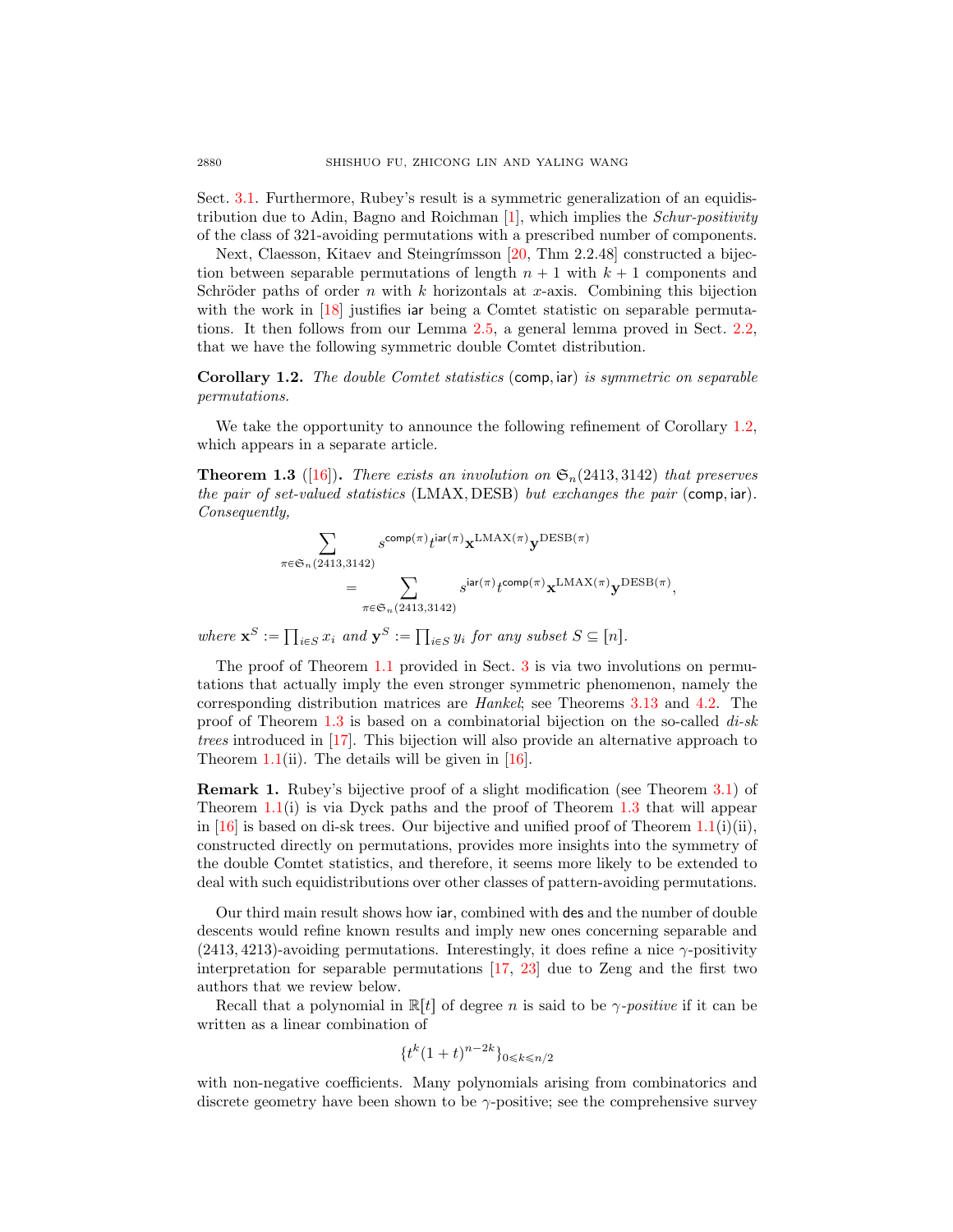by Athanasiadis [\[2\]](#page-35-4). One typical example is the Eulerian polynomials

$$
A_n(t) = \sum_{\pi \in \mathfrak{S}_n} t^{\text{des}(\pi)} = \sum_{k=0}^{\lfloor \frac{n-1}{2} \rfloor} |\Gamma_{n,k}| t^k (1+t)^{n-1-2k},
$$

where  $\Gamma_{n,k}$  is the set of permutations in  $\mathfrak{S}_n$  with k descents and without double descents. Here an index  $i \in [n]$  is called a *double descent* of a permutation  $\pi \in \mathfrak{S}_n$ if  $\pi(i-1) > \pi(i) > \pi(i+1)$ , where we use the convention  $\pi(0) = \pi(n+1) = 0$ . The number of double descents of  $\pi$  will be denoted as  $dd(\pi)$ . This classical result is due to Foata and Schützenberger  $[14,$  Theorem 5.6 and has been extended in several different directions (cf. [\[2\]](#page-35-4)) in recent years. In particular, the first two authors together with Zeng [\[17,](#page-36-11) [23\]](#page-36-12) proved an analog for the descent polynomial over separable permutations

<span id="page-4-0"></span>
$$
S_n(t) := \sum_{\pi \in \mathfrak{S}_n(2413,3142)} t^{\text{des}(\pi)} = \sum_{k=0}^{\lfloor \frac{n-1}{2} \rfloor} |\Gamma_{n,k}(2413,3142)| t^k (1+t)^{n-1-2k}.
$$
 (1)

In a recent work [\[24\]](#page-36-8) of Lin and Kim, they proved that  $(2413, 3142) \sim_{\text{des}} (2413, 4213)$ (see [\[24,](#page-36-8) Thm. 5.1]), and that the  $\gamma$ -coefficient of the descent polynomial over (2413, 4213)-avoiding permutations is similarly given by  $|\Gamma_{n,k}(2413, 4213)|$  (see [\[24,](#page-36-8) Eq.  $(4.10)$ ]). In view of  $(1)$ , we see that the number of separable permutations of |n| with k descents and without double descents is the same as that of  $(2413, 4213)$ avoiding permutations of  $[n]$  with k descents and without double descents. With this in mind, our third main result given below can be viewed as a refinement.

# <span id="page-4-1"></span>**Theorem 1.4.** For  $n \geq 1$ ,

<span id="page-4-2"></span>
$$
\sum_{\pi \in \mathfrak{S}_n(2413,3142)} t^{\text{des}(\pi)} x^{\text{dd}(\pi)} y^{\text{iar}(\pi)} = \sum_{\pi \in \mathfrak{S}_n(2413,4213)} t^{\text{des}(\pi)} x^{\text{dd}(\pi)} y^{\text{iar}(\pi)}.
$$
 (2)

Theorem [1.4](#page-4-1) refines Wang's equidistribution [\[30,](#page-36-14) Thm. 1.5] by the Comtet statistic iar and has many interesting consequences which can be found in Sections [5](#page-25-0) and [6.](#page-29-0) More detailed motivation that led us to discover Theorem [1.4](#page-4-1) will also be provided in Section [6.](#page-29-0) Our proof of Theorem  $1.4$  in Section [6](#page-29-0) is algebraic and finding a bijective proof remains open.

Besides the above three main results, we will also calculate the joint distribution of (des, iar, comp) over permutations avoiding a set P of patterns, where P is taken to be a single pattern of length 3, a pair of patterns of length 3, as well as the three pairs  $(2413, 3142)$ ,  $(2413, 4213)$ , and  $(3412, 4312)$ , respectively. All the generating functions for these patterns turn out to be either algebraic or rational (see Tables [1](#page-9-1) and [2\)](#page-21-0), and as applications, complete classification of the iar- or comp-Wilf equivalences for these patterns is given. Moreover, our attempt to characterize the pattern pairs of length 4 which are (iar, comp)-Wilf-equivalent to  $(2413, 3142)$  leads to Conjecture [1,](#page-27-0) which we have verified in some important cases.

The rest of this paper is organized as follows. In Section [2,](#page-5-0) we review some notation and terminology and prove two general lemmas concerning the direct sum operation of permutations. The classification of refined Wilf-equivalences for a single pattern of length 3 is carried out in Section [3,](#page-8-1) where the proof of Theorem [1.1](#page-2-0) is provided as well. Section [4](#page-20-0) is devoted to the investigation of pattern pairs of length 3, while Section [5](#page-25-0) aims to characterize the pattern pairs of length 4 that are (iar, comp)-Wilf-equivalent to  $(2413, 3142)$ . The proof of Theorem [1.4](#page-4-1) is given in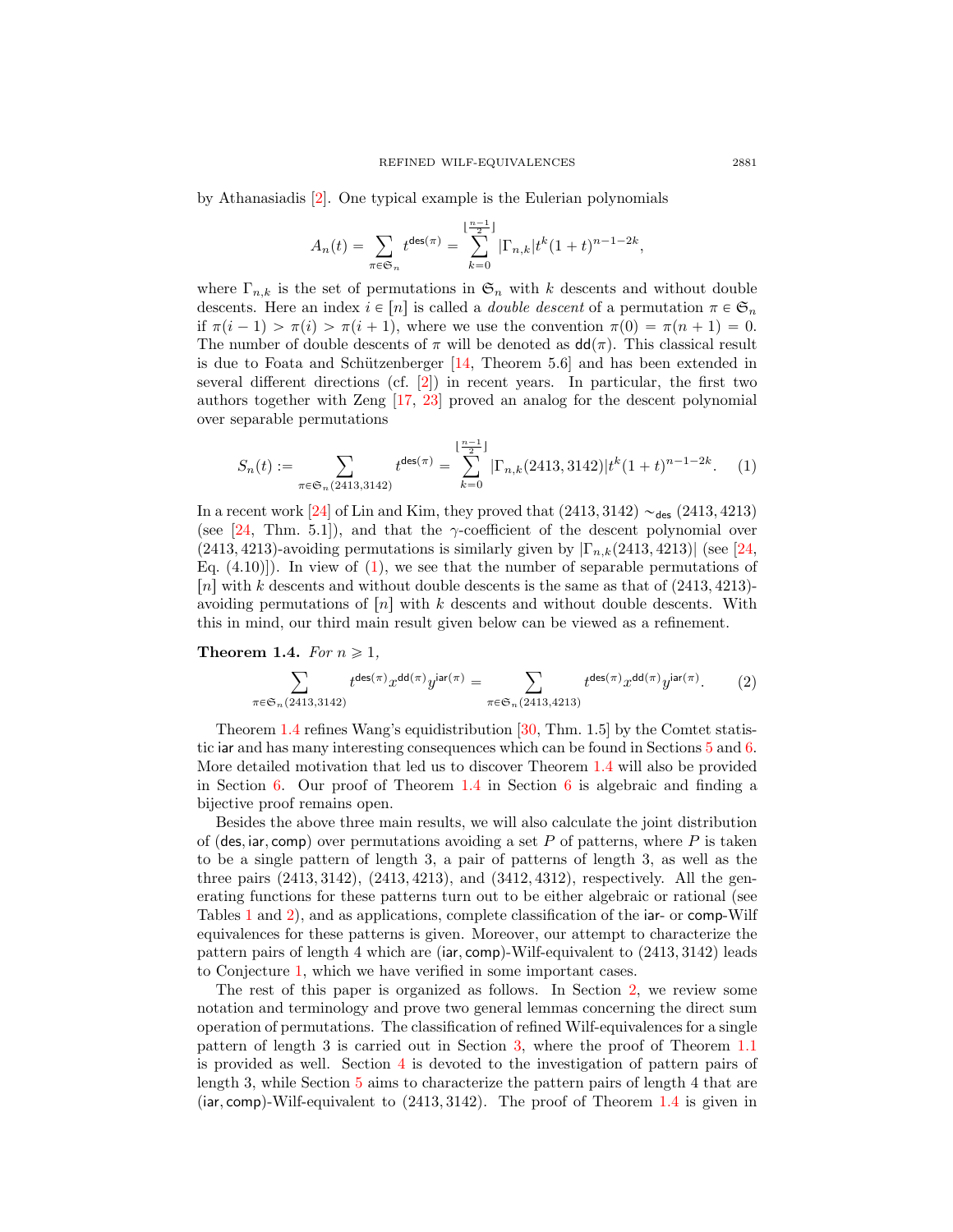Section  $6$ , where a new recurrence for the 021-avoiding inversion sequences is also proved.

#### <span id="page-5-0"></span>2. Notations and preliminaries.

2.1. Elementary operations. For a given permutation  $\pi \in \mathfrak{S}_n$ , there are three fundamental symmetry operations on  $\pi$ :

- its reversal  $\pi^r \in \mathfrak{S}_n$  is given by  $\pi^r(i) = \pi(n+1-i);$
- its complement  $\pi^c \in \mathfrak{S}_n$  is given by  $\pi^c(i) = n + 1 \pi(i);$
- its *inverse*  $\pi^{-1} \in \mathfrak{S}_n$ , is the usual group theoretic inverse permutation.

One thing we would like to point out, before we barge into classifying iar-Wilfequivalences for various patterns, is that by taking iar into consideration, we can no longer utilize the above three standard symmetries for permutations, since none of them preserves the length of the initial ascending run of  $\pi$ , when  $n \geq 2$ . For the classical Wilf-equivalence, these symmetries reduce the number of possible equivalence classes considerably, since for example,  $\pi$  avoids 213 if and only if  $\pi$ <sup>r</sup> avoids 312. This fact about the statistic iar explains, at least partially, the following observations.

Observation 1. 1. The iar-Wilf-equivalence is less likely to be found than the Wilf-equivalence.

2. When iar-Wilf-equivalence does hold, we cannot prove it using the three standard symmetries or their combinations. Usually we need to use new ideas in constructing bijective proofs, or prove the equivalence recursively using recurrence relations.

On the other hand, the statistic comp behaves better under these three elementary operations.

<span id="page-5-1"></span>**Observation 2.** The two mappings  $\pi \mapsto (\pi^r)^c$  and  $\pi \mapsto \pi^{-1}$  both preserve the statistic comp.

Let  $P$  be a collection of patterns. The following trivariate generating function will be the focal point of our study.

$$
\mathfrak{S}(P)^{\text{des,iar,comp}}(t,r,p;z) := \sum_{n\geqslant 0} \sum_{\pi \in \mathfrak{S}_n(P)} t^{\text{des}(\pi)} r^{\text{iar}(\pi)} p^{\text{comp}(\pi)} z^n.
$$
 (3)

Most of the time we suppress the superindices des, iar, comp, and variable  $z$ , and when the pattern set  $P$  is clear from the context, we also suppress  $P$  to write  $\mathfrak{S}(t, r, p)$ . In most cases the variant  $\mathfrak{S}(t, r, p) := (\mathfrak{S}(t, r, p) - 1)/rpz$  of this generat-ing function yields more compact expressions (see Tables [1](#page-9-1) and [2\)](#page-21-0). Let  $M_n(P) :=$  $M_n(P; \text{iar}, \text{comp})$  be the  $n \times n$  matrix, whose entry at the k-th row and the l-th column is the number of permutations  $\pi$  in  $\mathfrak{S}_n(P)$  with  $\text{iar}(\pi) = k$  and  $\text{comp}(\pi) =$  $\ell$ . Let st be a permutation statistic, we can then refine  $M_n(P)$  as  $M_n(P)$  $i_{i} M_{n}^{\text{st}=i}(P)$ , so that the  $(k, \ell)$ -entry of  $M_{n}^{\text{st}=i}(P)$  counts permutations  $\pi$  such that  $st(\pi) = i$  for a fixed integer i. This definition extends to set-valued statistics and multiple statistics in a natural way. So for instance,  $M_n^{\text{LMAX}=S,\text{des}=i}(P)$  is the  $n \times n$  matrix, whose  $(k, \ell)$ -entry is the number of permutations  $\pi$  in  $\mathfrak{S}_n(P)$  with  $\text{LMAX}(\pi) = S$ , des $(\pi) = i$ , iar $(\pi) = k$  and comp $(\pi) = \ell$ .

We also need the following operations on permutations.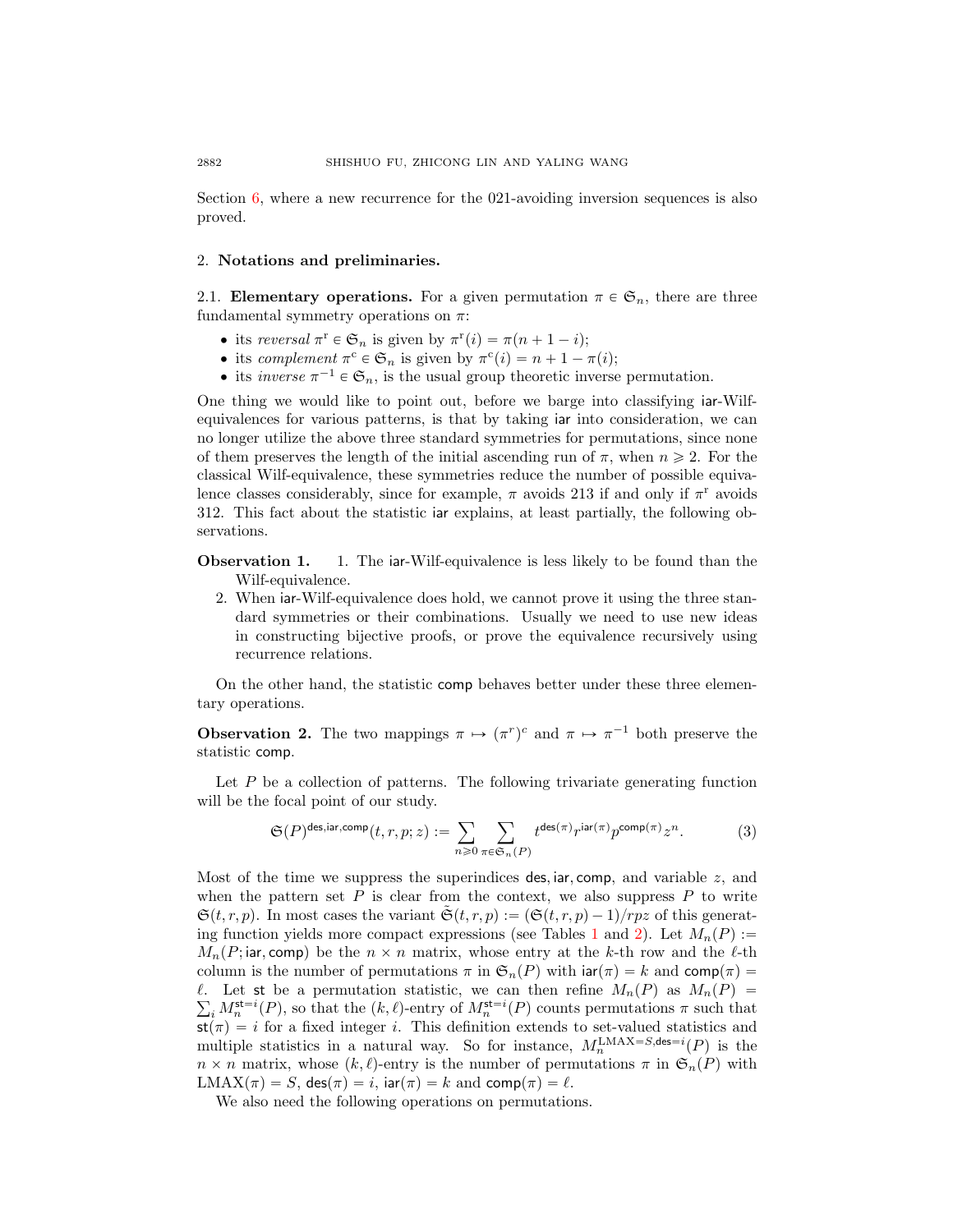<span id="page-6-1"></span>**Definition 2.1.** For a word w over  $\mathbb{Z}$  consisting of distinct letters, denote  $red(w)$ the reduction of w (also called the "standardization" of w in the literature), which is obtained from  $w$  by replacing the j-th smallest positive letter by j. For a given permutation  $\pi \in \mathfrak{S}_n$ , the deletion of i, for each  $i \in [n]$ , is the map that deletes i from  $\pi$ , and reduces the derived word to a permutation, denoted as  $\text{del}_i(\pi) \in \mathfrak{S}_{n-1}$ . Similarly, the *insertion of i at place k*, for each  $i, k \in [n + 1]$ , is defined to be the map that increases all letters  $j \geqslant i$  in  $\pi$  by 1, and inserts i between  $\pi(k-1)$  and  $\pi(k)$  to get a new permutation, denoted as  $ins_{i,k}(\pi) \in \mathfrak{S}_{n+1}$ .

<span id="page-6-0"></span>2.2. The direct/skew sum operation and fundamental lemmas. There are two fundamental operations, called direct sum and skew sum, to construct a bigger permutation from two smaller ones. The direct sum  $\pi \oplus \sigma$  and the skew sum  $\pi \ominus \sigma$ , of  $\pi \in \mathfrak{S}_k$  and  $\sigma \in \mathfrak{S}_l$ , are permutations in  $\mathfrak{S}_{k+l}$  defined respectively as

$$
(\pi \oplus \sigma)_i = \begin{cases} \pi_i, & \text{for } i \in [1, k]; \\ \sigma_{i-k} + k, & \text{for } i \in [k+1, k+l] \end{cases}
$$

and

$$
(\pi \ominus \sigma)_i = \begin{cases} \pi_i + l, & \text{for } i \in [1, k]; \\ \sigma_{i-k}, & \text{for } i \in [k+1, k+l]. \end{cases}
$$

For instance, we have  $123 \oplus 21 = 12354$  and  $123 \ominus 21 = 34521$ . The following characterization of separable permutations is folkloric (see [\[20,](#page-36-2) pp. 57]) in pattern avoidance.

Proposition 2.2. A permutation is separable if and only if it can be built from the permutation 1 by applying the operations  $\oplus$  and  $\ominus$  repeatedly.

Definition 2.3. A nonempty permutation which is not the direct sum of two nonempty permutations is called *indecomposable*. Let  $\mathcal{I}_n$  denote the set of all indecomposable permutations of length n. Any permutation  $\pi$  with  $\text{comp}(\pi) = k$  can be written uniquely as  $\pi = \tau_1 \oplus \tau_2 \oplus \cdots \oplus \tau_k$ , where each  $\tau_i$  is indecomposable. We call this decomposition the *direct sum decomposition* of  $\pi$ . Let  $id_n$  denote the identity permutation of length *n*. A statistic st is called *totally*  $\bigoplus$ -compatible if  $\mathsf{st}(\pi) = \sum_{i=1}^k \mathsf{st}(\tau_i)$ , where  $l = \min(\{i : \tau_i \neq id_1\} \cup \{k\}).$ 

For instance, des and comp are totally  $\oplus$ -compatible, while iar is partially  $\oplus$ compatible. We emphasize here that total  $\bigoplus$ -compatibility does not imply partial  $\oplus$ -compatibility.

Let P be a collection of patterns and  $(\text{st}_1, \text{st}_2, ...)$  be a sequence of permutation statistics. Let us introduce two generating functions with respect to  $(st_1, st_2, ...)$  as

$$
F_P(t_1, t_2, \dots; z) := 1 + \sum_{n \geq 1} z^n \sum_{\pi \in \mathfrak{S}_n(P)} \prod_i t_i^{\mathfrak{st}_i(\pi)}
$$

and

$$
I_P(t_1, t_2, \ldots; z) := \sum_{n \geq 1} z^n \sum_{\pi \in \mathcal{I}_n(P)} \prod_i t_i^{\mathsf{st}_i(\pi)}.
$$

We have the following general lemma regarding the direct sum decomposition of permutations, which is useful when considering the refinement of Wilf-equivalence by comp.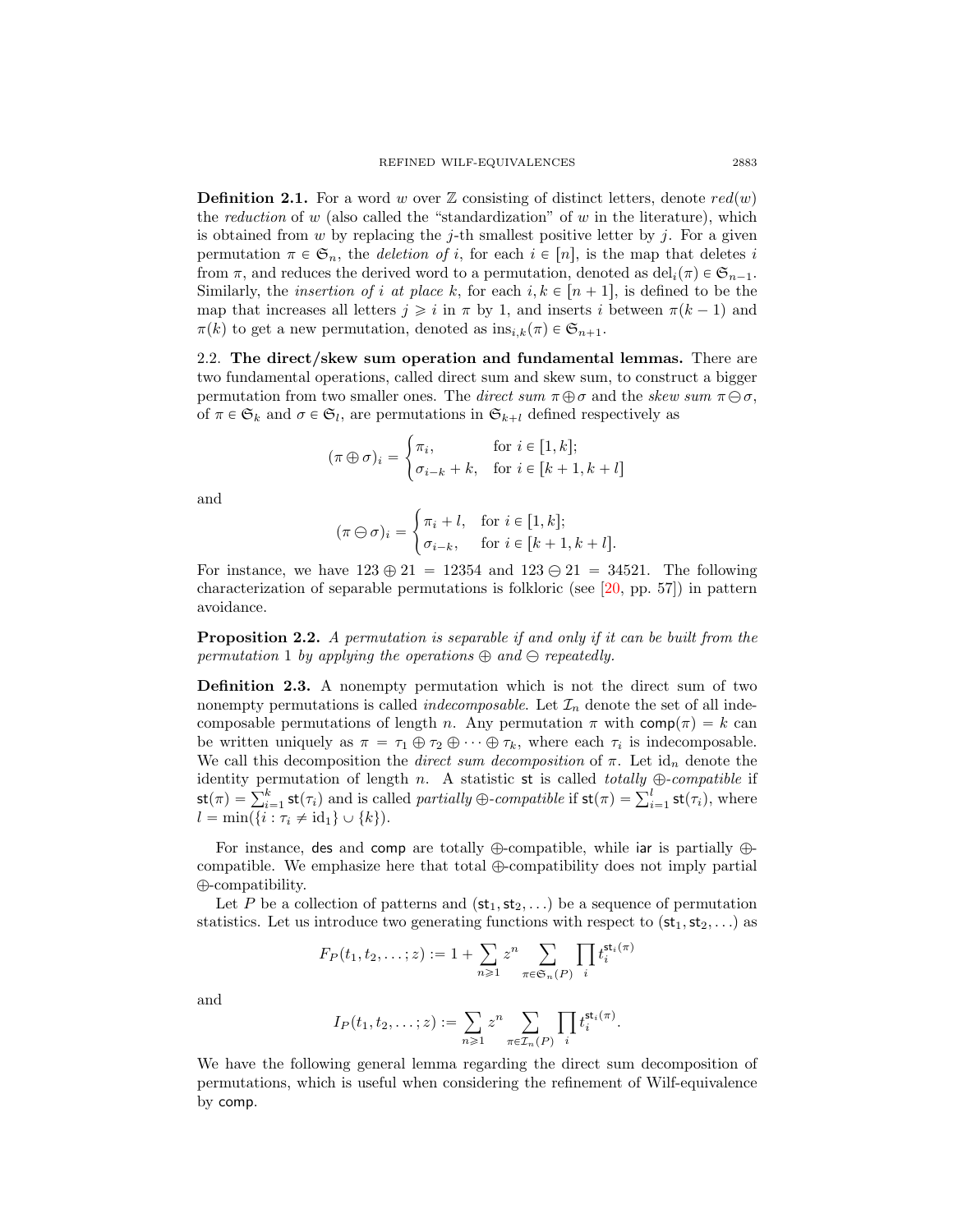<span id="page-7-2"></span>**Lemma 2.4.** Let  $(st_1, st_2, \ldots, st'_1, st'_2, \ldots)$  be a sequence of statistics such that  $st_i$ is totally  $\oplus$ -compatible and  $st_i'$  is partially  $\oplus$ -compatible for each i. Let P and Q be two collections of indecomposable patterns.

1. We have the following functional equation:

<span id="page-7-1"></span>
$$
F_P(q) = \frac{1}{1 - qw} + \frac{q(I_P(\mathbf{t}, \mathbf{t}') - w)}{(1 - qI_P(\mathbf{t}, 1))(1 - qw)},
$$
\n(4)

where  $w = z t_1^{\text{st}_1(\text{id}_1)} t_2^{\text{st}_2(\text{id}_1)} \cdots t_1'^{\text{st}_1'(\text{id}_1)} t_2'^{\text{st}_2'(\text{id}_1)} \cdots$  is the generating function  $for$   $id_1$ , and

$$
F_P(q) := F_P(q, t_1, \ldots, t'_1, \ldots; z)
$$
 and  $I_P(\mathbf{t}, \mathbf{t}') := I_P(t_1, \ldots, t'_1, \ldots; z)$ 

are the generating functions with respect to  $(\text{comp}, st_1, \ldots, st'_1, \ldots)$  and  $(\text{st}_1, \ldots, \text{st}'_1, \ldots),$  respectively. In particular,  $I_P(\textbf{t}, \textbf{1}) := I_P(t_1, \ldots, 1, \ldots; z)$ .

2. If  $P \sim_{(\mathsf{st}_1, \mathsf{st}_2, ..., \mathsf{st}_1', \mathsf{st}_2', ...)} Q$ , then  $P \sim_{(\mathsf{comp}, \mathsf{st}_1, \mathsf{st}_2, ..., \mathsf{st}_1', \mathsf{st}_2', ...)} Q$  holds as well. In particular, if  $P \sim Q$ , then  $P \sim_{\text{comp}} Q$ .

*Proof.* Note that if  $\sigma$  is an indecomposable pattern and  $\pi = \tau_1 \oplus \tau_2 \oplus \cdots \oplus \tau_k$ , then

 $\pi$  is  $\sigma$ -avoiding  $\Longleftrightarrow \tau_i$  is  $\sigma$ -avoiding for each *i*.

Therefore, with respect to totally  $\bigoplus$ -compatible statistics **t**, the weight of  $\pi$  that contributes to the generating function  $F_P(q)$  is the product of the weights of  $\tau_1, \ldots, \tau_k$ . But when partially  $\oplus$ -compatible statistics  $t'$  are involved, further analysis is needed. Among these k indecomposable components, suppose the first i are trivial (i.e.,  $id_1$ ) with weight w, the  $(i+1)$ -th component is nontrivial thus generated by  $I_P(\mathbf{t}, \mathbf{t}') - w$ , and the remaining  $k - i - 1$  components do not affect those partially  $\bigoplus$ -compatible statistics **t'**, thus each is generated by  $I_P(\mathbf{t}, \mathbf{1})$ . The discussion above amounts to

$$
F_P(q) = 1 + \sum_{k \ge 1} q^k (w^k + \sum_{i=0}^{k-1} w^i (I_P(\mathbf{t}, \mathbf{t}') - w) I_P(\mathbf{t}, \mathbf{1})^{k-1-i})
$$
  
= 
$$
\frac{1}{1 - qw} + \frac{I_P(\mathbf{t}, \mathbf{t}') - w}{I_P(\mathbf{t}, \mathbf{1}) - w} \left( \frac{q I_P(\mathbf{t}, \mathbf{1})}{1 - q I_P(\mathbf{t}, \mathbf{1})} - \frac{q w}{1 - q w} \right),
$$

which becomes [4](#page-7-1) after simplification.

In view of [4,](#page-7-1) the following three statements are equivalent:

- (i)  $F_P(1) = F_Q(1)$ , namely  $P \sim_{(\mathsf{st}_1, \mathsf{st}_2, ..., \mathsf{st}_1', \mathsf{st}_2', ...) Q$ .
- (ii)  $I_P(\mathbf{t}, \mathbf{t}') = I_Q(\mathbf{t}, \mathbf{t}').$
- (iii)  $F_P(q) = F_Q(q)$ .

For example, to see that (i) implies (ii), we first set  $t'_{i} = 1$  for all i to obtain that  $F_P(1) = F_Q(1)$  implies  $I_P(\mathbf{t}, 1) = I_Q(\mathbf{t}, 1)$ , which in turn implies (ii) via [4.](#page-7-1) Thus, statement (i) is equivalent to its seemingly stronger form (iii), as desired.  $\Box$ 

The following general lemma indicates that for a collection of indecomposable patterns, say P, the equidistribution of certain statistic st with comp over  $\mathfrak{S}_n(P)$ , implies the seemingly stronger result that the joint distribution  $(\mathsf{st}, \mathsf{comp})$  is symmetric over  $\mathfrak{S}_n(P)$ . This result is somewhat surprising.

<span id="page-7-0"></span>**Lemma 2.5.** Let  $P$  be a collection of indecomposable patterns. Let  $st'$  be a partially  $\oplus$ -compatible statistic such that  $\mathsf{st}'(\mathrm{id}_1) = 1$  and  $(\mathsf{st}_1, \mathsf{st}_2, \ldots)$  be a sequence of totally  $\oplus$ -compatible statistics. If  $|\mathfrak{S}_n(P)^{\mathsf{st}',\mathsf{st}_1,\mathsf{st}_2,\ldots}| = |\mathfrak{S}_n(P)^{\mathsf{comp},\mathsf{st}_1,\mathsf{st}_2,\ldots}|$ , then

$$
|\mathfrak{S}_n(P)^{\mathsf{st}',\mathsf{comp},\mathsf{st}_1,\mathsf{st}_2,\ldots}|=|\mathfrak{S}_n(P)^{\mathsf{comp},\mathsf{st}',\mathsf{st}_1,\mathsf{st}_2,\ldots}|.
$$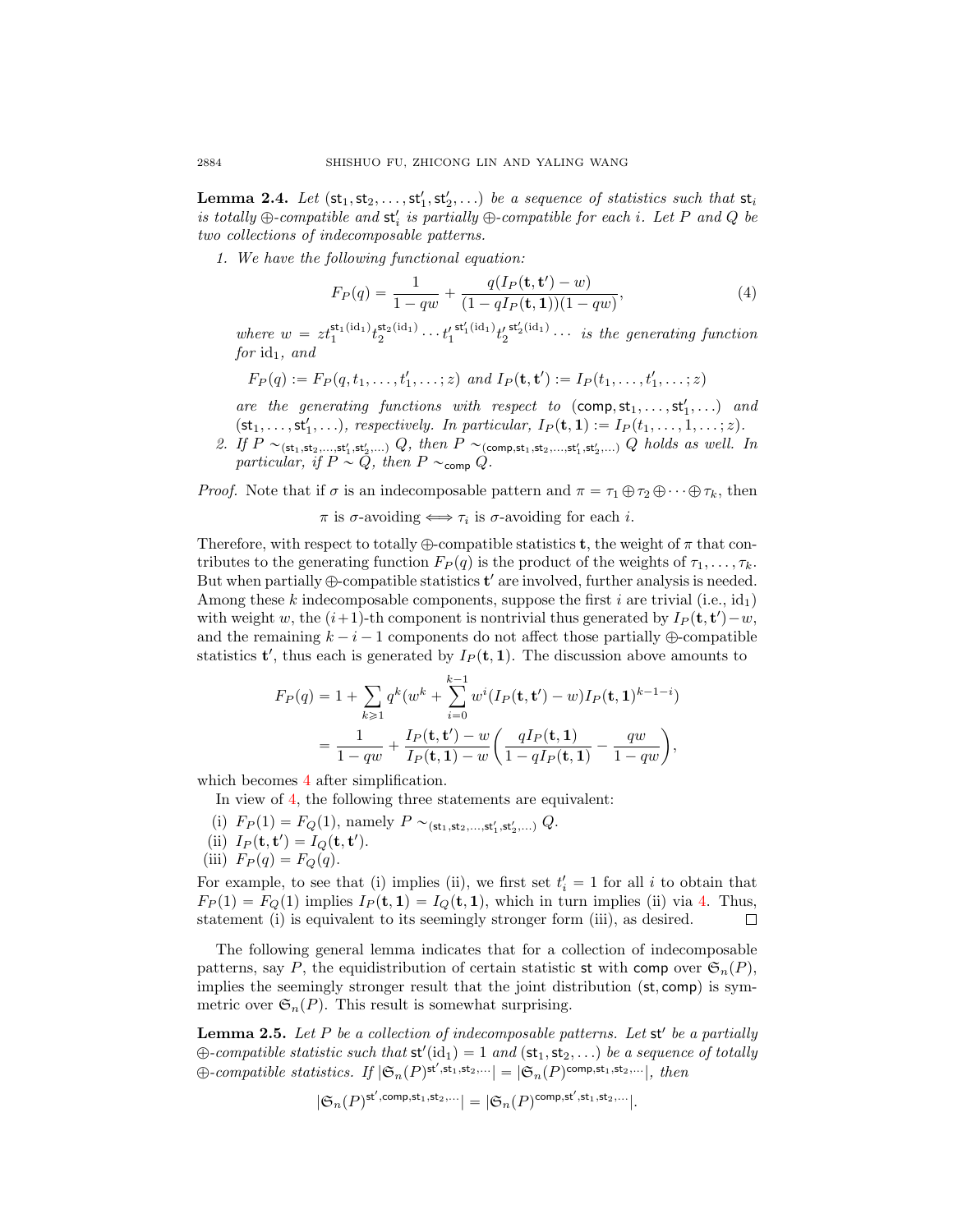In particular, if st' is a Comtet statistic over  $\mathfrak{S}_n(P)$ , then  $(\mathsf{st}', \mathsf{comp})$  is a symmetric pair of Comtet statistics over  $\mathfrak{S}_n(P)$ .

*Proof.* Let  $F_P(r, s) := F_P(r, s, t_1, t_2, \ldots; z)$  and  $I_P(s) := I_P(s, t_1, t_2, \ldots; z)$  be the generating functions with respect to (comp,  $st', st_1, st_2, \ldots$ ) and  $(st', st_1, st_2, \ldots)$ , respectively. By the relationship [4,](#page-7-1) we have

<span id="page-8-2"></span>
$$
F_P(r,s) = \frac{1}{1 - rsw} + \frac{r(I_P(s) - sw)}{(1 - rI_P(1))(1 - rsw)},
$$
\n(5)

where  $w = z t_1^{\text{st}_1(\text{id}_1)} t_2^{\text{st}_2(\text{id}_1)} \cdots$ . Since  $F_P(1, s) = F_P(s, 1)$ , it follows from the above identity that

$$
\frac{1}{1-sw} + \frac{I_P(s) - sw}{(1 - I_P(1))(1 - sw)} = \frac{1}{1 - sw} + \frac{sI_P(1) - sw}{(1 - sI_P(1))(1 - sw)}.
$$

Solving this equation gives

$$
I_P(s) - sw = \frac{s(1 - I_P(1))(I_P(1) - w)}{1 - sI_P(1)}.
$$

Plugging this into [5](#page-8-2) results in

<span id="page-8-3"></span>
$$
F_P(r,s) = \frac{1 - rsw + (rsw + rs - r - s)I_P(1)}{(1 - rI_P(1))(1 - sI_P(1))(1 - rsw)},
$$
\n(6)

which is symmetric in  $r$  and  $s$ . This completes the proof of the lemma.

<span id="page-8-1"></span>3. A single pattern of length 3. In this section, we deal with all patterns  $\tau$  of length 3 and complete two tasks:

- 1) Show the symmetry of the Comtet pair (iar, comp), jointly with some other (set-valued) statistics, over certain class of pattern-avoiding permutations or admissible words (see Theorem [3.6\)](#page-12-0). In all cases the proofs are combinatorial. We collect all the bijections here for easy reference:  $\xi$  (Theorem [3.2\)](#page-10-0),  $\alpha$  and β (Theorem [3.4\)](#page-11-0),  $\psi$  (Theorem [3.6\)](#page-12-0),  $\varphi$  (Theorem [3.12\)](#page-16-0), and  $\theta$  (Theorem [3.14\)](#page-17-1).
- 2) Compute the trivariate generating function  $\mathfrak{S}(\tau)^{\text{des,iar,comp}}(t,r,p)$ , which leads to the full iar- and comp-Wilf-equivalence classification. A snapshot of these results is presented in Table [1,](#page-9-1) where  $M<sup>T</sup>$  stands for the transpose of the matrix M. Putting  $t = 1$ , and  $p = 1$  (or  $r = 1$ ) in the generating functions listed in Table [1](#page-9-1) and comparing the results, we can conclude that there are three iar-Wilf-equivalence classes:

 ${213, 312, 321}, {132, 231}, and {123}.$ 

While the comp-Wilf-equivalence classes are:

 $\{231, 312, 321\}, \{132, 213\}, \text{ and } \{123\}.$ 

<span id="page-8-0"></span>3.1. Symmetric classes. For the three patterns 312, 321 and 132, the distributions of iar and comp are not only identical, but also jointly symmetric. For the two indecomposable patterns 312 and 321, this stronger property can be deduced from Lemma [2.5.](#page-7-0) But for the pattern  $132 = 1 \oplus 21$ , we need to construct an involution  $\varphi$  on  $\mathfrak{S}_n(132)$ , which actually enables us to derive a more refined equidistribution (see Theorem [3.12\)](#page-16-0). We begin with the patterns 321 and 312.

# Patterns 312 and 321

The pattern 321 seems to attract more attention than the other patterns in  $\mathfrak{S}_3$ , perhaps because of its role in Deodhar's combinatorial framework for determining

 $\Box$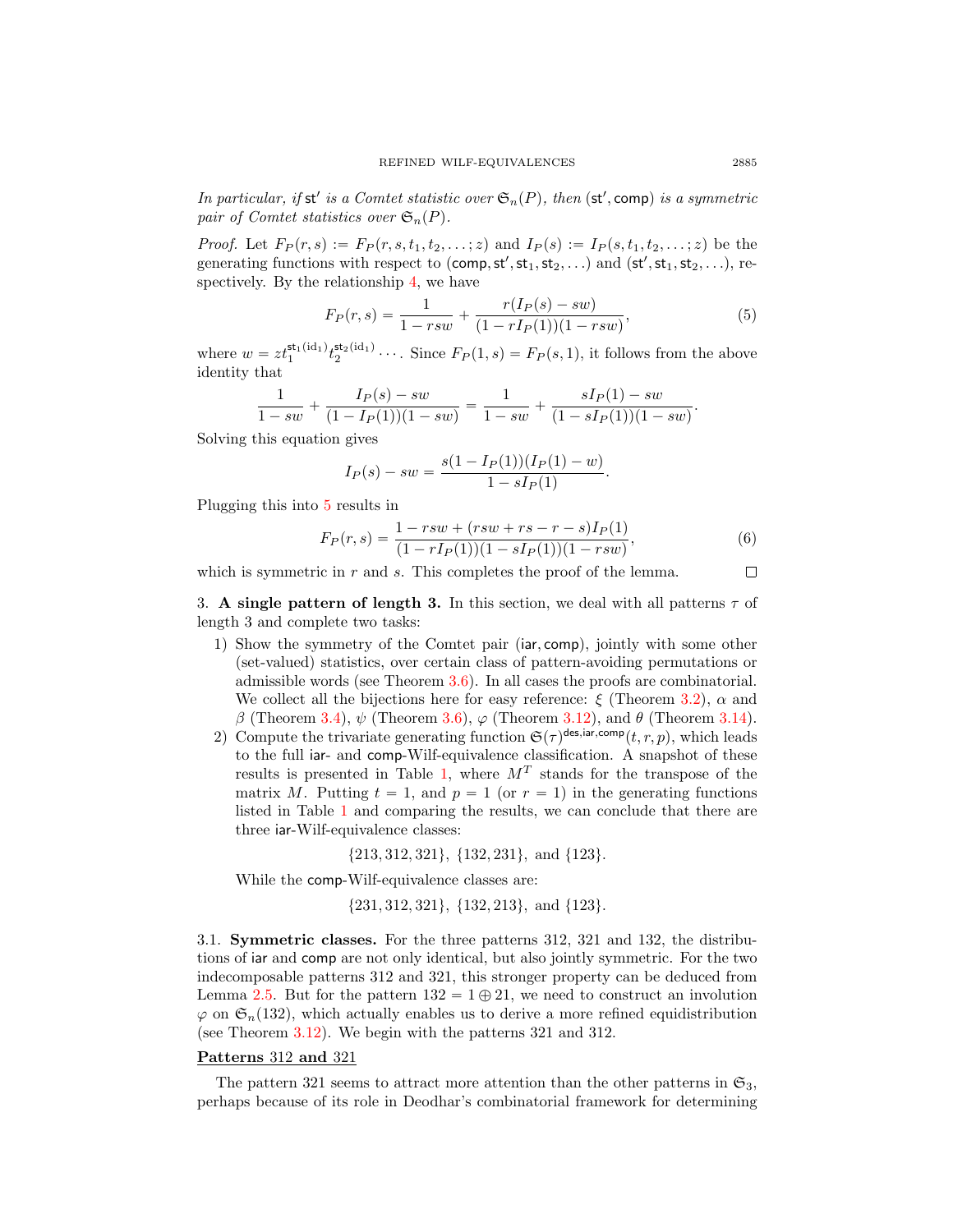| $\boldsymbol{P}$ | $\tilde{\mathfrak{S}}^{\text{des,iar,comp}}(t,r,p)$                              | $M_n(P; \text{iar}, \text{comp})$ | proved in |
|------------------|----------------------------------------------------------------------------------|-----------------------------------|-----------|
| 312              | $\frac{1-(r+p+tN)z+(rp+(r+p-1)tN)z^2}{(1-rpz)(1-rz-tNz)(1-pz-tNz)}$              | Symmetric                         | Thm. 3.9  |
| 321              | $\frac{(rpz - rz + tz)C^2 - (rpz + p - 1)C + p}{(1 - rpz)(1 - rzC)(p + C - pC)}$ | $M_n(312)$                        | Thm. 3.10 |
| 132              | $\frac{1}{1-rpz} + \frac{(1-z)(N-1)t}{(1-rz)(1-pz)(1-z-(N-1)tz)}$                | Hankel                            | Thm. 3.13 |
| 213              | $\frac{(1-rz)(tN-t+1)}{(1-rpz)(1-rz(tN-t+1))}$                                   | Lower triangular                  | Thm. 3.15 |
| 231              | $\frac{(1 - pz)(tN - t + 1)}{(1 - rpz)(1 - pz(tN - t + 1))}$                     | $M_n(213)^T$                      | Thm. 3.15 |
| 123              | $\frac{(1-p)z(txz-tz-r)}{(1-tz)^2} + \frac{(1+rz-tz)C^*}{z(1+z-tz)}$             | $2 \times 2$ nonzero              | Thm. 3.16 |

<span id="page-9-1"></span>TABLE 1. One pattern of length 3 (definitions of  $N$ ,  $C$  and  $C^*$  are given in equations  $(12)$ ,  $(18)$  and  $(28)$ , respectively)

the Kazhdan-Lusztig polynomials (see for instance [\[4\]](#page-35-5)). Rubey [\[27\]](#page-36-9) obtained an equidistribution result over  $\mathfrak{S}_n(321)$  by first mapping each 321-avoiding permutation, along with the statistics involved, to a Dyck path via Krattenthaler's bijection [\[22\]](#page-36-15), and then constructing an involution on Dyck paths. We restate his result here using 321-avoiding permutations rather than Dyck paths. For each  $\pi \in \mathfrak{S}_n$ , let

$$
ldes(\pi) := \max(\{0\} \cup \text{DES}(\pi))
$$

be the position of the *last descent* of  $\pi$ . Recall the boldface notation  $x^S$  defined in Theorem [1.3.](#page-3-1)

<span id="page-9-0"></span>**Theorem 3.1** (Rubey [\[27\]](#page-36-9)). There exists an involution on  $\mathfrak{S}_n(321)$  which proves the equidistribution

<span id="page-9-2"></span>
$$
\sum_{\pi \in \mathfrak{S}_n(321)} s^{\text{comp}(\pi)} t^{n-\text{ldes}(\pi^{-1})} \mathbf{x}^{\text{LMAXP}(\pi)} = \sum_{\pi \in \mathfrak{S}_n(321)} s^{n-\text{ldes}(\pi^{-1})} t^{\text{comp}(\pi)} \mathbf{x}^{\text{LMAXP}(\pi)}.
$$
\n(7)

We explain here why Theorem [3.1](#page-9-0) is equivalent to our Theorem [1.1](#page-2-0) (i) up to the elementary transformation  $\pi \mapsto (\pi^{-1})^{\text{rc}}$ . Notice that for each  $\pi \in \mathfrak{S}_n$ , we have the relationships

$$
n-\mathsf{ldes}(\pi^{\mathrm{rc}})=\mathsf{iar}(\pi) \quad \text{and}
$$

$$
\mathrm{LMX}P(\pi)=\mathrm{LMIN}(\pi^{-1})=\overline{\mathrm{LMAX}((\pi^{-1})^{\mathrm{rc}})},
$$

where  $\bar{S} := \{ n + 1 - i : i \in S \}$  for any subset  $S \subseteq [n]$ . In view of these relationships. and Observation [2,](#page-5-1) we have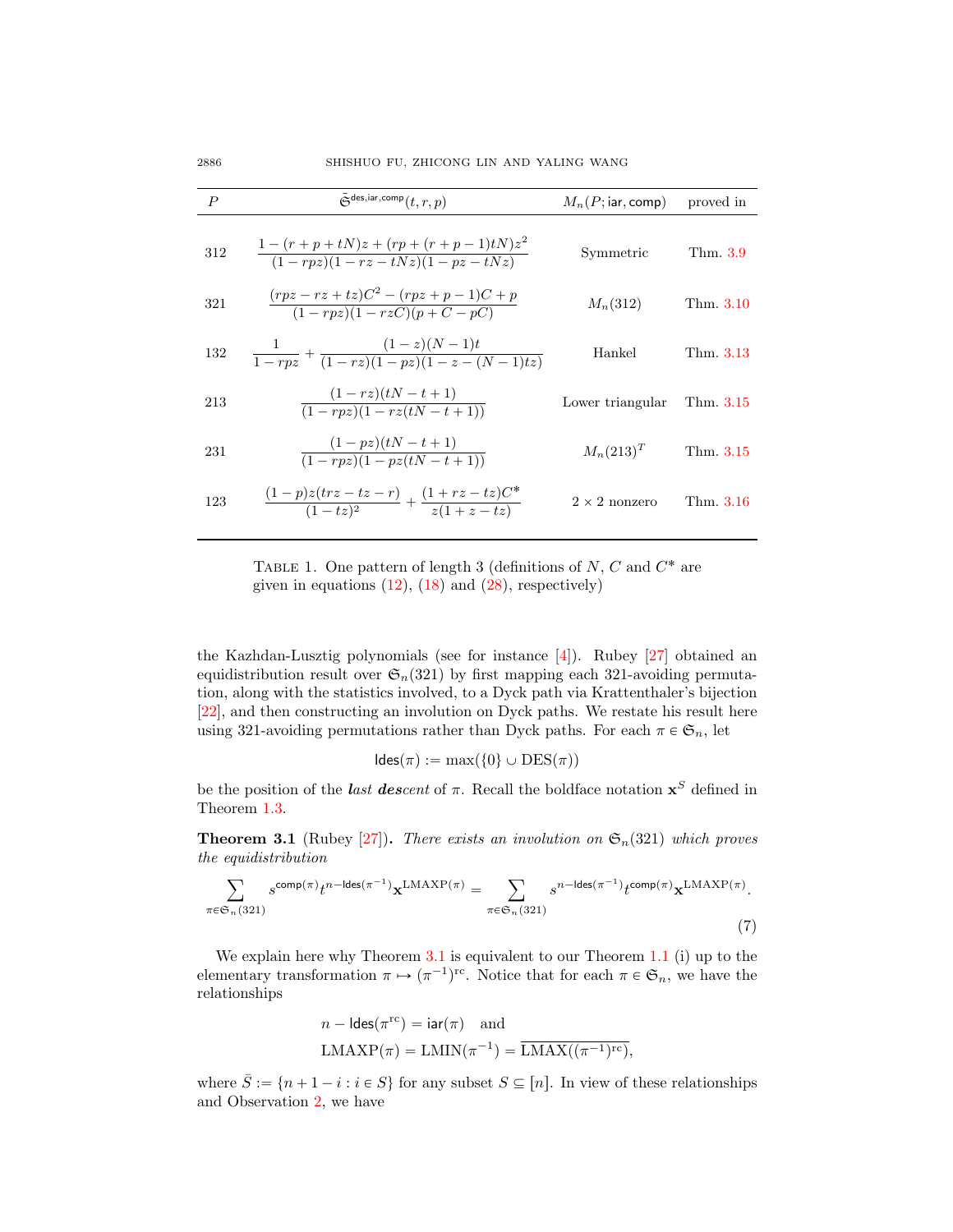$$
\sum_{\pi \in \mathfrak{S}_n(321)} s^{\text{comp}(\pi)} t^{n-\text{ldes}(\pi^{-1})} \mathbf{x}^{\text{LMAXP}(\pi)}
$$
\n
$$
= \sum_{(\pi^{-1})^{\text{rc}} \in \mathfrak{S}_n(321)} s^{\text{comp}((\pi^{-1})^{\text{rc}})} t^{n-\text{ldes}(\pi^{\text{rc}})} \mathbf{x}^{\text{LMAXP}((\pi^{-1})^{\text{rc}})}
$$
\n
$$
= \sum_{(\pi^{-1})^{\text{rc}} \in \mathfrak{S}_n(321)} s^{\text{comp}(\pi)} t^{\text{iar}(\pi)} \mathbf{x}^{\overline{\text{LMAX}(\pi)}}
$$
\n
$$
= \sum_{\pi \in \mathfrak{S}_n(321)} s^{\text{comp}(\pi)} t^{\text{iar}(\pi)} \mathbf{x}^{\overline{\text{LMAX}(\pi)}}.
$$

Therefore, equidistribution [\(7\)](#page-9-2) is equivalent to Theorem [1.1](#page-2-0) (i).

In Corollary [3.7](#page-12-1) we present a bijection, say  $\omega$ , on  $\mathfrak{S}_n(321)$  that proves Theorem [1.1](#page-2-0) (i) directly. On the other hand, as we have explained above, when Rubey's bijection that proves [\(7\)](#page-9-2) is composed with the map  $\pi \mapsto (\pi^{-1})^{\text{rc}}$ , we obtain another bijection on  $\mathfrak{S}_n(321)$ , say  $\tilde{\omega}$ , that yields Theorem [1.1](#page-2-0) (i) as well. Interestingly, these two bijections  $\omega$  and  $\tilde{\omega}$  turn out to be different from each other, although they do agree for permutations in  $\mathfrak{S}_n(321)$  when  $n \leq 5$ . The reader can check the following example once he or she is familiar with both bijections.

$$
\pi = 251634 \rightarrow \omega(\pi) = 215634
$$
, but  
\n $\pi = 251634 \rightarrow \tilde{\omega}(\pi) = 215364$ .

In view of Lemma [2.4](#page-7-2) (2), 321  $\sim$ <sub>comp</sub> 312 since 321  $\sim$  312. We have the following refinement.

<span id="page-10-0"></span>**Theorem 3.2.** For each  $n \geq 1$ , there exists a bijection  $\xi$ , mapping each  $\pi \in \mathfrak{S}_n(321)$ onto  $\sigma := \xi(\pi) \in \mathfrak{S}_n(312)$ , such that

$$
(LMAX, LMAXP, iar, comp) \pi = (LMAX, LMAXP, iar, comp) \sigma.
$$
 (8)

Sitting in the heart of our proof of Theorem [3.2,](#page-10-0) is a certain word composed of positive integers and a symbol  $\diamond$  that stands for an empty slot, which we introduce now.

**Definition 3.3.** Given a nonempty set  $S = \{s_1, \ldots, s_k\} \subseteq \mathbb{Z}_{>0}$  with  $s_1 < \cdots < s_k$ , and a weak composition  $c = (c_1, \ldots, c_k)$  of  $s_k - k$ , we form the word

$$
w_{S,c} := s_1 \underbrace{\diamond \cdots \diamond}_{c_1} s_2 \underbrace{\diamond \cdots \diamond}_{c_2} s_3 \cdots s_k \underbrace{\diamond \cdots \diamond}_{c_k}.
$$

It is said to be an *admissible word with respect to S* and *c*, if for  $1 \le i \le k$ ,

<span id="page-10-2"></span><span id="page-10-1"></span>
$$
\sum_{j=1}^{i} c_j \leqslant s_i - i. \tag{*}
$$

Let  $\mathcal{AW}_n$  denote the set of all admissible words of length n.

We also need to introduce the counterparts on  $\mathcal{AW}_n$  of the quadruple statistics in [\(8\)](#page-10-1). For each  $w := w_{S,c} \in \mathcal{AW}_n$ , let  $\text{ics}(w)$  denote the number of *initial consecutive* letters from S in w, equ(w) denote the number of times the condition (\*) is satisfied with an equal sign, and  $SP(w)$  denote the set of positions (in w) of letters from S. For example, if  $w = 235 \circ 7 \circ 1012 \circ 13 \circ \circ \text{ with } S = \{2, 3, 5, 7, 10, 12, 13\}$ , then  $ics(w) = 3$ ,  $equ(w) = 2$ ,  $SP(w) = \{1, 2, 3, 5, 8, 9, 11\}.$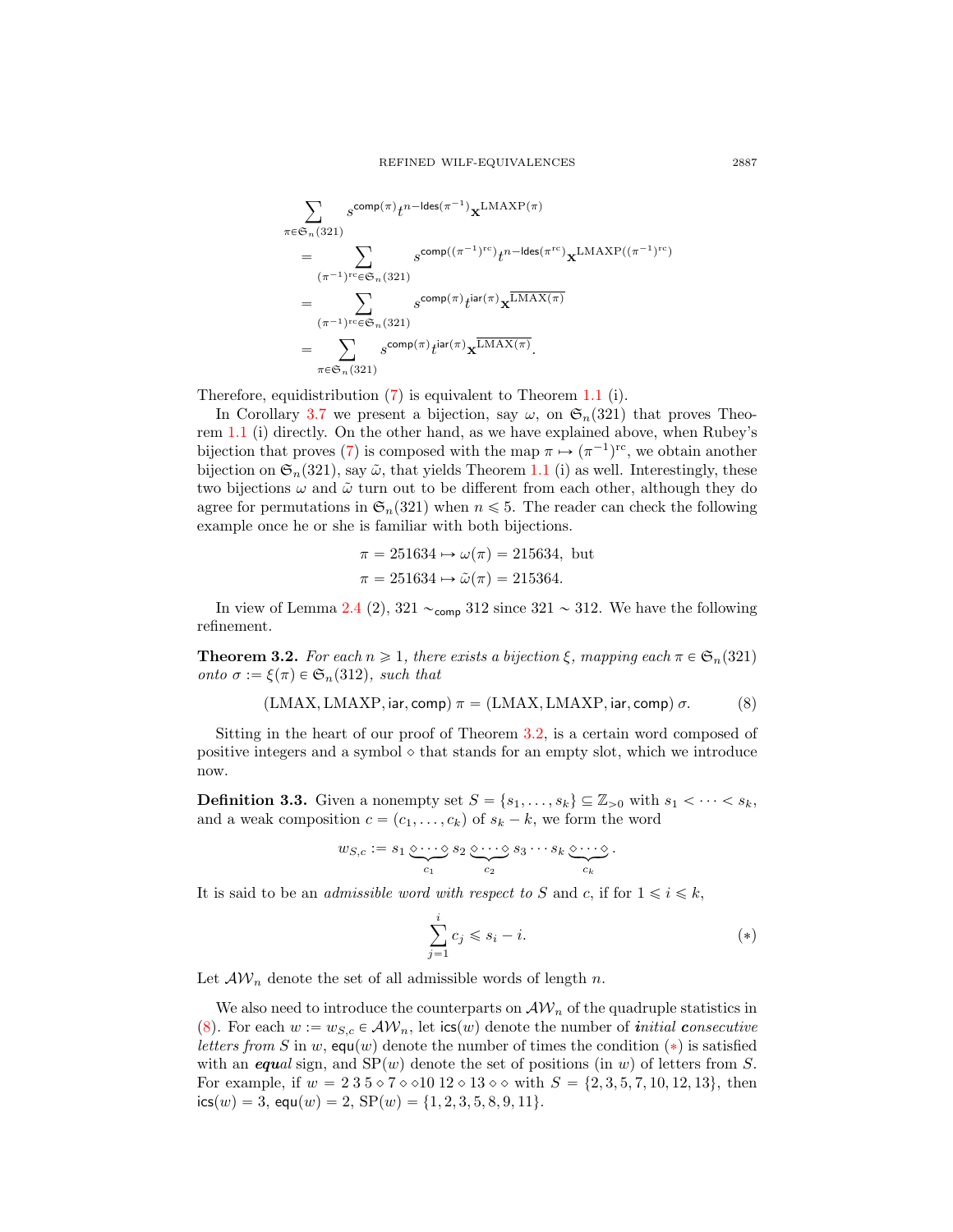<span id="page-11-0"></span>**Theorem 3.4.** There exist two bijections  $\alpha : \mathfrak{S}_n(321) \to \mathcal{AW}_n$  and  $\beta : \mathfrak{S}_n(312) \to$  $\mathcal{AW}_n$ , such that for any  $\pi \in \mathfrak{S}_n(321)$  and  $\sigma \in \mathfrak{S}_n(312)$ , we have

<span id="page-11-2"></span><span id="page-11-1"></span>
$$
(LMAX, LMAXP, iar, comp) \pi = (S, SP, ics, equ) w_{S,c}, \tag{9}
$$

 $(LMAX, LMAXP, \text{iar}, \text{comp}) \sigma = (T, SP, \text{ics}, \text{equ}) w_{T, d},$  (10)

where  $w_{S,c} = \alpha(\pi)$  and  $w_{T,d} = \beta(\sigma)$ .

*Proof.* Since the constructions for the two bijections  $\alpha$  and  $\beta$  are almost the same (the only difference lies in their inverses), we will give details mainly for  $\alpha$ . For each  $\pi \in \mathfrak{S}_n(321)$ , suppose

$$
S := \text{LMAX}(\pi) = \{\pi(i_1) = \pi(1), \pi(i_2), \dots, \pi(i_k)\}.
$$

Let  $c = (c_1, \ldots, c_k)$ , with  $c_h = i_{h+1} - i_h - 1$ , for  $1 \le h \le k - 1$ ,  $c_k = n - i_k$ . In other words, each part of the composition  $c$  records the number of letters between two leftto-right maxima, after having appended  $n+1$  to the permutation  $\pi$ . Now we define  $\alpha(\pi) := w_{S,c}$ . Note that  $\pi(i_1), \ldots, \pi(i_k)$  are the left-to-right maxima of  $\pi$ , so we can verify the condition  $(*)$  holds for S and c, therefore  $\alpha$  is a well-defined map from  $\mathfrak{S}_n(321)$  to  $\mathcal{AW}_n$ . The map  $\beta$  is defined analogously, only that now the preimage is a 312-avoiding, rather than 321-avoiding permutation. Now we show both  $\alpha$  and  $\beta$ are bijections by constructing their inverses. Take a word  $w_{S,c} \in \mathcal{AW}_n$ , we replace all the  $\diamond$ 's from left to right with the smallest unused letter in  $[n]\S$ . This results in a 321-avoiding permutation, say  $\hat{\pi}$ . On the other hand, if we replace all the  $\diamond$ 's from left to right with the largest unused letter in  $\lfloor n \rfloor \setminus S$ , keeping letters from S the left-to-right maxima, we will end up with a 312-avoiding permutation, say  $\hat{\sigma}$ .

It should be clear that

$$
LMAX(\hat{\pi}) = S = LMAX(\hat{\sigma}),
$$
  
\n
$$
LMXP(\hat{\pi}) = SP(w_{S,c}) = LMXP(\hat{\sigma}),
$$
  
\n
$$
iar(\hat{\pi}) = ics(w_{S,c}) = iar(\hat{\sigma}),
$$
  
\n
$$
comp(\hat{\pi}) = equ(w_{S,c}) = comp(\hat{\sigma}).
$$

Now set  $\alpha^{-1}(w_{S,c}) = \hat{\pi}$  (resp.  $\beta^{-1}(w_{S,c}) = \hat{\sigma}$ ). Evidently,

$$
\alpha^{-1}(\alpha(\pi)) = \pi, \quad \beta^{-1}(\beta(\sigma)) = \sigma,
$$

so  $\alpha$  and  $\beta$  are indeed bijections that transform the quadruple statistics as shown in  $(9)$  and  $(10)$ . П

*Proof of Theorem [3.2.](#page-10-0)* Simply set  $\xi = \beta^{-1} \circ \alpha$ , and [\(8\)](#page-10-1) follows immediately from [\(9\)](#page-11-1) and [\(10\)](#page-11-2).  $\Box$ 

**Remark 2.** When composed with the complement map, our bijection  $\xi$  is equiva-lent to Simion and Schmidt's [\[28\]](#page-36-1) bijection from  $\mathfrak{S}_n(123)$  to  $\mathfrak{S}_n(132)$ . This bijection is also called the Knuth–Richards bijection by Claesson and Kitaev  $[7]$ , see also  $[12]$ .

In view of  $(9)$ , the pair (ics, equ) on admissible words corresponds to the pair  $(iar, comp)$  on 321-avoiding permutations, so Rubey's Theorem [3.1](#page-9-0) tells us that their distributions are jointly symmetric over  $\mathcal{AW}_n$ . Note that Rubey's proof was via an involution on Dyck paths. We are able to construct an invertible map  $\psi$  over the set of admissible words. To facilitate the description of  $\psi$ , we need the following definition.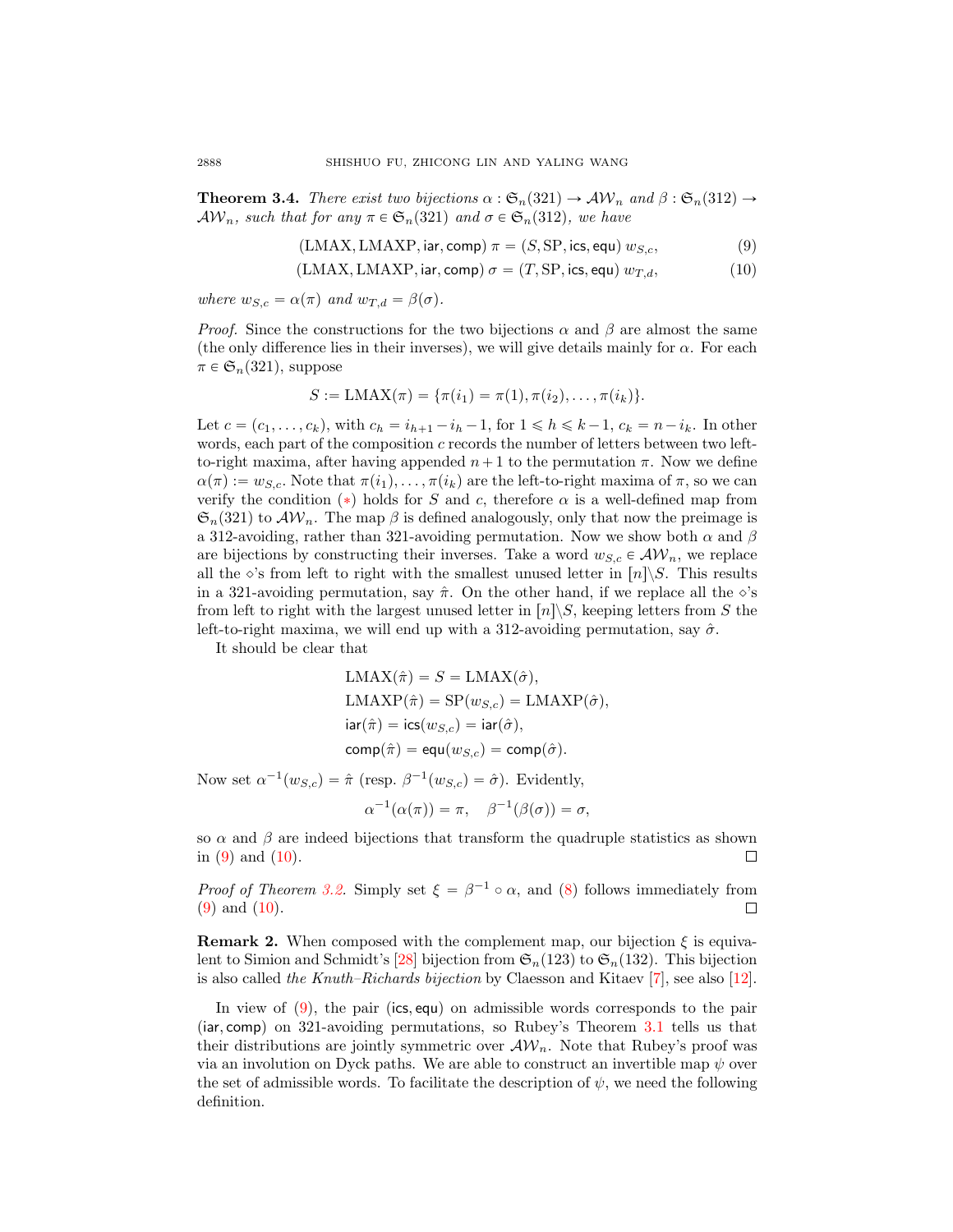**Definition 3.5.** Given an admissible word  $w_{S,c}$  with  $S = \{s_1, \ldots, s_k\}$  and  $c =$  $(c_1, \ldots, c_k)$ , the index i,  $1 \leq i \leq k$  is said to be *critical* for w, if

$$
\sum_{j=1}^{i} c_j < s_i - i \leqslant \sum_{j=1}^{i+1} c_j.
$$

For the previous example  $w = 235 \times 7 \times 1012 \times 13 \times \ldots$ , we see the indices 2, 3 and 6 are critical for w. Let  $\mathcal{AW}_{n,a,b}$  denote the set of admissible words  $w := w_{S,c} \in \mathcal{AW}_n$ such that  $\text{ics}(w) = a$ ,  $\text{equ}(w) = b$  and  $s_1 > 1$ , where  $s_1$  is the smallest letter in S.

<span id="page-12-0"></span>**Theorem 3.6.** For  $1 < a \leq n$  and  $1 \leq b < n$ , there exists a bijection  $\psi$  from  $\mathcal{AW}_{n,a,b}$  to  $\mathcal{AW}_{n,a-1,b+1}$ , such that for each  $w_{S,c} \in \mathcal{AW}_{n,a,b}$ , if  $\psi(w_{S,c}) = v_{T,d}$ , then we have  $S = T$ .

*Proof.* Take any  $w := w_{S,c} \in \mathcal{AW}_{n,a,b}$  with  $S = \{s_1, \ldots, s_k\}$  and  $c = (c_1, \ldots, c_k)$ , we explain how to produce an admissible word  $v := v_{S,d}$  such that  $\text{ics}(v) = \text{ics}(w) - 1$ and  $equ(v) = equ(w) + 1$ . Since  $ics(w) = a \ge 2$ , we see  $c_1 = c_2 = \cdots = c_{a-1} = 0$ and  $c_a > 0$ . Find the smallest  $\ell \geq a - 1$  such that the index  $\ell$  is critical for w. Note that  $s_1 > 1$  guarantees the existence of such an  $\ell$ . Let  $d = (d_1, \dots, d_k)$  be defined as

$$
d_i = \begin{cases} c_{i+1} & \text{if } a-1 \leq i \leq \ell-1, \\ s_i - i - \sum_{h=1}^i c_h & \text{if } i = \ell, \\ \sum_{h=1}^i c_h - \sum_{h=1}^{i-1} d_h & \text{if } i = \ell+1, \\ c_i & \text{otherwise.} \end{cases}
$$

We denote  $v := v_{S,d}$  the admissible word with respect to S and d, and set  $\psi(w) = v$ . We denote  $v := v_{S,d}$  the admissible words.<br>It can be checked that  $\sum_{i=1}^{k} c_i = \sum_{i=1}^{k} c_i$ for the different condition of and  $a$ , and set  $\psi(w) = v$ .<br>  $\sum_{i=1}^{k} d_i = s_k - k$  and  $\sum_{i=1}^{\ell} d_i = s_{\ell} - \ell$ , hence  $\textsf{equ}(v) = \textsf{equ}(w) + 1$  as desired. Also  $\textsf{ics}(v) = \textsf{ics}(w) - 1 = a - 1$  since now  $d_1 = \cdots = d_{a-2} = 0$  and  $d_{a-1} = c_a > 0$ .

All it remains is to show that  $\psi$  is invertible. To this end, for each  $v := v_{S,d} \in$ All it remains is to show that  $\psi$  is invertible. To this end, for each  $v := v_{S,d} \in \mathcal{AW}_{n,a-1,b+1}$ , find the smallest integer  $\ell$  such that  $\sum_{i=1}^{\ell} d_i = s_{\ell} - \ell$ . Note that since  $equ(v) = b + 1 \ge 2$ ,  $s_1 > 1$  and  $d_1 = \cdots = d_{a-2} = 0$ , we must have  $a - 1 \le \ell < k$ , and  $\ell$  being the smallest means  $d_{\ell} > 0$ . Now let  $c = (c_1, \ldots, c_k)$  be defined as

$$
c_i = \begin{cases} d_{i-1} & \text{if } a \leq i \leq \ell, \\ 0 & \text{if } i = a-1, \\ d_{i-1} + d_i & \text{if } i = \ell + 1, \\ d_i & \text{otherwise.} \end{cases}
$$

It is routine to check that  $w := w_{S,c}$  is the desired preimage so that  $\psi(w) = v$ ,  $\textsf{ics}(w) = \textsf{ics}(v) + 1$ , and  $\textsf{equ}(w) = \textsf{equ}(v) - 1$ .  $\Box$ 

The following result is the restatement of Theorem [1.1](#page-2-0) (i) and (ii).

<span id="page-12-1"></span>Corollary 3.7. For  $n \geq 1$ , the two triples (LMAX, iar, comp) and (LMAX, comp, iar) have the same distribution over  $\mathfrak{S}_n(321)$ ; while over  $\mathfrak{S}_n(312)$ , the two quadruples (LMAX, DESB, iar, comp) and (LMAX, DESB, comp, iar) have the same distribution.

*Proof.* For each permutation  $\pi \in \mathfrak{S}_n(321)$  with  $\pi(1) > 1$ , we find a unique permutation  $\rho \in \mathfrak{S}_n(321)$  such that

$$
(LMAX, iar, comp) \pi = (LMAX, comp, iar) \rho.
$$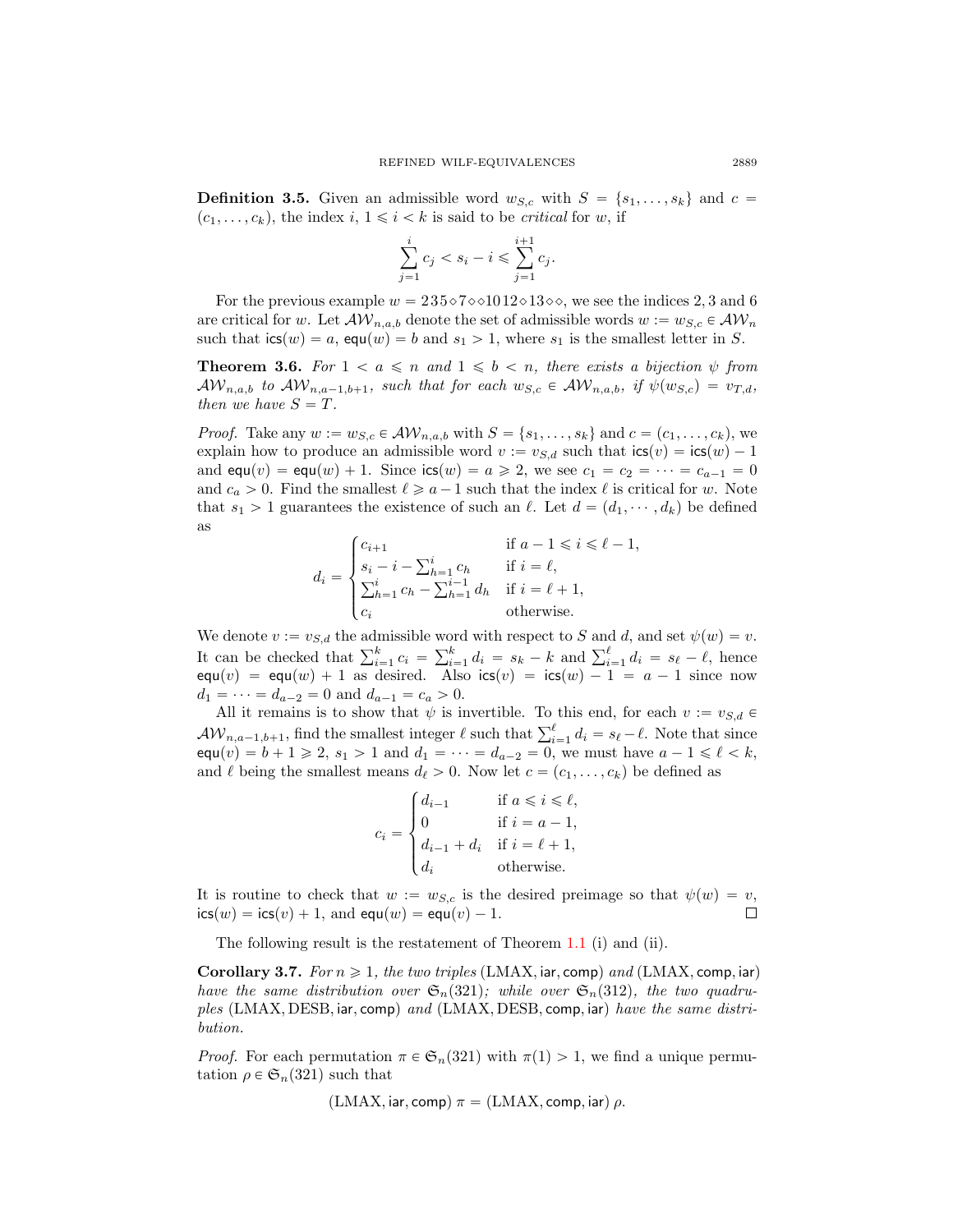If  $\text{iar}(\pi) = \text{comp}(\pi)$ , then simply take  $\rho = \pi$ . Otherwise we assume  $\text{iar}(\pi) =$  $\text{comp}(\pi) + k$  for some  $k \neq 0$ , let

$$
\rho = \alpha^{-1}(\psi^k(\alpha(\pi))).
$$

Combining Theorem [3.6](#page-12-0) with [\(9\)](#page-11-1), we verify that

$$
LMAX(\rho) = LMAX(\pi),
$$
  
\n
$$
iar(\rho) = \text{ics}(\psi^k(\alpha(\pi))) = \text{ics}(\alpha(\pi)) - k = \text{iar}(\pi) - k = \text{comp}(\pi), \text{ and}
$$
  
\n
$$
\text{comp}(\rho) = \text{equ}(\psi^k(\alpha(\pi))) = \text{equ}(\alpha(\pi)) + k = \text{comp}(\pi) + k = \text{iar}(\pi),
$$

as desired. Now both  $\alpha$  and  $\psi$  are bijections, so  $\pi$  and  $\rho$  are in one-to-one correspondence. On the other hand, for each  $\pi \in \mathfrak{S}_n(321)$  with  $\pi(1) = 1$ , we see  $\nu := \text{del}_1(\pi) \in \mathfrak{S}_{n-1}(321)$  satisfies  $\text{iar}(\nu) = \text{iar}(\pi) - 1$ ,  $\text{comp}(\nu) = \text{comp}(\pi) - 1$ , and LMAX $(\nu)$  is the set obtained from decreasing each number in LMAX $(\pi)\$ {1} by 1. This means we can use induction to finish the proof of the result for  $\mathfrak{S}_n(321)$ .

Finally, applying the bijection  $\beta$  instead of  $\alpha$  gives us the result for  $\mathfrak{S}_n(312)$ . To see why we can include DESB to have a quadruple in this case, simply observe that for each permutation  $\sigma \in \mathfrak{S}_n(312)$ , LMAX $(\sigma) \cup \text{DESB}(\sigma) = [n]$ . □

For most of our calculations of the generating function  $\mathfrak{S}(P)(t, r, p)$  in this and later sections, we use some kind of decomposition by considering the largest (resp. smallest) letter n (resp. 1) in a permutation  $\sigma \in \mathfrak{S}_n$ . A maximal consecutive subset of [n], all of whose elements appear on the same side of n (resp. 1) in  $\sigma$ , is called a block with respect to n (resp. 1). For example, the blocks with respect to 9 in 251986743 are  $\{1, 2\}, \{3, 4\}, \{5\}$  and  $\{6, 7, 8\}.$  For two blocks (or sets) A and B, we write  $A < B$  if the maximal element of A is smaller than the minimal element of B. As usual, we use  $\chi(\mathsf{S}) = 1$  if the statement S is true, and  $\chi(\mathsf{S}) = 0$  otherwise.

A square matrix is said to be Hankel if it has constant skew-diagonals. For the next theorem and Theorems [3.13](#page-17-0) and [4.2,](#page-22-0) a key fact utilized by us is that  $M_n(P)$  or  $M_n^{\text{st}=i}(P)$  is a Hankel matrix. This not only implies that (iar, comp) is symmetric over  $\mathfrak{S}_n(P)$ , but also facilitates our calculation of the generating function  $\mathfrak{S}(P)^{\text{des,iar,comp}}(t, r, p; z)$ . We elaborate on the latter point with the next lemma.

<span id="page-13-0"></span>**Lemma 3.8.** Suppose  $M = (m_{ij})_{1 \leq i,j \leq n}$  is a Hankel matrix such that  $m_{ij} = 0$ when  $i + j \geq n + 2$ . Let  $\mathcal{M}(x, y) := \sum_{1 \leq i, j \leq n} m_{ij} x^i y^j$  and  $\mathcal{N}(x) := \frac{\partial \mathcal{M}}{\partial y}|_{y=0}$  $\sum_{1 \leq i \leq n} m_{i1} x^i$  be the generating functions of M and its first column, respectively. It holds that

$$
\mathcal{M}(x, y) = \frac{xy}{x - y} (\mathcal{N}(x) - \mathcal{N}(y)).
$$
\n(11)

Proof. The Hankel condition enables us to group together terms along the same skew-diagonal. Noting that  $x^iy + x^{i-1}y^2 + \cdots + xy^i = xy(x^i - y^i)/(x - y)$  for each  $1 \leq i \leq n$ , we have

$$
\mathcal{M}(x,y) = \sum_{i=1}^{n} (m_{i1}x^{i}y + m_{i-1,2}x^{i-2}y^{2} + \dots + m_{1i}xy^{i}) = \sum_{i=1}^{n} m_{i1}(x^{i}y + \dots + xy^{i})
$$

$$
= \frac{xy}{x-y} \sum_{i=1}^{n} m_{i1}(x^{i} - y^{i}) = \frac{xy}{x-y} (\mathcal{N}(x) - \mathcal{N}(y)),
$$

as desired.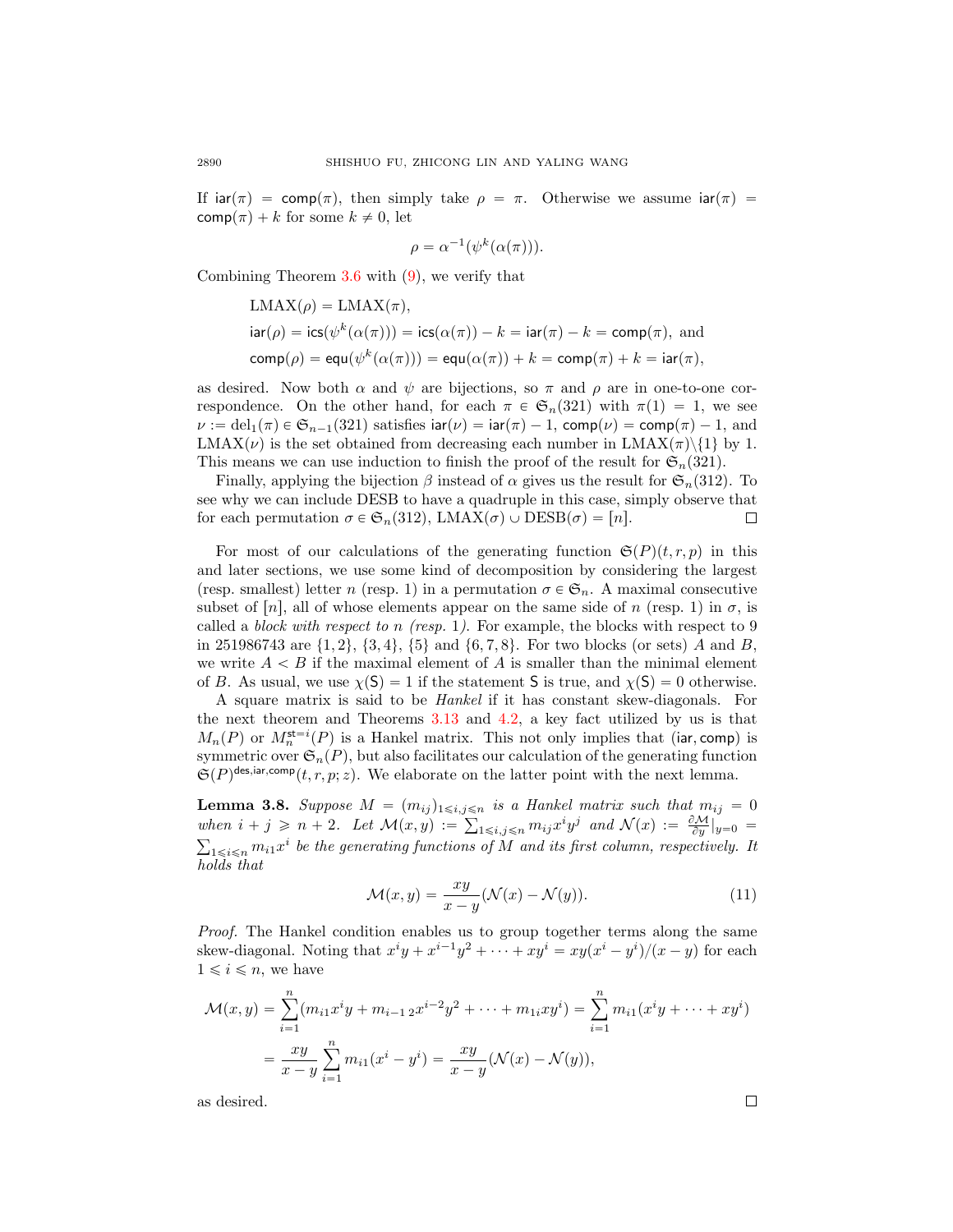Recall the Narayana polynomial  $N_n(t) :=$  $_{\pi \in \mathfrak{S}_n(\tau)} t^{\text{des}(\pi)}$  ( $\tau = 312, 213, 132$  or 231) and its generating function (see e.g.  $[26, Eq. 2.6]$ ) a

$$
N := N(t; z) := \sum_{n \geq 0} N_n(t) z^n = \frac{1 + (t - 1)z - \sqrt{1 - 2(t + 1)z + (t - 1)^2 z^2}}{2tz}.
$$
 (12)

<span id="page-14-0"></span>**Theorem 3.9.** The generating function of the triple statistic (des, iar, comp) over  $\mathfrak{S}_n(312)$  is given by

$$
\tilde{\mathfrak{S}}(312)^{\text{des}, \text{iar}, \text{comp}}(t, r, p) = \frac{1 - (r + p + tN)z + (rp + (r + p - 1)tN)z^2}{(1 - rpz)(1 - rz - tNz)(1 - pz - tNz)}.\tag{13}
$$

*Proof.* Conditioning on  $\pi(1)$ , we claim that (abbreviating  $\mathfrak{S}(312)^{\text{des,iar,comp}}(t, r, p)$ to  $\mathfrak{S}(t,r,p)$ 

<span id="page-14-6"></span><span id="page-14-3"></span><span id="page-14-2"></span><span id="page-14-1"></span>
$$
\mathfrak{S}(t,r,p) = 1 + rpz \mathfrak{S}(t,r,p) + \frac{rp}{r-p} (\tilde{I}(t,r) - \tilde{I}(t,p)),
$$
\n(14)

where

$$
\tilde{I}(t,r) := \sum_{n\geqslant 1} z^n \sum_{\substack{\pi \in \mathfrak{S}_n(312) \\ \pi(1) > 1, \text{ comp}(\pi) = 1}} t^{\text{des}(\pi)} r^{\text{iar}(\pi)} = \left. \frac{\mathfrak{S}(t,r,p) - 1 - rpz \mathfrak{S}(t,r,p)}{p} \right|_{p=0}
$$
\n
$$
(15)
$$

 $= rz(\tilde{\mathfrak{S}}(t, r, 0) - 1).$ 

Indeed, the first summand 1 in [\(14\)](#page-14-2) corresponds to the empty permutation, and the second to those with  $\pi(1) = 1$ . As for the third summand, we consider permutations  $\pi$  with  $\pi(1) > 1$ . Now Eq. [\(10\)](#page-11-2) and Theorem [3.6](#page-12-0) tell us that for a given  $1 \notin S \subseteq [n]$ , the matrix  $M_n^{\text{LMAX}=S}(312) := (m_{ij})_{1 \leq i,j \leq n}$  is Hankel. Note that  $\text{iar}(\pi) = n$  only for  $\pi = id_n$  but we require that  $\pi(1) > 1$ , so using the fact that the matrix is Hankel, we see  $m_{ij} = 0$  when  $i + j \ge n + 1$ . Consequently, Lemma [3.8](#page-13-0) is applicable. Lastly, as we have already noted in the proof of Corollary [3.7,](#page-12-1) each permutation  $\sigma \in \mathfrak{S}_n(312)$ satisfies  $LMAX(\sigma) \cup DESB(\sigma) = [n]$ . This means in particular that the statistic des takes the same value for all permutations enumerated by  $M_n^{\text{LMAX}=S}(312)$ , justifying the variable  $t$  in  $(15)$ .

Next, plugging  $(15)$  into  $(14)$  yields

<span id="page-14-5"></span><span id="page-14-4"></span>
$$
(r-p)(1-rpz)\tilde{\mathfrak{S}}(t,r,p) = r\tilde{\mathfrak{S}}(t,r,0) - p\tilde{\mathfrak{S}}(t,p,0). \tag{16}
$$

Setting  $p = 1$  in [\(16\)](#page-14-4), solving for  $\tilde{\mathfrak{S}}(t, r, 0)$  and then plugging back into (16) gives us

$$
(r-p)(1-rpz)\tilde{\mathfrak{S}}(t,r,p) = (r-1)(1-rz)\tilde{\mathfrak{S}}(t,r,1) - (p-1)(1-pz)\tilde{\mathfrak{S}}(t,p,1). \tag{17}
$$

It remains to calculate  $\tilde{\mathfrak{S}}(t,r,1)$ . Every nonempty 312-avoiding permutation  $\pi$  has the block decomposition  $\pi = A1B$  such that A and B are both 312-avoiding blocks with  $A < B$ . We consider the following two cases:

- $A = \emptyset$ , i.e.  $\pi(1) = 1$ . This case contributes the generating function  $r \in \mathfrak{S}(t, r, \mathfrak{h})$  $1).$
- $\bullet$   $\vec{A} \neq \emptyset$ . This case contributes the generating function  $(\mathfrak{S}(t, r, 1)-1)t\mathfrak{Z}\mathfrak{S}(t, 1,$  $1$ ).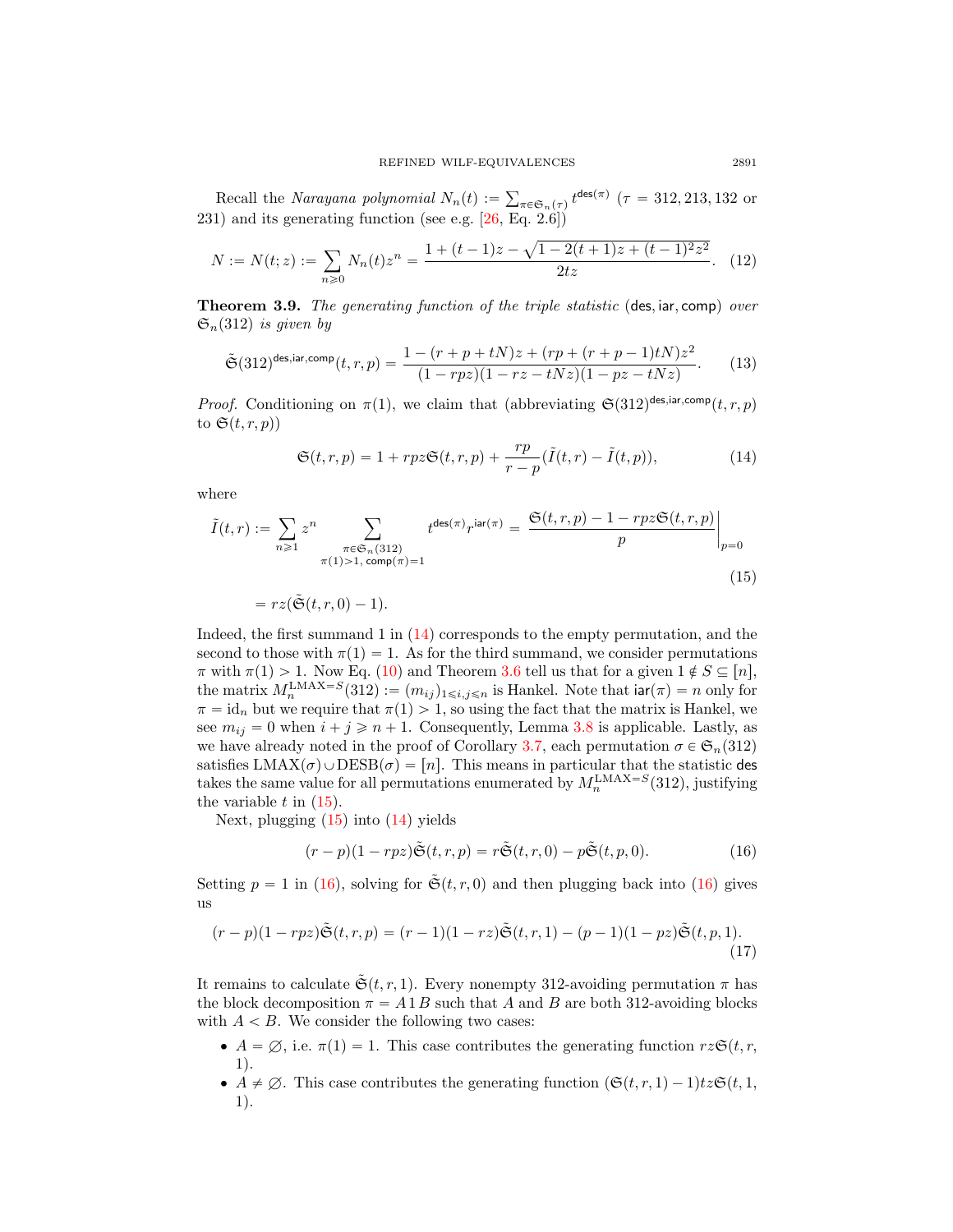Summing up these two cases and noting that  $\mathfrak{S}(t, 1, 1) = N$ , we deduce that

$$
rz\tilde{\mathfrak{S}}(t,r,1)=rz\mathfrak{S}(t,r,1)+(\mathfrak{S}(t,r,1)-1)tzN.
$$

Solving for  $\tilde{\mathfrak{S}}(t, r, 1)$  we get

$$
\tilde{\mathfrak{S}}(t,r,1)=\frac{1}{1-rz-tNz}.
$$

Plugging this back into [\(17\)](#page-14-5), we establish [\(13\)](#page-14-6) after simplification.

Recall that

<span id="page-15-1"></span>
$$
C := \mathfrak{S}(321)^{\text{des,iar,comp}}(t, 1, 1) = \frac{1 - \sqrt{1 - 4tz^2 + 4z^2 - 4z}}{2z(tz - z + 1)},
$$
(18)

<span id="page-15-3"></span> $\Box$ 

<span id="page-15-2"></span> $\Box$ 

which is the generating function of the descent polynomials on 321-avoiding permutations, first derived by Barnabei, Bonetti and Silimbani [\[3\]](#page-35-6).

<span id="page-15-0"></span>**Theorem 3.10.** The generating function of the triple statistic (des, iar, comp) over  $\mathfrak{S}_n(321)$  is given by

$$
\tilde{\mathfrak{S}}(321)^{\text{des,iar,comp}}(t,r,p) = \frac{(rpz - rz + tz)C^2 - (rpz + p - 1)C + p}{(1 - rpz)(1 - rzC)(p + C - pC)}.\tag{19}
$$

Proof. Recently, Fu, Han and Lin [\[15,](#page-36-18) Lemma 4.5] generalized [\(18\)](#page-15-1) to

$$
H := \mathfrak{S}(321)^{\mathsf{des}, \mathsf{iar}, \mathsf{comp}}(t, r, 1) = \frac{1 - rzC + trz^2C^2}{(1 - rz)(1 - rzC)}.
$$

For convenience, let  $I(r) := I_{321}(t, r)$  be the generating function over  $\mathcal{I}_n(321)$  with respect to (des, iar). Since 321 is indecomposable, des is totally  $\oplus$ -compatible and iar is partially  $\oplus$ -compatible, Eq. [\(4\)](#page-7-1) gives

$$
\mathfrak{S}(321)^{\text{des,iar,comp}}(t,r,p) = \frac{1}{1 - rpz} + \frac{p(I(r) - rz)}{(1 - pI(1))(1 - rpz)} = \frac{1 - p(I(1) - I(r)) - rpz}{(1 - pI(1))(1 - rpz)}.
$$
\n(20)

It follows that

$$
I(1) = 1 - 1/C \quad \text{and} \quad I(r) - I(1) = (H/C - 1)(1 - rz).
$$

Substituting these back to  $(20)$  yields  $(19)$ .

Pattern 132

Now we move onto the class of 132-avoiding permutations, on which the joint distribution of  $(iar, comp)$  is symmetric as well. We collect in the following proposition some nice features of 132-avoiding permutations. All of the statements should be clear from the 132-avoiding restriction, thus the proof is omitted.

<span id="page-15-4"></span>**Proposition 3.11.** For any permutation  $\pi \in \mathfrak{S}_n(132)$ , we have

- 1. For  $2 \leq i \leq n$ ,  $\pi(i)$  is a descent bottom of  $\pi$  if and only if it is a left-to-right minimum of  $\pi$ , i.e.,  $LMIN(\pi) = DESB(\pi) \cup {\pi(1)}$ .
- 2. When read from left to right, the values of the left-to-right maxima of  $\pi$  form a sequence of consecutive integers  $\pi(1), \pi(1) + 1, \pi(1) + 2, \ldots, n$ .
- 3. The first  $k = \text{iar}(\pi)$  letters of  $\pi$  equal  $\pi(1), \pi(1) + 1, \ldots, \pi(1) + k 1$ .
- 4. Provided  $k = \text{comp}(\pi) \geq 2$ , the last  $k 1$  letters of  $\pi$  equal  $n k + 2, \ldots, n$ .

The next theorem strengthens Theorem [1.1](#page-2-0) (iii).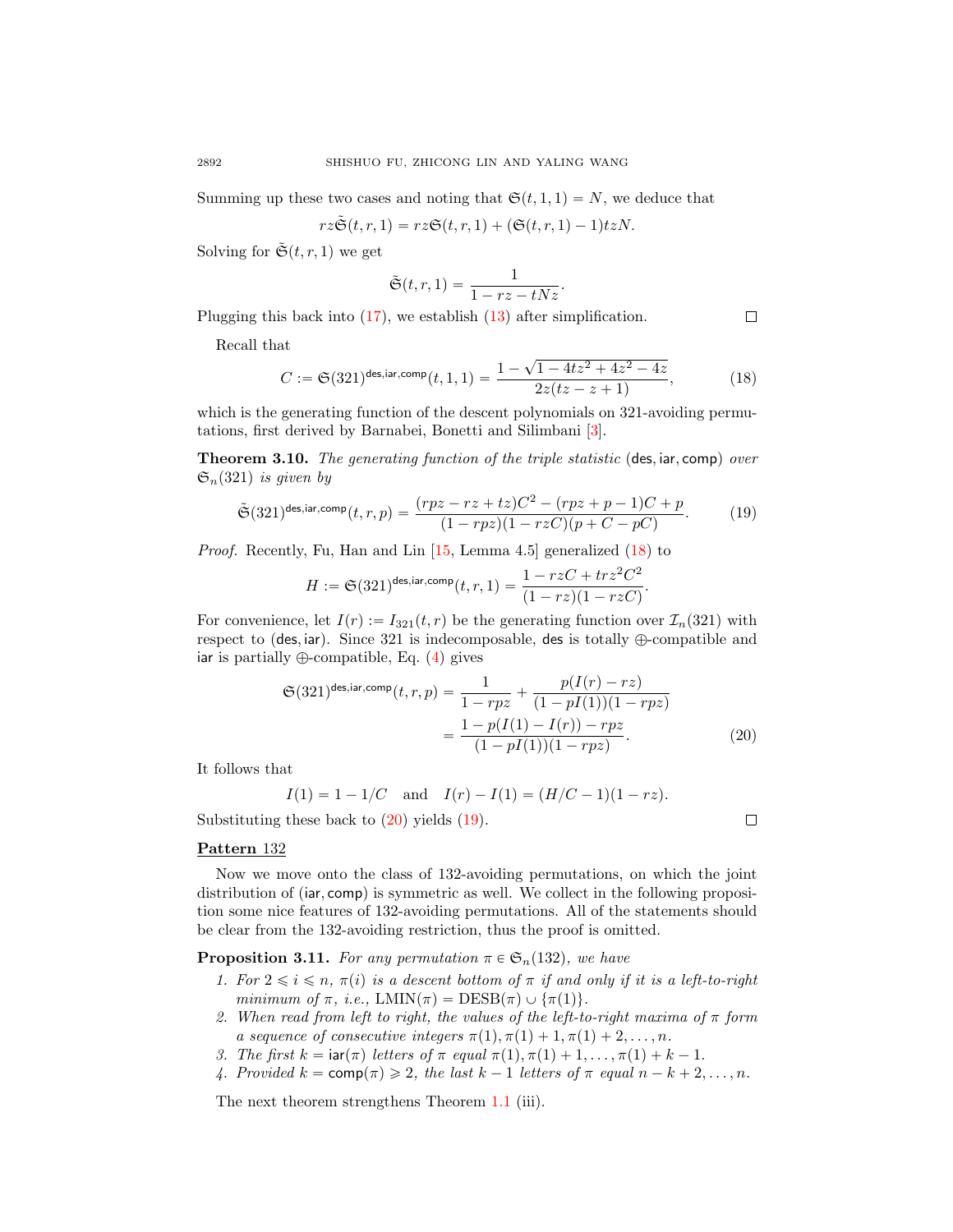<span id="page-16-0"></span>**Theorem 3.12.** For all positive integers n, given any two subsets  $S, T \subseteq [n]$ , the matrix  $M_n^{\text{LMAX}=S,\text{LMIN}=T}(132)$  is Hankel. Consequently, the distribution of the quadruple  $(LMAX, LMIN, iar, comp)$  is equal to that of  $(LMAX, LMIN, comp, iar)$ over  $\mathfrak{S}_n(132)$ . In terms of generating function, we have

<span id="page-16-2"></span><span id="page-16-1"></span>
$$
\sum_{\pi \in \mathfrak{S}_n(132)} \mathbf{x}^{\text{LMAX}(\pi)} \mathbf{y}^{\text{LMIN}(\pi)} r^{\text{iar}(\pi)} p^{\text{comp}(\pi)}
$$
\n
$$
= \sum_{\pi \in \mathfrak{S}_n(132)} \mathbf{x}^{\text{LMAX}(\pi)} \mathbf{y}^{\text{LMIN}(\pi)} r^{\text{comp}(\pi)} p^{\text{iar}(\pi)}.
$$
\n(21)

In particular, we have

$$
\sum_{\pi \in \mathfrak{S}_n(132)} t^{\text{des}(\pi)} r^{\text{iar}(\pi)} p^{\text{comp}(\pi)} = \sum_{\pi \in \mathfrak{S}_n(132)} t^{\text{des}(\pi)} r^{\text{comp}(\pi)} p^{\text{iar}(\pi)}.
$$
 (22)

*Proof.* We begin by noting that for each  $\pi \in \mathfrak{S}_n(132)$ , its initial ascending run consists of consecutive numbers, and, unless  $\pi$  is indecomposable, we have  $\pi(n) = n$ . Now if  $\text{iar}(\pi) = \text{comp}(\pi) = 1$ , i.e.,  $\pi$  is an indecomposable 132-avoiding permutation with  $\pi(1) > \pi(2)$ , then it is counted by the top-left entry of  $M_n^{\text{LMAX}=S,\text{LMIN}=T}(132)$ for certain S and T. Similarly, if  $ar(\pi) = \text{comp}(\pi) = n$ , then we must have  $\pi =$ id<sub>n</sub> and it corresponds to the bottom-right entry 1 of  $M_n^{\text{LMAX}=[n], \text{LMIN}=\{1\}}(132)$ . Otherwise, for the given subsets  $S, T \subseteq [n]$ , take any permutation  $\pi \in \mathfrak{S}_n(132)$  such that  $\text{LMAX}(\pi) = S$ ,  $\text{LMIN}(\pi) = T$ ,  $2 \leq \text{iar}(\pi) \leq n - 1$ , and  $1 \leq \text{comp}(\pi) \leq n - 2$ . We are going to pair  $\pi$  with a permutation  $\sigma \in \mathfrak{S}_n(132)$  via a bijective map  $\varphi$ , such that

- i.  $\pi(i) = \sigma(i)$  for  $1 \leq i \leq \text{iar}(\pi) 1$ .
- ii. LMAX $(\sigma) =$  LMAX $(\pi) = S$ , and LMIN $(\sigma) =$  LMIN $(\pi) = T$ .
- iii.  $\text{iar}(\sigma) = \text{iar}(\pi) 1$ , and  $\text{comp}(\sigma) = \text{comp}(\pi) + 1$ .

In terms of the two operations deletion and insertion that we introduce in Definition [2.1,](#page-6-1) we let

$$
\sigma = \varphi(\pi) := \text{ins}_{n,n}(\text{del}_{\pi(1)}(\pi)),
$$

with

$$
\pi = \varphi^{-1}(\sigma) := \text{ins}_{\sigma(1),1}(\text{del}_n(\sigma))
$$

being the inverse map. We illustrate this definition by giving an example, where the letters affected by this map have been overlined.

> $\pi$  =  $\bar{5}$   $\bar{6}$   $\bar{7}$  3 4  $\bar{8}$  2  $\bar{9}$   $\bar{10}$  1  $\bar{11}$  $\sigma = \bar{5} \bar{6} 3 4 \bar{7} 2 \bar{8} \bar{9} 1 \bar{10} \bar{11}$

Applying Proposition [3.11,](#page-15-4) it is rountine to verify i, ii, and iii, and we leave the details to the reader. Items ii and iii ensure that  $M_n^{\text{LMAX}=S,\text{LMIN}=T}(132)$  is Hankel as claimed. Now for any permutation  $\pi \in \mathfrak{S}_n(132)$  with  $\text{iar}(\pi) = j > \text{comp}(\pi) = k$ , we see  $\tau := \varphi^{j-k}(\pi)$  is a permutation in  $\mathfrak{S}_n(132)$  with

$$
(LMAX, LMIN, iar, comp)
$$
  $\tau = (LMAX, LMIN, comp, iar)$   $\pi$ .

Pairing permutations in this way leads to [\(21\)](#page-16-1).

Finally, by Proposition [3.11](#page-15-4) (1) we have  $LMIN(\pi)\{\pi(1)\} = DESB(\pi)$ . Furthermore, item i above implies in particular that  $\pi(1) = \sigma(1)$ , combining this with  $LMIN(\pi) = LMIN(\sigma)$  we obtain [\(22\)](#page-16-2).  $\Box$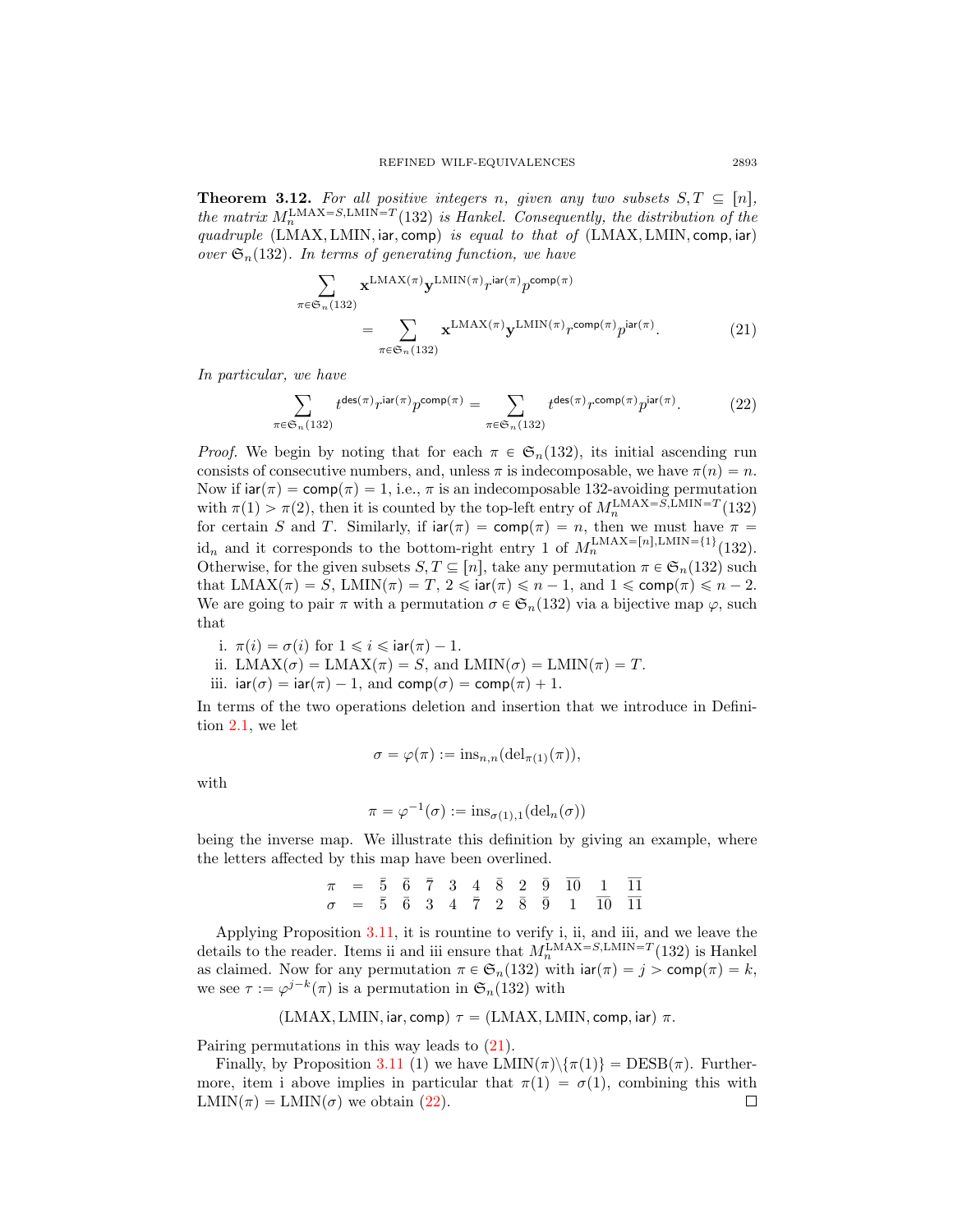<span id="page-17-0"></span>Theorem 3.13. We have

$$
\tilde{\mathfrak{S}}(132)^{\mathrm{des},\mathrm{iar},\mathrm{comp}}(t,r,p) = \frac{1}{1-rpz} + \frac{(1-z)(N-1)t}{(1-rz)(1-pz)(1-z-(N-1)tz)}.\tag{23}
$$

*Proof.* The proof is analogous to that of Theorem [3.9.](#page-14-0) Noting that  $M_n^{\text{des}=k}(132)$  is Hankel for any fixed integer  $0 \leq k \leq n-1$  by Theorem [3.12,](#page-16-0) we begin by interpreting this in terms of generating function. Empty permutation and identity permutations of all lengths contribute  $1/(1 - rpz)$ , while the remaining permutations are taken care of by Lemma [3.8,](#page-13-0) yielding

$$
\mathfrak{S}(t,r,p) = \frac{1}{1-rpz} + \frac{rp}{r-p} \sum_{n\geqslant 2} z^n \sum_{\pi \in \mathcal{I}_n(132)} t^{\text{des}(\pi)}(r^{\text{iar}(\pi)} - p^{\text{iar}(\pi)})
$$

$$
= 1 + \frac{(rpz)^2}{1-rpz} + \frac{rp}{r-p} \sum_{n\geqslant 1} z^n \sum_{\pi \in \mathcal{I}_n(132)} t^{\text{des}(\pi)}(r^{\text{iar}(\pi)} - p^{\text{iar}(\pi)}).
$$

Converting to  $\tilde{\mathfrak{S}}(t,r,p)$  we have

<span id="page-17-4"></span>
$$
\tilde{\mathfrak{S}}(t,r,p) = \frac{rpz}{1 - rpz} + \frac{r\tilde{\mathfrak{S}}(t,r,0) - p\tilde{\mathfrak{S}}(t,p,0)}{r - p}.
$$
\n(24)

Plugging in  $p = 1$  we have

$$
\tilde{\mathfrak{S}}(t,r,1)=\frac{rz}{1-rz}+\frac{r\tilde{\mathfrak{S}}(t,r,0)-\tilde{\mathfrak{S}}(t,1,0)}{r-1}.
$$

Now solve for  $\tilde{\mathfrak{S}}(t, r, 0)$  and substitute the result back in [\(24\)](#page-17-2) we get

$$
\tilde{\mathfrak{S}}(t,r,p) = \frac{rpz}{1-rpz} + \frac{(r-1)(\tilde{\mathfrak{S}}(t,r,1) - \frac{rz}{1-rz}) - (p-1)(\tilde{\mathfrak{S}}(t,p,1) - \frac{pz}{1-pz})}{r-p}.
$$
(25)

Next, we decompose each 132-avoiding permutation  $\pi$  as  $\pi = AnB$ , where A and B are blocks with  $A > B$ . In the same vein as with 312-avoiding class, the discussion by two cases leads us to

$$
\tilde{\mathfrak{S}}(t,r,1)=\frac{(1-z)(1+t(N-1))}{(1-rz)(1-z-tz(N-1))}.
$$

We plug this back into  $(25)$  and simplify to arrive at  $(23)$ .

3.2. Asymmetric classes. We deal with the three remaining classes, namely, 213-, 231-, and 123-avoiding permutations. The distributions of iar and comp on each of these classes are different. We are content with deriving their joint generating functions with des, and addressing a conjugate relation between  $M_n(213)$  and  $M_n(231)$ .

Patterns 213 and 231

<span id="page-17-1"></span>**Theorem 3.14.** For every  $n \geq 0$ , there exists a bijection  $\theta : \mathfrak{S}_n(213) \to \mathfrak{S}_n(231)$ , such that for  $\pi \in \mathfrak{S}_n(213)$  and  $\sigma := \theta(\pi) \in \mathfrak{S}_n(231)$ , we have  $\pi(1) = \sigma(1)$  and

$$
(\mathsf{des}, \mathsf{iar}, \mathsf{comp}) \; \pi = (\mathsf{des}, \mathsf{comp}, \mathsf{iar}) \; \sigma.
$$

In particular, the matrices  $M_n(213)$  and  $M_n(231)$  are conjugation of each other.

<span id="page-17-3"></span><span id="page-17-2"></span>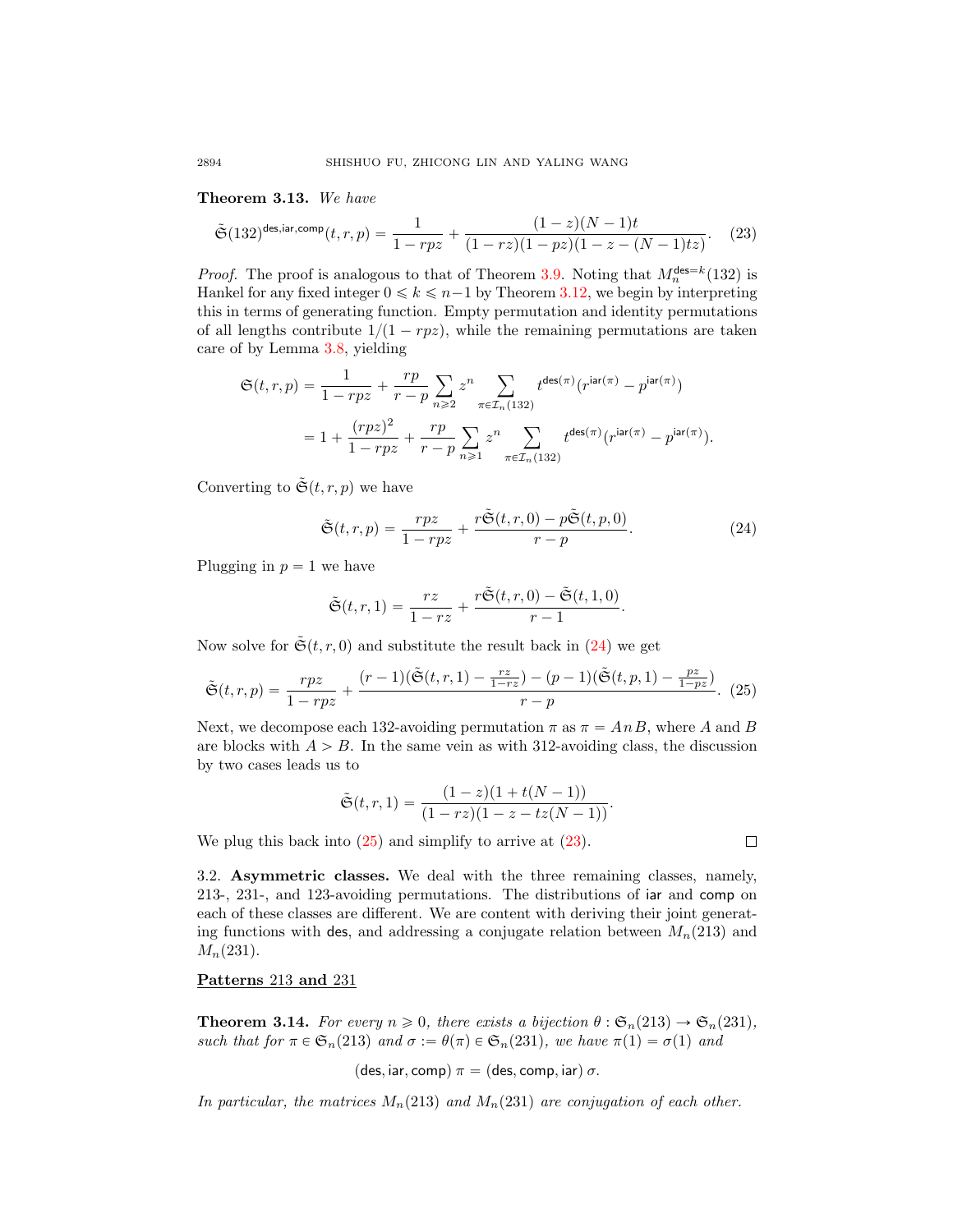*Proof.* We define  $\theta$  recursively. For  $n = 0, 1, 2, \theta : \mathfrak{S}_n(213) \to \mathfrak{S}_n(231)$  is taken to be the identity map. Now suppose  $\theta$  has been defined for all  $k < n \ (n \geq 3)$ , then take any  $\pi \in \mathfrak{S}_n(213)$ , we can uniquely decompose  $\pi = \pi(1)AB$  with  $A > \pi(1) > B$ . Let  $\mu = red(A)$  and  $\nu = B$ , then we see that  $\text{del}_{\pi(1)}(\pi) = \mu \ominus \nu$ , where both  $\mu$  and  $\nu$  are 213-avoiding, possibly empty permutations. Let

$$
\sigma := \theta(\pi) := \mathrm{ins}_{\pi(1),1}(\theta(\nu) \oplus \theta(\mu)).
$$

The following facts can be readily verified.

1.  $\sigma \in \mathfrak{S}_n(231);$ 2.  $\sigma(1) = \pi(1);$ 3. des $(\sigma) = \chi(\nu \neq \emptyset) + \text{des}(\theta(\nu)) + \text{des}(\theta(\mu)) = \text{des}(\pi);$ 4. comp $(\sigma) = 1 + \text{comp}(\theta(\mu)) = 1 + \text{iar}(\mu) = \text{iar}(\pi);$ 5.  $\text{iar}(\sigma) = 1 + \chi(\nu = \emptyset) \cdot \text{iar}(\theta(\mu)) = 1 + \chi(\nu = \emptyset) \cdot \text{comp}(\mu) = \text{comp}(\pi)$ .

So we see  $\sigma$  is the desired image of  $\pi$ , and the proof is now completed by induction. □

The equidistribution between (des, iar, comp) over  $\mathfrak{S}_n(213)$  and (des, comp, iar) over  $\mathfrak{S}_n(231)$  could also be drawn from comparing the following generating functions.

<span id="page-18-0"></span>Theorem 3.15. We have

<span id="page-18-1"></span>
$$
\tilde{\mathfrak{S}}(213)^{\text{des,iar,comp}}(t,r,p) = \frac{(1-rz)(tN-t+1)}{(1-rpz)(1-rz(tN-t+1))} \quad and \tag{26}
$$

<span id="page-18-2"></span>
$$
\tilde{\mathfrak{S}}(231)^{\text{des,iar,comp}}(t,r,p) = \frac{(1-pz)(tN-t+1)}{(1-rpz)(1-pz(tN-t+1))}.
$$
\n(27)

*Proof.* We begin with the calculation of  $\tilde{G}(213)^{\text{des,iar,comp}}(t,r,p)$ . Each  $\pi \in \mathfrak{S}_n(213)$ can be decomposed as  $\pi = \pi(1)$  A B, where  $A > \pi(1) > B$  are 213-avoiding blocks, possibly empty. For  $n \geq 2$ , we consider the following three cases:

- $A = \emptyset, B \neq \emptyset$ , contributing the generating function  $trpz(\mathfrak{S}(t, 1, 1)-1)$ .
- $A \neq \emptyset$ ,  $B = \emptyset$ , contributing  $rpz(\mathfrak{S}(t, r, p) 1)$ .
- $A \neq \emptyset$ ,  $B \neq \emptyset$ , contributing  $trpz(\mathfrak{S}(t, r, 1)-1)(\mathfrak{S}(t, 1, 1)-1)$ .

Summing up these three cases and noting that  $\mathfrak{S}(t, 1, 1) = N$ , we deduce that

$$
\mathfrak{S}(t,r,p) = 1 + rpz + trpz(N-1)
$$
  
+ 
$$
rpz(\mathfrak{S}(t,r,p) - 1) + trpz(\mathfrak{S}(t,r,1) - 1)(N-1).
$$

Now we plug in  $p = 1$  and solve for  $\mathfrak{S}(t, r, 1)$ , then plug it back to deduce [\(26\)](#page-18-1) after simplification.

Decomposing each  $\pi \in \mathfrak{S}_n(231)$  as  $\pi = \pi(1)$  A B with  $A < \pi(1) < B$ , and calculating along the same line, we can establish [\(27\)](#page-18-2) as well.  $\Box$ 

# Pattern 123

For  $\pi \in \mathfrak{S}_n(123)$ , clearly  $\text{iar}(\pi) \leq 2$  and  $\text{comp}(\pi) \leq 2$ . We aim to calculate

$$
\tilde{\mathfrak{S}}(123)^{\mathsf{des}, \mathsf{iar}, \mathsf{comp}}(t, r, p) = A(t, p) + rB(t, p),
$$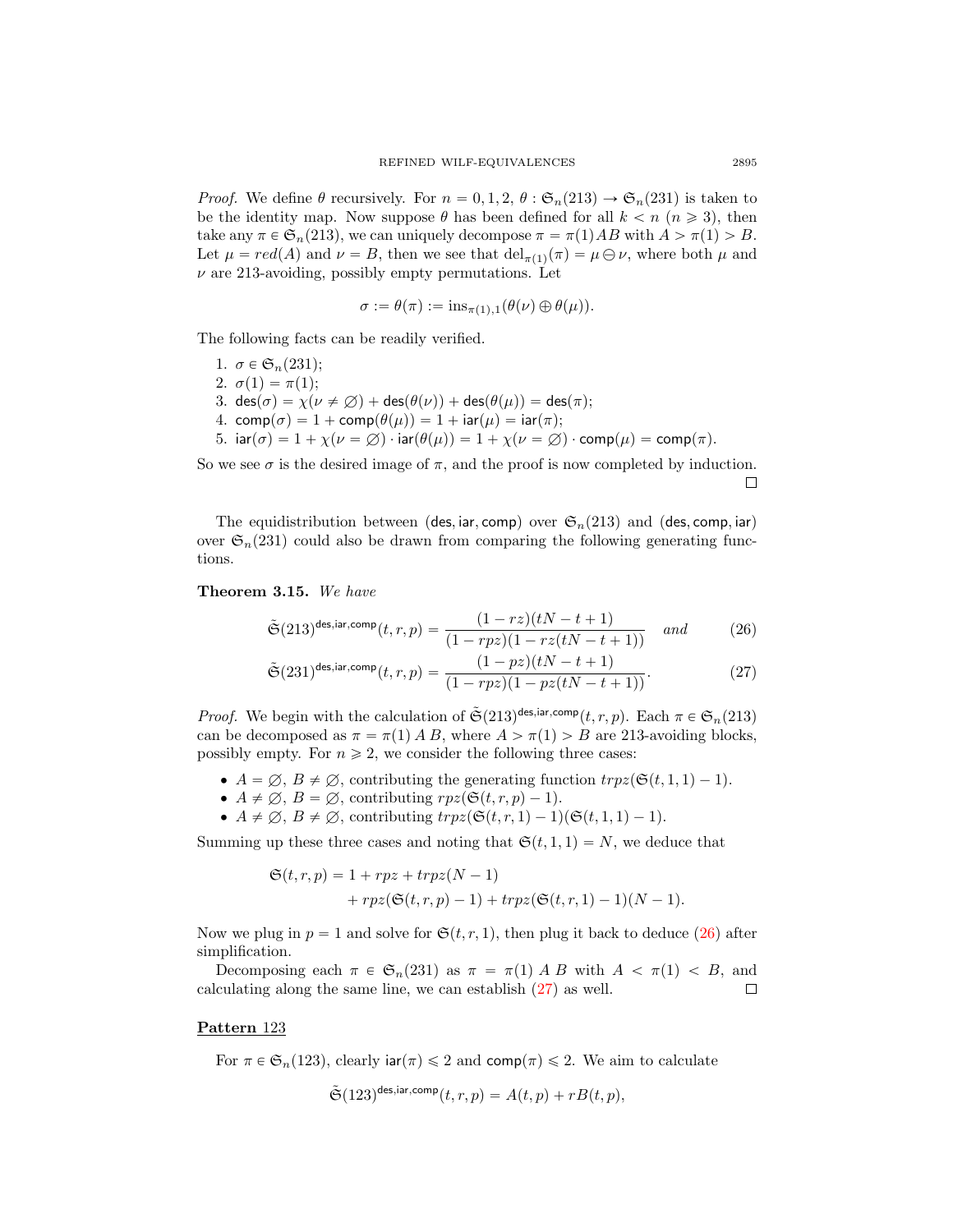where

$$
pzA(t,p) := \sum_{n\geq 1} z^n \sum_{\pi \in \mathfrak{S}_n(123), \text{ iar}(\pi)=1} t^{\deg(\pi)} p^{\text{comp}(\pi)}
$$
  
=  $pz + tpz^2 + (tp + t^2p + tp^2)z^3 + \cdots$ ,  
 $pzB(t,p) := \sum_{n\geq 2} z^n \sum_{\pi \in \mathfrak{S}_n(123), \text{ iar}(\pi)=2} t^{\deg(\pi)} p^{\text{comp}(\pi)} = p^2 z^2 + (tp + tp^2)z^3 + \cdots$ .

By [\(18\)](#page-15-1), the generating function for the descent polynomials on 123-avoiding permutations is

$$
C^* := \mathfrak{S}(123)^{\text{des,iar,comp}}(t, 1, 1) - 1 = \frac{\mathfrak{S}(321)^{\text{des,iar,comp}}(t^{-1}, 1, 1; tz) - 1}{t}
$$
(28)  
= 
$$
\frac{-1 + 2tz + 2tz^2 - 2t^2z^2 + \sqrt{1 - 4tz - 4tz^2 + 4t^2z^2}}{2t^2z(tz - z - 1)}.
$$

<span id="page-19-0"></span>Theorem 3.16. We have

<span id="page-19-1"></span>
$$
A(t,p) = \frac{(p-1)tz^2}{(1-tz)^2} + \frac{(1-tz)C^*}{(1-tz+z)z},
$$
\n(29)

$$
B(t,p) = \frac{(p-1)z}{1-tz} + \frac{C^*}{1-tz+z}.
$$
\n(30)

Thus,

$$
\tilde{\mathfrak{S}}(123)^{\mathsf{des}, \mathsf{iar}, \mathsf{comp}}(t,r,p) = \frac{(1-p)z(trz - tz - r)}{(1-tz)^2} + \frac{(1+rz-tz)C^*}{z(1+z-tz)}.
$$

*Proof.* For  $\pi \in \mathfrak{S}_n(123)$  with  $\text{iar}(\pi) = 1$  and  $\text{comp}(\pi) = 2$ , we can decompose it as  $\pi = AB$ , where  $A < B$  are both decreasing subsequences with  $|A| \geq 2$  and  $|B| \geq 1$ . On the other hand, if  $\pi \in \mathfrak{S}_n(123)$  and  $\text{iar}(\pi) = 2$ , then we must have  $\pi(2) = n$ , and we calculate the two cases  $\pi(1) > \pi(3)$  and  $\pi(1) < \pi(3)$  separately. All these amount to give us the functional equations:

$$
\begin{cases}\nA(t,p) = \frac{tpz^2}{(1-tz)^2} + \frac{C^*}{z} - B(t,1) - \frac{tz^2}{(1-tz)^2}, \\
B(t,p) = pz + z(A(t,1) - 1) + tzB(t,p).\n\end{cases}
$$

Solving this system of equations gives rise to  $(29)$  and  $(30)$ .

<span id="page-19-4"></span><span id="page-19-3"></span><span id="page-19-2"></span> $\Box$ 

The following corollary can be proved combinatorially from analyzing the designated 123-avoiding permutations. But we prove it here algebraically relying on the generating function derived in Theorem [3.16.](#page-19-0)

**Corollary 3.17.** For  $n \ge 2$ , let  $\mathfrak{S}_n^*(123) := {\pi \in \mathfrak{S}_n(123) : \text{des}(\pi) = n - 2}$ , then we have

$$
\sum_{n\geqslant 2} z^n \sum_{\pi\in\mathfrak{S}_n^*(123)} r^{\mathsf{iar}(\pi)} p^{\mathsf{comp}(\pi)} = \frac{r^2 p^2 z^2}{1-z} + \frac{(r+p) r p z^3}{(1-z)^2} + \frac{(z^3 + 2z^4) r p}{(1-z)^2 (1-2z)}. \tag{31}
$$

In particular, the distribution of (iar, comp) is symmetric over  $\mathfrak{S}_n^*(123)$ , and the number of permutations  $\pi \in \mathfrak{S}_n^*(123)$  with  $\text{iar}(\pi) = \text{comp}(\pi) = 1$  is the sequence A095264 in [\[25\]](#page-36-19).

*Proof.* To calculate the generating function in  $(31)$ , we need to extract the coefficients of  $t^{n-2}z^n$  in  $\mathfrak{S}(123)^{\text{des}, \text{iar}, \text{comp}}(t, r, p)$  for each  $n \geq 2$ . For  $rpzA(t, p)$ , the term  $(p-1)$ trpz<sup>3</sup>  $\frac{p-1}{(1-tz)^2}$  expands to terms all of the form  $t^{n-2}z^n$ , so we simply set  $t = 1$  to get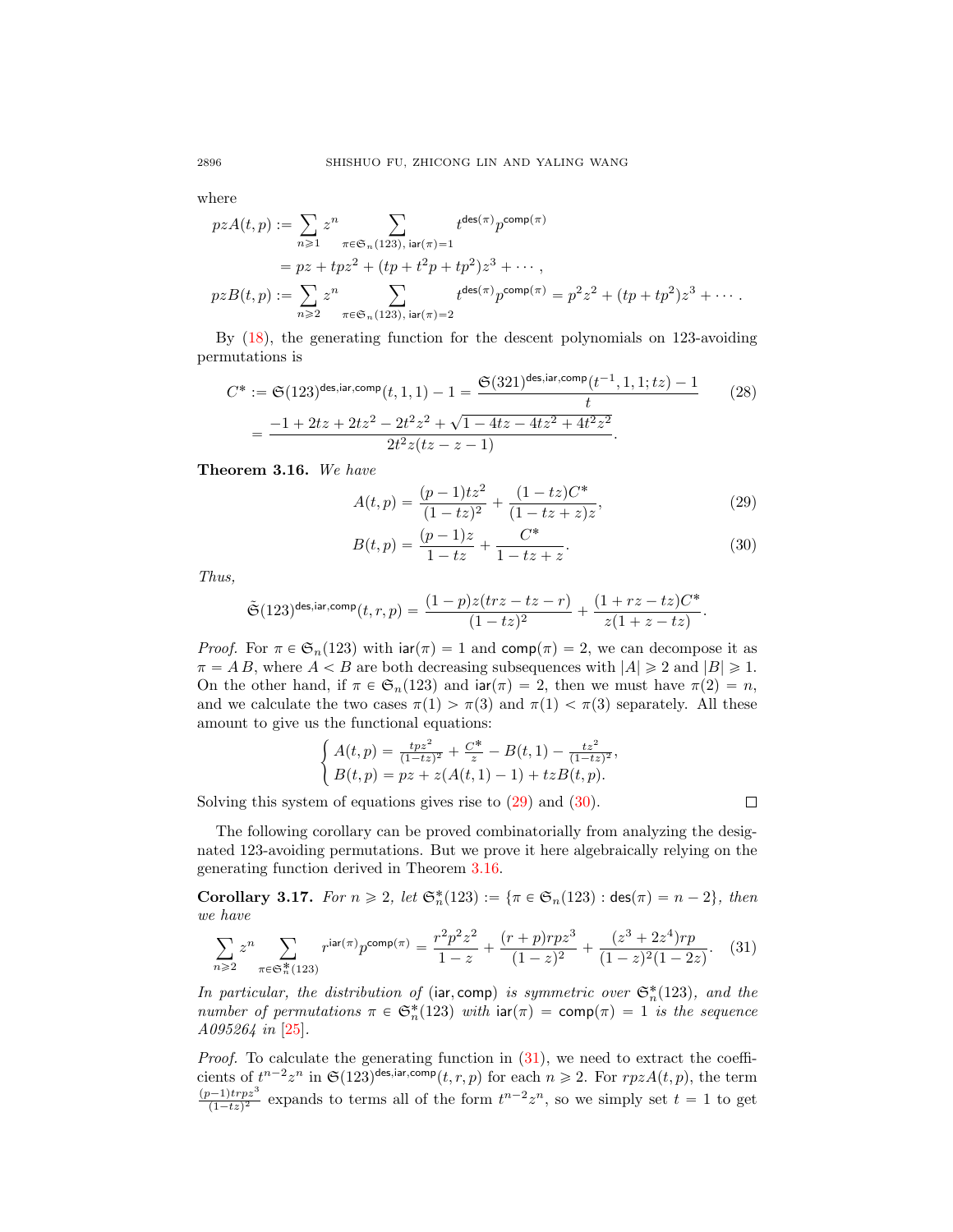$(p-1)rpz<sup>3</sup>$  $\frac{p-1)rpz^3}{(1-z)^2}$ , while for the term  $\frac{rp(1-tz)(\mathfrak{S}(t,1,1)-1)}{1-tz+z}$ , we substitute tz for z, and  $1/t$  for t in

$$
\frac{rpt(1-tz)C^*}{1-tz+z},
$$

then take partial derivative  $\partial/\partial t$  and let  $t = 0$  to obtain  $\frac{2rpz^3}{(1-z)^2(1-2z)}$ . A similar approach yields the coefficients from  $r^2pzB(t, p)$  and establishes [\(31\)](#page-19-4). The claim about the symmetric distribution is evident from checking the variables  $r$  and  $p$  in [\(31\)](#page-19-4). П

<span id="page-20-0"></span>4. Two patterns of length 3. In this section, we let  $P = (\tau_1, \tau_2)$  be a pair of 4. Two patterns of length 3. In this section, we let  $P = (\tau_1, \tau_2)$  be a pair of patterns of length 3, so there are  $\binom{6}{2} = 15$  different pairs to consider. Once again, we accomplish two tasks as in Section [3](#page-8-1) and assemble our results in Table [2.](#page-21-0)

The Wilf-classification of pairs of length 3 patterns was done by Simion and Schmidt [\[28\]](#page-36-1). There are three Wilf-equivalent classes, which further split into eleven iar-Wilf-equivalent subclasses: the class enumerated by  $2^{n-1}$  splits into 6 classes

- $\{(132, 213), (132, 312), (213, 231), (231, 312), (231, 321)\},\$
- $\{(132, 231)\}, \{(213, 312)\}, \{(312, 321)\}, \{(123, 132)\}, \{(123, 213)\};$ ˘

the class enumerated by  $1 +$  $\binom{n}{2}$ splits into 4 classes

 $\{(132, 321)\}, \{(123, 231)\}, \{(213, 321)\}, \{(123, 312)\};$ 

and the terminating (i.e., enumerated by 0 when  $n \geq 5$ ) class {(123, 321)} stays as a single class. For comp-Wilf-equivalences, the class enumerated by  $2^{n-1}$  splits into 4 classes

> $\{(132, 231), (132, 312), (213, 231), (213, 312)\}, \{(132, 213)\}\$  $\{(123, 132), (123, 213)\}, \{(231, 312), (231, 321), (312, 321)\}\$

and the class enumerated by  $1 +$  $\binom{n}{2}$ splits into 2 classes

 $\{(132, 321), (213, 321)\}, \{(123, 231), (123, 312)\}.$ 

All the above refined Wilf-equivalences can be easily proven by setting  $t = 1$ , and  $p = 1$  (or  $r = 1$ ) in the generating functions listed in Table [2.](#page-21-0)

4.1. Symmetric classes. For  $P \in \{(132, 312), (132, 321), (213, 231), (123, 312)\},\$ the joint distribution of (des, iar, comp) is symmetric for iar and comp over  $\mathfrak{S}_n(P)$ . We consider these four classes in this subsection.

Pattern pairs  $(132, 312)$  and  $(132, 321)$ 

First note that if the pattern 312 (resp. 321) occurs in a permutation  $\pi$ , then we can always find an occurrence of 312 (resp. 321) in  $\pi$  with the role of "3" played by a left-to-right maximum of  $\pi$ . Now recall the bijection  $\varphi$  we construct in the proof of Theorem [3.12.](#page-16-0) For each  $\pi \in \mathfrak{S}_n(132)$ , observe that  $\pi \in \mathfrak{S}_n(132, 312)$  (resp.  $\pi \in$  $\mathfrak{S}_n(132, 321)$  if and only if  $\varphi(\pi) \in \mathfrak{S}_n(132, 312)$  (resp.  $\varphi(\pi) \in \mathfrak{S}_n(132, 321)$ ). This fact, combined with Theorem [3.12,](#page-16-0) immediately yields the following theorem.

<span id="page-20-1"></span>**Theorem 4.1.** For all positive integers n, given any two subsets  $S, T \subseteq [n]$ , the matrix  $M_n^{\text{LMAX}=S,\text{LMIN}=T}(P)$  is Hankel, for  $P \in \{(132, 312), (132, 321)\}.$  Consequently, the distribution of the quadruple  $(LMAX, LMIN, iar, comp)$  is equal to that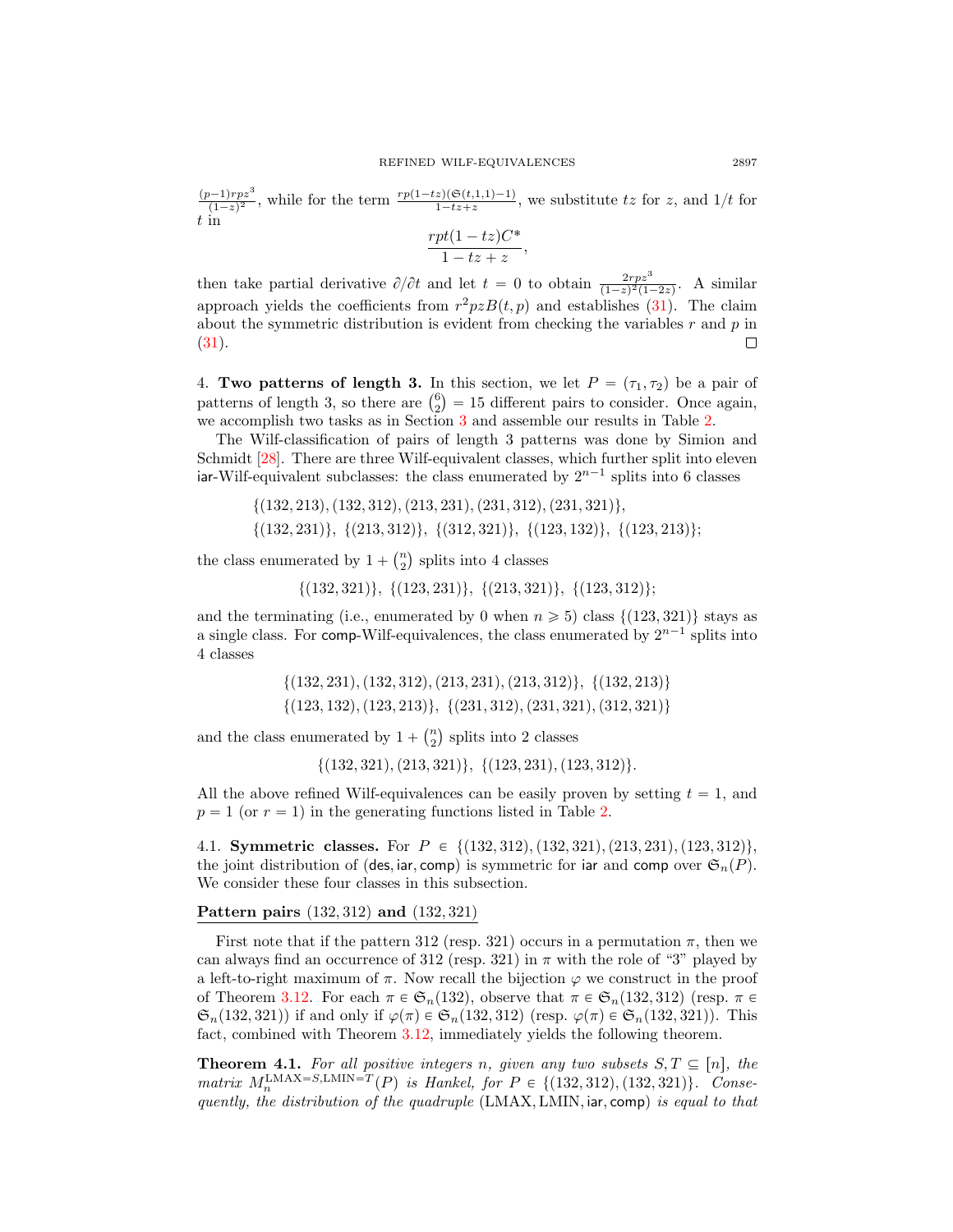| $P = (\tau_1, \tau_2)$ | $\tilde{\mathfrak{S}}^{\text{des,iar,comp}}(t,r,p)$                                     | $M_n(P; \text{iar}, \text{comp})$ proved in |
|------------------------|-----------------------------------------------------------------------------------------|---------------------------------------------|
| (132, 312)             | $\frac{1}{1-rnz} + \frac{(1-z)tz}{(1-rz)(1-nz)(1-z-tz)}$                                | Hankel<br>Thm. 4.2                          |
| (132, 321)             | $\frac{1}{1-rpz} + \frac{tz}{(1-rz)(1-pz)(1-z)}$                                        | $0-1$ Hankel<br>Thm. 4.2                    |
| (213, 231)             | $\frac{1-z}{(1-rpz)(1-z-tz)}$                                                           | Diagonal<br>Thm. 4.3                        |
| (123, 312)             | $\frac{1+rpz}{1-tz}+\frac{(r+p)tz^2}{(1-tz)^2}+\frac{t^2z^3}{(1-tz)^3}$                 | $2\times 2$ Hankel<br>Thm. 4.4              |
| (213, 312)             | $\frac{1-rz}{(1-rpz)(1-(r+t)z)}$                                                        | Lower triangular Thm. 4.6                   |
| (231, 312)             | $\frac{1-pz}{(1-rpz)(1-(p+t)z)}$                                                        | $M_n(213,312)^T$ Thm. 4.6                   |
| (231, 321)             | $\frac{1-(1+p-t)z+(1-t)pz^2}{(1-rpz)(1-(p+1)z+(1-t)pz^2)}$                              | Upper triangular Thm. 4.6                   |
| (132, 213)             | $\frac{1}{1-rpz} + \frac{tz}{(1-rz)(1-z-tz)}$                                           | Lower triangular Thm. 4.8                   |
| (132, 231)             | $\frac{1}{1 - rpz} + \frac{tz}{(1 - pz)(1 - z - tz)}$                                   | $M_n(132, 213)^T$ Thm. 4.8                  |
| (213, 321)             | $\frac{1}{1-rpz} + \frac{tz}{(1-z)(1-rz)(1-rpz)}$                                       | Lower triangular Thm. 4.9                   |
| (312, 321)             | $\frac{1}{1-rnz} + \frac{(1-z)tz}{(1-rnz)(1-rz)(1-(1+p)z+(1-t)pz^2)}$                   | Thm. 4.10<br>No pattern                     |
| (123, 132)             | $1+rpz+\frac{tpz^2}{1-tz}+\frac{tz(1+z-tz)(1+(r-t)z+(1-r)tz^2)}{(1-tz)((1-tz)^2-tz^2)}$ | $2\times 2$ nonzero<br>Thm. 4.11            |
| (123, 213)             | $1+\frac{rpz}{1-tz}+\frac{tz(1-tz+rz)(1-tz+z)}{(1-tz)(1-tz)^2-tz^2}$                    | $2 \times 2$ nonzero Thm. 4.11              |
| (123, 231)             | $\frac{1+rpz}{1-tz} + \frac{(1+p-tpz)tz^2}{(1-tz)^3}$                                   | $2 \times 2$ nonzero Thm. 4.11              |
| (123, 321)             | $1 + (t + rp)z + (1 + r)(1 + p)tz^2$<br>$+(2r+t+pt)tz3$                                 | Ultimately zero Thm. 4.11                   |

<span id="page-21-0"></span>TABLE 2. Two patterns of length  $3$ 

of (LMAX, LMIN, comp, iar) over  $\mathfrak{S}_n(P).$  In terms of generating function, we have

$$
\sum_{\pi \in \mathfrak{S}_n(P)} \mathbf{x}^{\mathrm{LMAX}(\pi)} \mathbf{y}^{\mathrm{LMIN}(\pi)} r^{\mathrm{iar}(\pi)} p^{\mathrm{comp}(\pi)} = \sum_{\pi \in \mathfrak{S}_n(P)} \mathbf{x}^{\mathrm{LMAX}(\pi)} \mathbf{y}^{\mathrm{LMIN}(\pi)} r^{\mathrm{comp}(\pi)} p^{\mathrm{iar}(\pi)}.
$$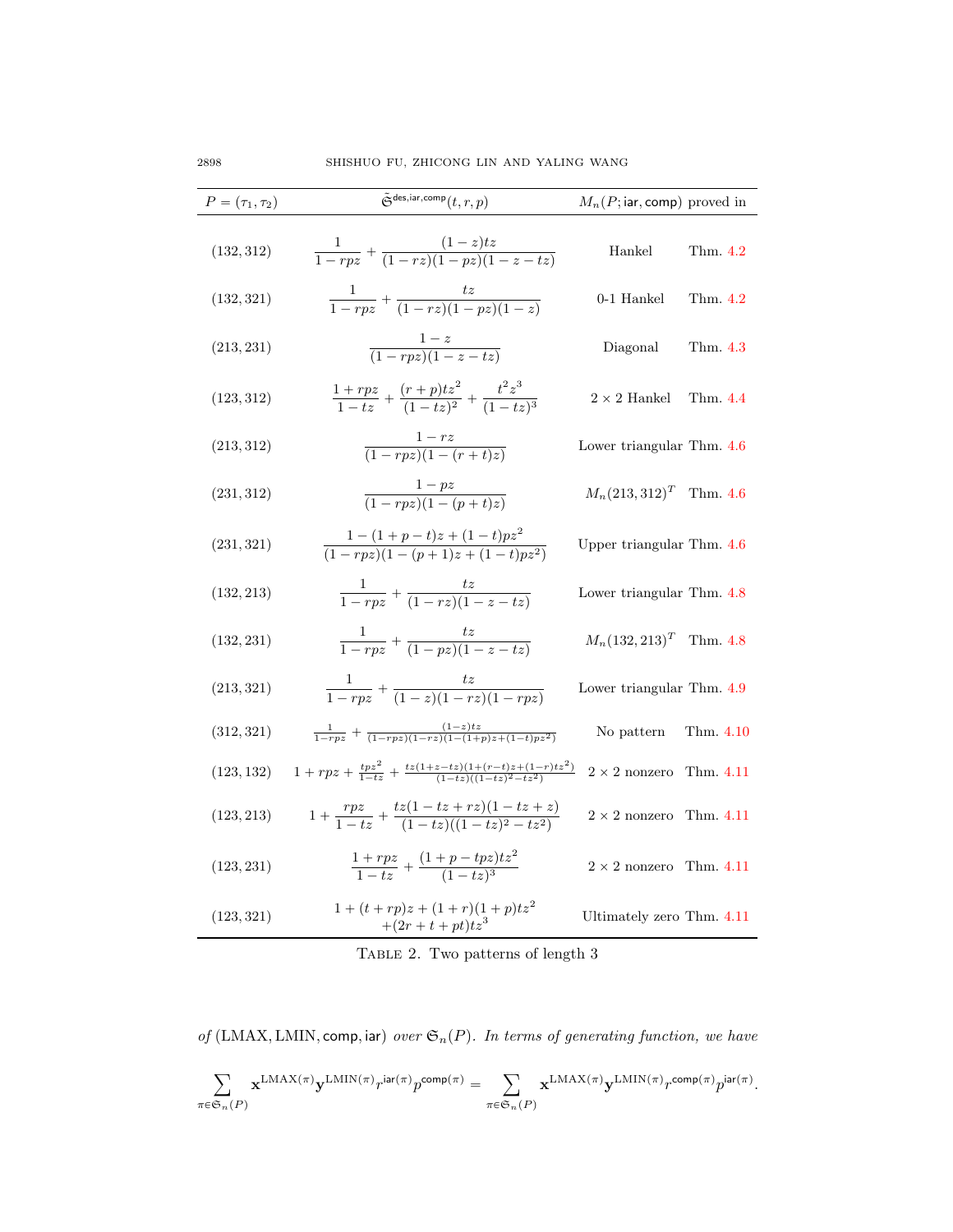In particular, we have

<span id="page-22-4"></span><span id="page-22-2"></span>
$$
\sum_{\pi \in \mathfrak{S}_n(P)} t^{\mathrm{des}(\pi)} r^{\mathrm{iar}(\pi)} p^{\mathrm{comp}(\pi)} = \sum_{\pi \in \mathfrak{S}_n(P)} t^{\mathrm{des}(\pi)} r^{\mathrm{comp}(\pi)} p^{\mathrm{iar}(\pi)}.
$$

This symmetry can also be seen directly from the following generating functions.

# <span id="page-22-0"></span>Theorem 4.2. We have

$$
\tilde{\mathfrak{S}}(132,312)^{\text{des,iar,comp}}(t,r,p) = \frac{1}{1-rpz} + \frac{(1-z)tz}{(1-rz)(1-pz)(1-z-tz)},\qquad(32)
$$

$$
\tilde{\mathfrak{S}}(132,321)^{\text{des,iar,comp}}(t,r,p) = \frac{1}{1-rpz} + \frac{tz}{(1-rz)(1-pz)(1-z)}.
$$
\n(33)

*Proof.* The proof is quite analogous to that of Theorem  $3.13$ . First for  $(32)$ , Theo-rem [4.1](#page-20-1) tells us that  $M_n^{\text{LMAX}=S,\text{LMIN}=T}(132,312)$  is Hankel. Relying on Lemma [3.8](#page-13-0) again, we reinterpret this in terms of generating function (details left to the readers):

$$
\tilde{\mathfrak{S}}(t,r,p) = \frac{rpz}{1 - rpz} + \frac{(r-1)(\tilde{\mathfrak{S}}(t,r,1) - \frac{rz}{1 - rz}) - (p-1)(\tilde{\mathfrak{S}}(t,p,1) - \frac{pz}{1 - pz})}{r - p}.
$$
 (34)

Next, note that all  $id_n := 12 \cdots n$  with  $n \geq 0$  contribute collectively  $1/(1 - rpz)$ to  $\mathfrak{S}(132, 312)^{\text{des}, \text{iar}, \text{comp}}(t, r, p)$ . On the other hand, every  $\pi \in \mathfrak{S}_n(132, 312)$  with  $\text{des}(\pi) > 0$  can be uniquely decomposed as  $\pi = A n B$ , where  $A > B$  are two (possibly empty) blocks such that  $B$  is decreasing and  $A$  is 132- and 312-avoiding. We consider the following two cases.

- $B = \emptyset$ . This case contributes the generating function  $pz(\mathfrak{S}(t, r, p) \frac{1}{1 rpz})$ .
- $B \neq \emptyset$ . This case contributes  $\frac{tz}{1-tz} \cdot \frac{rpz}{1-rz} + \frac{tpz^2}{1-tz}(\mathfrak{S}(t,r,1) \frac{1}{1-rz}).$

Summing up all cases gives us

<span id="page-22-3"></span>
$$
\mathfrak{S}(t,r,p) = \frac{1}{1-rpz} + pz(\mathfrak{S}(t,r,p) - \frac{1}{1-rpz}) + \frac{trpz^2}{(1-tz)(1-rz)} + \frac{tpz^2}{1-tz}(\mathfrak{S}(t,r,1) - \frac{1}{1-rz}).
$$

Set  $p = 1$  and solve to get

$$
\tilde{\mathfrak{S}}(132,312)^{\mathrm{des},\mathrm{iar},\mathrm{comp}}(t,r,1)=\frac{1-z}{(1-rz)(1-z-tz)},
$$

then plug this back into  $(34)$  and simplify, we get  $(32)$ . The proof of  $(33)$  is simpler noting that for  $\pi \in \mathfrak{S}_n(132, 321)$  with the decomposition  $\pi = A n B$ , both A and B are increasing if  $B \neq \emptyset$ . The details are omitted.  $\Box$ 

# Pattern pair  $(213, 231)$

The first thing to notice is that for every  $\pi \in \mathfrak{S}_n(213, 231)$ , we must have  $\pi(1) = 1$ or n, and  $\text{iar}(\pi) = \text{comp}(\pi)$ . The latter can be proved by induction relying on the former. In terms of generating function, this means

$$
\mathfrak{S}(t,r,p) = \mathfrak{S}(t, rp, 1), \text{ and}
$$
  

$$
\mathfrak{S}(t,r,p) = 1 + rpz \mathfrak{S}(t,r,p) + trpz (\mathfrak{S}(t, 1, 1) - 1).
$$

Solving these two functional equations gives us

# <span id="page-22-1"></span>Theorem 4.3.

$$
\tilde{\mathfrak{S}}(213,231)^{\mathsf{des}, \mathsf{iar}, \mathsf{comp}}(t,r,p) = \frac{1-z}{(1-rpz)(1-z-tz)}.
$$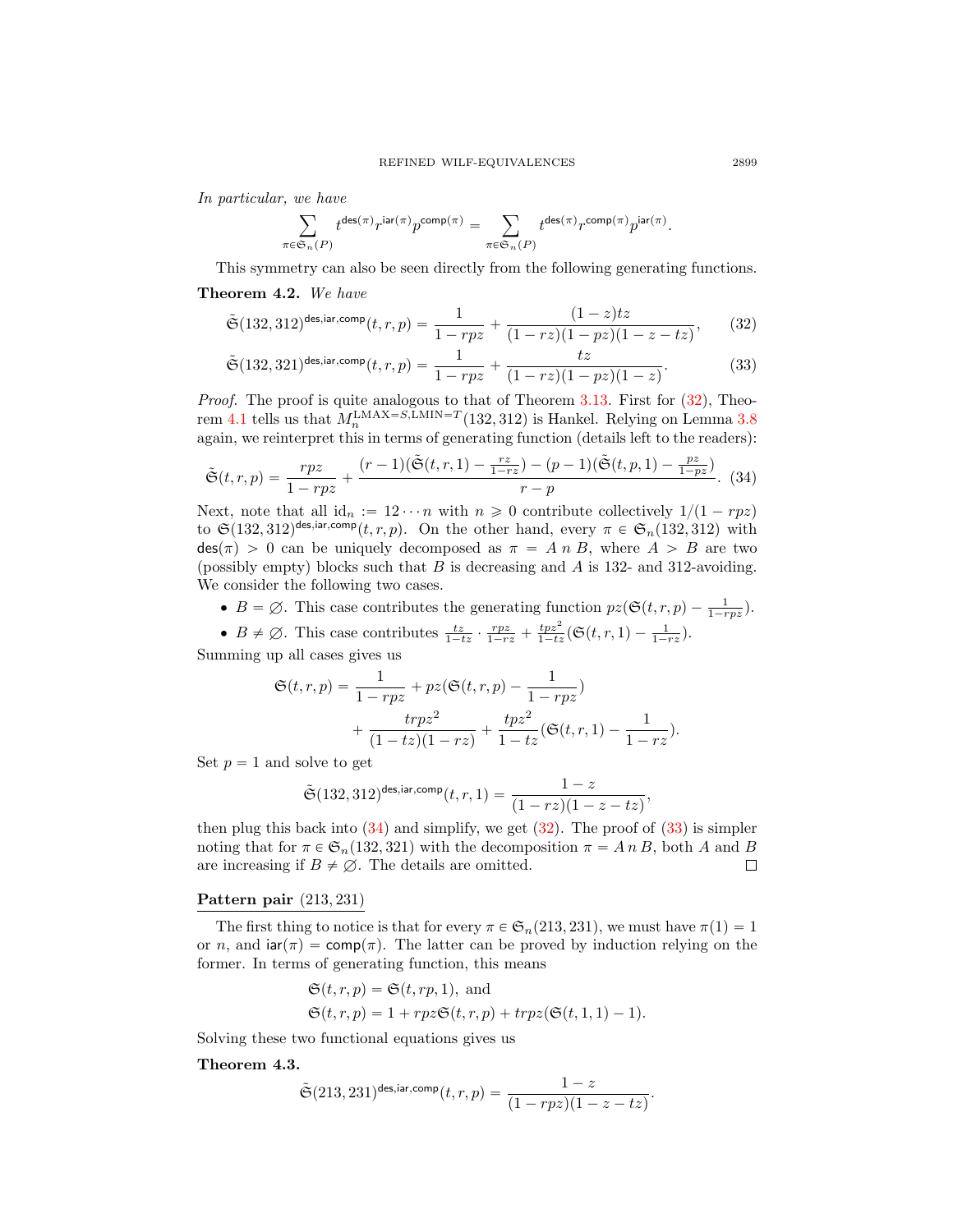# Pattern pair  $(123, 312)$

For every permutation  $\pi \in \mathfrak{S}_n(123, 312)$ , there are only five possible values for the triple  $(\text{des}(\pi), \text{iar}(\pi), \text{comp}(\pi))$ , since 123-avoiding implies  $\text{iar}(\pi) \leq 2$  and  $\text{comp}(\pi) \leq$ 2, while both 312- and 123-avoiding forces  $\text{des}(\pi) \geq n - 2$ . Now it suffices to enumerate each case separately.

- $\bullet$  (des $(\pi)$ , iar $(\pi)$ , comp $(\pi)$ ) =  $(n 1, 1, 1)$ . There is a unique permutation id $_n^r$  =  $n \cdots 21$  for this case, which contributes  $\frac{rpz}{1-tz}$  to the generating function.
- $\bullet$  (des $(\pi)$ , iar $(\pi)$ , comp $(\pi)$ ) =  $(n 2, 2, 2)$ . There is a unique permutation 1  $\oplus$  $id_{n-1}^r$  for this case, which contributes  $\frac{r^2 p^2 z^2}{1-tz}$  to the generating function.
- $\bullet$  (des $(\pi)$ , iar $(\pi)$ , comp $(\pi)$ ) =  $(n 2, 1, 1)$ . Permutations in this case are of the form  $\pi = a a - 1 \cdots b n \cdots a + 1 b - 1 \cdots 1$ , where  $1 < b < a < n$ . Therefore this case contributes  $\frac{t^2 r p z^4}{(1-t^2)}$  $\frac{t^r r p z^r}{(1-tz)^3}$  to the generating function.
- $\bullet$  (des $(\pi)$ , iar $(\pi)$ , comp $(\pi)$ ) =  $(n 2, 2, 1)$  or  $(n 2, 1, 2)$ . These two cases can be discussed similarly as the last case, and the contributions are  $\frac{tr^2pz^3}{(1-tz)^2}$  and  $trp^2z^3$  $\frac{trp-z^2}{(1-tz)^2}.$

Summing up all cases above gives rise to

#### <span id="page-23-0"></span>Theorem 4.4.

$$
\tilde{\mathfrak{S}}(123,312)^{\mathsf{des},\mathsf{iar},\mathsf{comp}}(t,r,p) = \frac{1+rpz}{1-tz} + \frac{(r+p)tz^2}{(1-tz)^2} + \frac{t^2z^3}{(1-tz)^3}.
$$

4.2. Asymmetric classes. For the remaining choices of  $P$ , the distribution of (iar, comp) over  $\mathfrak{S}_n(P)$  is not symmetric. However, we still observe some conjugative pairs as in Section [3.](#page-8-1)

## Pattern pairs  $(213, 312)$ ,  $(231, 312)$  and  $(231, 321)$

Recall the two bijections,  $\xi$  from Theorem [3.2,](#page-10-0) and  $\theta$  from Theorem [3.14.](#page-17-1) Observe that

- $\pi \in \mathfrak{S}_n(231, 321)$  if and only if  $\xi(\pi) \in \mathfrak{S}_n(231, 312)$ .
- $\pi \in \mathfrak{S}_n(213, 312)$  if and only if  $\theta(\pi) \in \mathfrak{S}_n(231, 312)$ .

Then the following theorem is a quick corollary of Theorems [3.2](#page-10-0) and [3.14.](#page-17-1)

<span id="page-23-2"></span>**Theorem 4.5.** For each  $n \geq 1$ , the quadruple (LMAX, LMAXP, iar, comp) has the same distribution over  $\mathfrak{S}_n(231, 321)$  and  $\mathfrak{S}_n(231, 312)$ ; the distribution of the triple (des, iar, comp) over  $\mathfrak{S}_n(213, 312)$  is equal to that of (des, comp, iar) over  $\mathfrak{S}_n(231, 12)$  $312$ .

Next, we compute the generating functions for these three pairs.

# <span id="page-23-1"></span>Theorem 4.6. We have

<span id="page-23-3"></span>
$$
\tilde{\mathfrak{S}}(213,312)^{\text{des,iar,comp}}(t,r,p) = \frac{1-rz}{(1-rpz)(1-(r+t)z)},\tag{35}
$$

<span id="page-23-4"></span>
$$
\tilde{\mathfrak{S}}(231,312)^{\text{des,iar,comp}}(t,r,p) = \frac{1-pz}{(1-rpz)(1-(p+t)z)},\tag{36}
$$

<span id="page-23-5"></span>
$$
\tilde{\mathfrak{S}}(231,321)^{\text{des,iar,comp}}(t,r,p) = \frac{1 - (1 + p - t)z + (1 - t)pz^2}{(1 - rpz)(1 - (p + 1)z + (1 - t)pz^2)}.\tag{37}
$$

*Proof.* In view of Theorem [4.5,](#page-23-2) [\(35\)](#page-23-3) follows from [\(36\)](#page-23-4) by switching variables r and p. To prove  $(36)$ , note that both patterns 231 and 312 are indecomposable, thus we can apply Lemma [2.4](#page-7-2) to reduce the calculation to that of the generating function of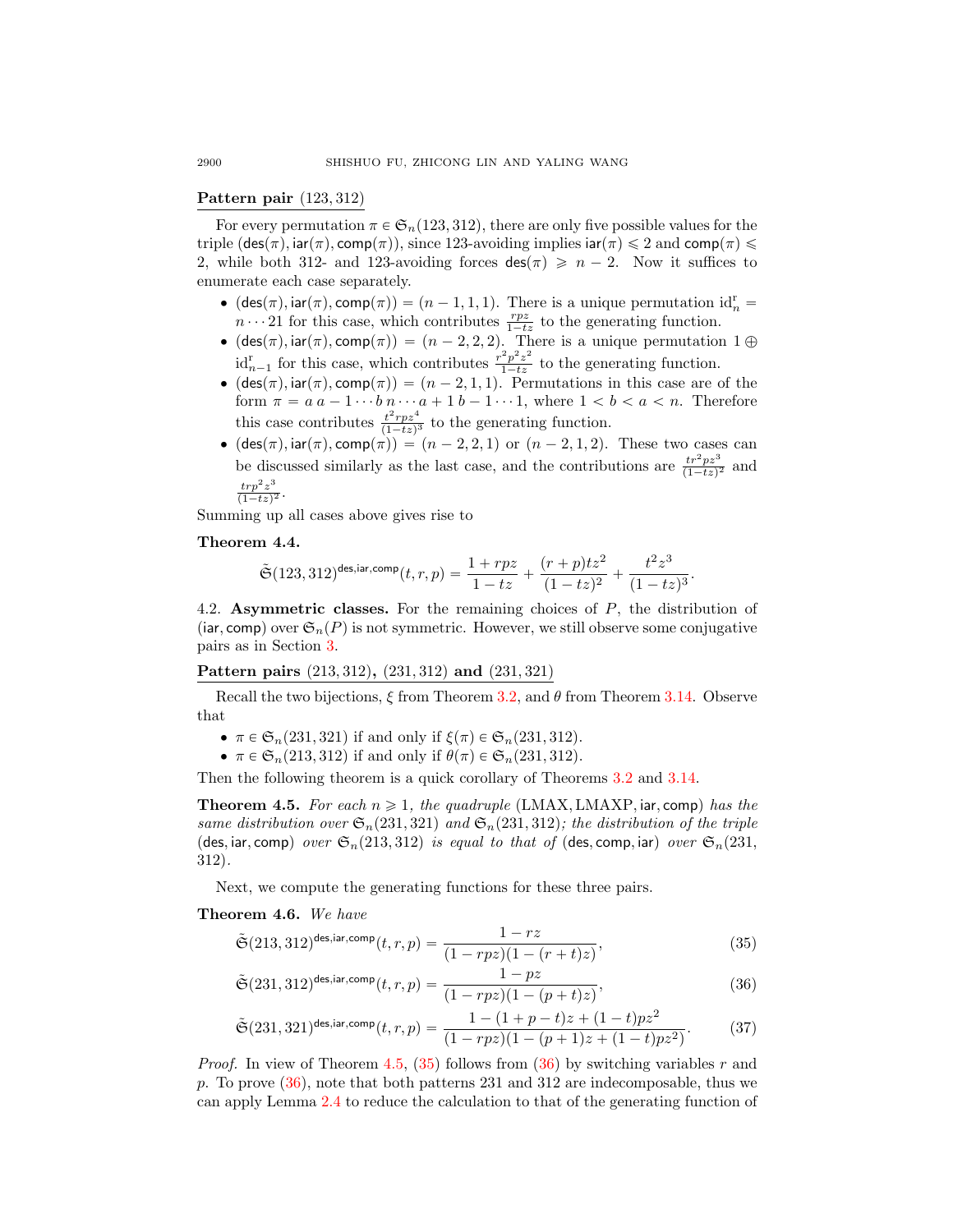(des, iar) over  $\mathcal{I}_n(231, 312)$ . But the indecomposable permutations in  $\mathfrak{S}_n(231, 312)$ are precisely  $id_n^r = n n - 1 \cdots 1$ , thus  $I_{231,312}(t,r) = \frac{rz}{1-tz}$ . Plugging this back into [\(4\)](#page-7-1) gives us [\(36\)](#page-23-4). Finally, every permutation in  $\mathcal{I}_n(231, 321)$  must be of the form  $1 \ominus id_{n-1} = n 1 2 \cdots n - 1$ , yeilding the generating function  $I_{231,321}(r,t) = rz + \frac{trz^2}{1-z}$ . Applying [\(4\)](#page-7-1) from Lemma [2.4](#page-7-2) again, we derive [\(37\)](#page-23-5) and complete the proof.

# Pattern pairs  $(132, 213)$  and  $(132, 231)$

For the same reason that the bijection  $\theta$  from Theorem [3.14](#page-17-1) preserves 132avoidance, we have the following conjugate relation.

<span id="page-24-2"></span>**Theorem 4.7.** For each  $n \geq 1$ , the distribution of the triple (des, iar, comp) over  $\mathfrak{S}_n(132, 213)$  is equal to that of (des, comp, iar) over  $\mathfrak{S}_n(132, 231)$ .

Next, note that each permutation  $\pi \in \mathfrak{S}_n(132, 231)$  either begins with  $\pi(1) = n$ , or ends with  $\pi(n) = n$ . Calculating these two cases separately we have

$$
\mathfrak{S}(t,r,p) = \frac{1}{1-rpz} + pz(\mathfrak{S}(t,r,p) - \frac{1}{1-rpz}) + trpz(\mathfrak{S}(t,1,1) - 1).
$$

Solving this and applying Theorem [4.7,](#page-24-2) we can deduce the following theorem.

# <span id="page-24-0"></span>Theorem 4.8. We have

$$
\tilde{\mathfrak{S}}(132, 213)^{\text{des,iar,comp}}(t, r, p) = \frac{1}{1 - rpz} + \frac{tz}{(1 - rz)(1 - z - tz)},
$$
  

$$
\tilde{\mathfrak{S}}(132, 231)^{\text{des,iar,comp}}(t, r, p) = \frac{1}{1 - rpz} + \frac{tz}{(1 - pz)(1 - z - tz)}.
$$

#### Pattern pair  $(213, 321)$

Note that each permutation  $\pi \in \mathfrak{S}_n(213, 321)$  can be decomposed as  $\pi = A n B$ , where  $A$  and  $B$  are both increasing blocks, and  $B$  is consisted of consecutive integers. Calculating the two cases  $1 \in A$  and  $1 \in B$  separately, we obtain the following theorem.

#### <span id="page-24-1"></span>Theorem 4.9. We have

$$
\tilde{\mathfrak{S}}(213,321)^{\mathsf{des}, \mathsf{iar}, \mathsf{comp}}(t,r,p) = \frac{1}{1-rpz} + \frac{tz}{(1-z)(1-rz)(1-rpz)}.
$$

#### Pattern pair  $(312, 321)$

Noting that both 312 and 321 are indecomposable patterns, we apply [\(4\)](#page-7-1)

$$
F_P(q) = \frac{1}{1-qw} + \frac{q(I_P(\mathbf{t}, \mathbf{t}') - w)}{(1 - qI_P(\mathbf{t}, \mathbf{1}))(1 - qw)}
$$

from Lemma [2.4](#page-7-2) (1) to reduce the calculation to<br>  $I_{\text{relax}}(t,r) := \sum_{n} r^n$ 

$$
I_{312,321}(t,r) := \sum_{n\geq 1} z^n \sum_{\substack{\pi \in \mathfrak{S}_n(312,321) \\ \text{comp}(\pi)=1}} t^{\text{des}(\pi)} r^{\text{iar}(\pi)}
$$

.

Now any indecomposable  $\pi \in \mathfrak{S}_n(312, 321)$  must be of the form  $\pi = 2 \cdot 3 \cdots n$  1. Hence

$$
I_{312,321}(t,r) = rz + \frac{trz^2}{1 - rz},
$$

with which we can deduce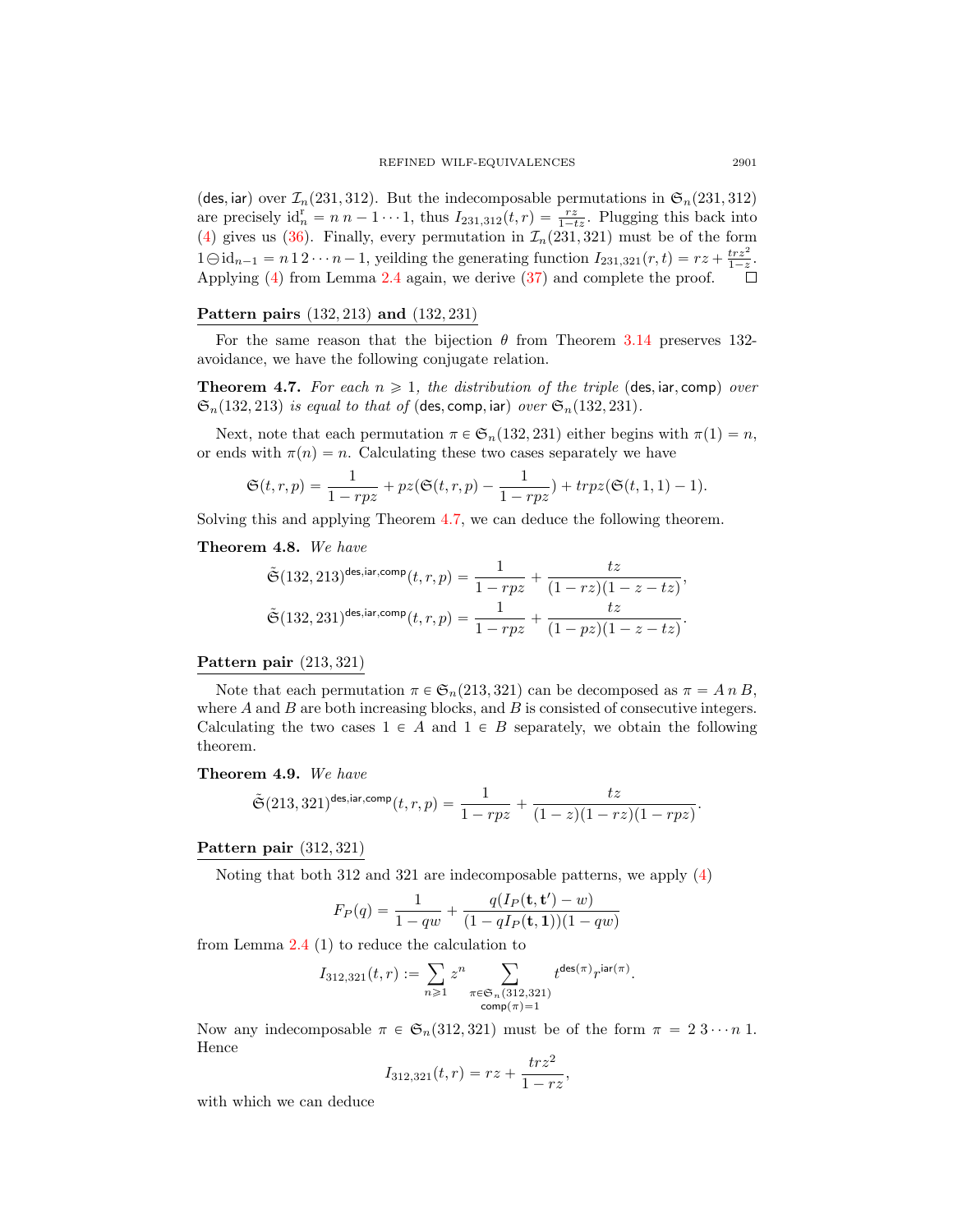## <span id="page-25-1"></span>Theorem 4.10.

$$
\tilde{\mathfrak{S}}(312,321)^{\text{des,iar,comp}}(t,r,p) = \frac{1}{1-rpz} + \frac{(1-z)tz}{(1-rpz)(1-rz)(1-(1+p)z+(1-t)pz^2)}.
$$

Pattern pairs  $(123, 132)$ ,  $(123, 213)$ ,  $(123, 231)$  and  $(123, 321)$ 

These four pattern sets all contain the pattern 123, hence  $\text{iar}(\pi) \leq 2$  and  $\text{comp}(\pi)$  $\leq 2$  for each permutation  $\pi$  in  $\mathfrak{S}_n(P)$ . We take similar approach as Theorem [3.16,](#page-19-0) or analyze the position of 1 or n in  $\pi$ , to calculate their generating functions. We collect the results in the following theorem but omit the proof.

<span id="page-25-2"></span>Theorem 4.11. We have

$$
\begin{aligned} \tilde{\mathfrak{S}}(123,132)^{\text{des,iar,comp}}(t,r,p)&=1+rpz+\frac{tpz^2}{1-tz}\\ &+\frac{tz(1+z-tz)(1+(r-t)z+(1-r)tz^2)}{(1-tz)((1-tz)^2-tz^2)},\\ \tilde{\mathfrak{S}}(123,213)^{\text{des,iar,comp}}(t,r,p)&=1+\frac{rpz}{1-tz}+\frac{tz(1-tz+rz)(1-tz+z)}{(1-tz)((1-tz)^2-tz^2)},\\ \tilde{\mathfrak{S}}(123,231)^{\text{des,iar,comp}}(t,r,p)&=\frac{1+rpz}{1-tz}+\frac{(1+p-tpz)tz^2}{(1-tz)^3},\\ \tilde{\mathfrak{S}}(123,321)^{\text{des,iar,comp}}(t,r,p)&=1+(t+rp)z+(1+r)(1+p)tz^2+(2r+t+pt)tz^3. \end{aligned}
$$

<span id="page-25-0"></span>5. Schröder classes: Two patterns of length 4. This section aims to characterize the pattern pair P of length 4 whose distribution matrix  $M_n(P)$  equals  $M_n(2413, 3142)$ . The first few values of the symmetric matrices  $M_n(2413, 3142)$ are: » fi

|  |  | $\begin{bmatrix} 1 & 0 \\ 0 & 1 \end{bmatrix}, \begin{bmatrix} 2 & 1 & 0 \\ 1 & 1 & 0 \\ 0 & 0 & 1 \end{bmatrix}, \begin{bmatrix} 7 & 3 & 1 & 0 \\ 3 & 3 & 1 & 0 \\ 1 & 1 & 1 & 0 \\ 0 & 0 & 0 & 1 \end{bmatrix},$                                                                                                                    |  |  |  |  |
|--|--|---------------------------------------------------------------------------------------------------------------------------------------------------------------------------------------------------------------------------------------------------------------------------------------------------------------------------------------|--|--|--|--|
|  |  |                                                                                                                                                                                                                                                                                                                                       |  |  |  |  |
|  |  |                                                                                                                                                                                                                                                                                                                                       |  |  |  |  |
|  |  |                                                                                                                                                                                                                                                                                                                                       |  |  |  |  |
|  |  |                                                                                                                                                                                                                                                                                                                                       |  |  |  |  |
|  |  |                                                                                                                                                                                                                                                                                                                                       |  |  |  |  |
|  |  | $\begin{bmatrix} 28 & 12 & 4 & 1 & 0 \\ 12 & 11 & 4 & 1 & 0 \\ 4 & 4 & 3 & 1 & 0 \\ 1 & 1 & 1 & 1 & 0 \\ 0 & 0 & 0 & 0 & 1 \end{bmatrix}, \begin{bmatrix} 121 & 52 & 18 & 5 & 1 & 0 \\ 52 & 46 & 17 & 5 & 1 & 0 \\ 18 & 17 & 12 & 4 & 1 & 0 \\ 5 & 5 & 4 & 3 & 1 & 0 \\ 1 & 1 & 1 & 1 & 1 & 0 \\ 0 & 0 & 0 & 0 & 0 & 1 \end{bmatrix}$ |  |  |  |  |

.

The integer sequence formed by the entries in the upper-left corner of  $M_n(2413, 3142)$ begins with

 $1, 1, 2, 7, 28, 121, 550, 2591, \ldots$ 

This sequence matches A010683 in the OEIS [\[25\]](#page-36-19), a sequence that counts, among many combinatorial objects, dissections of a convex polygon with  $n+3$  sides having a triangle over a fixed side (the base) of the polygon. This coincidence can be proved by comparing  $\tilde{\mathfrak{S}}(\mathcal{S})(1, 0, 0)$  from the expression [\(41\)](#page-27-1) with the generating function supplied in the entry A010683.

The first result in this section is a consequence of Theorems [1.3](#page-3-1) and [1.4.](#page-4-1)

<span id="page-25-4"></span>Corollary 5.1. For  $n \geq 1$ ,

<span id="page-25-3"></span>
$$
\sum_{\pi \in \mathfrak{S}_n(2413,3142)} t^{\text{des}(\pi)} x^{\text{comp}(\pi)} y^{\text{iar}(\pi)} = \sum_{\pi \in \mathfrak{S}_n(2413,4213)} t^{\text{des}(\pi)} x^{\text{comp}(\pi)} y^{\text{iar}(\pi)}.
$$
 (38)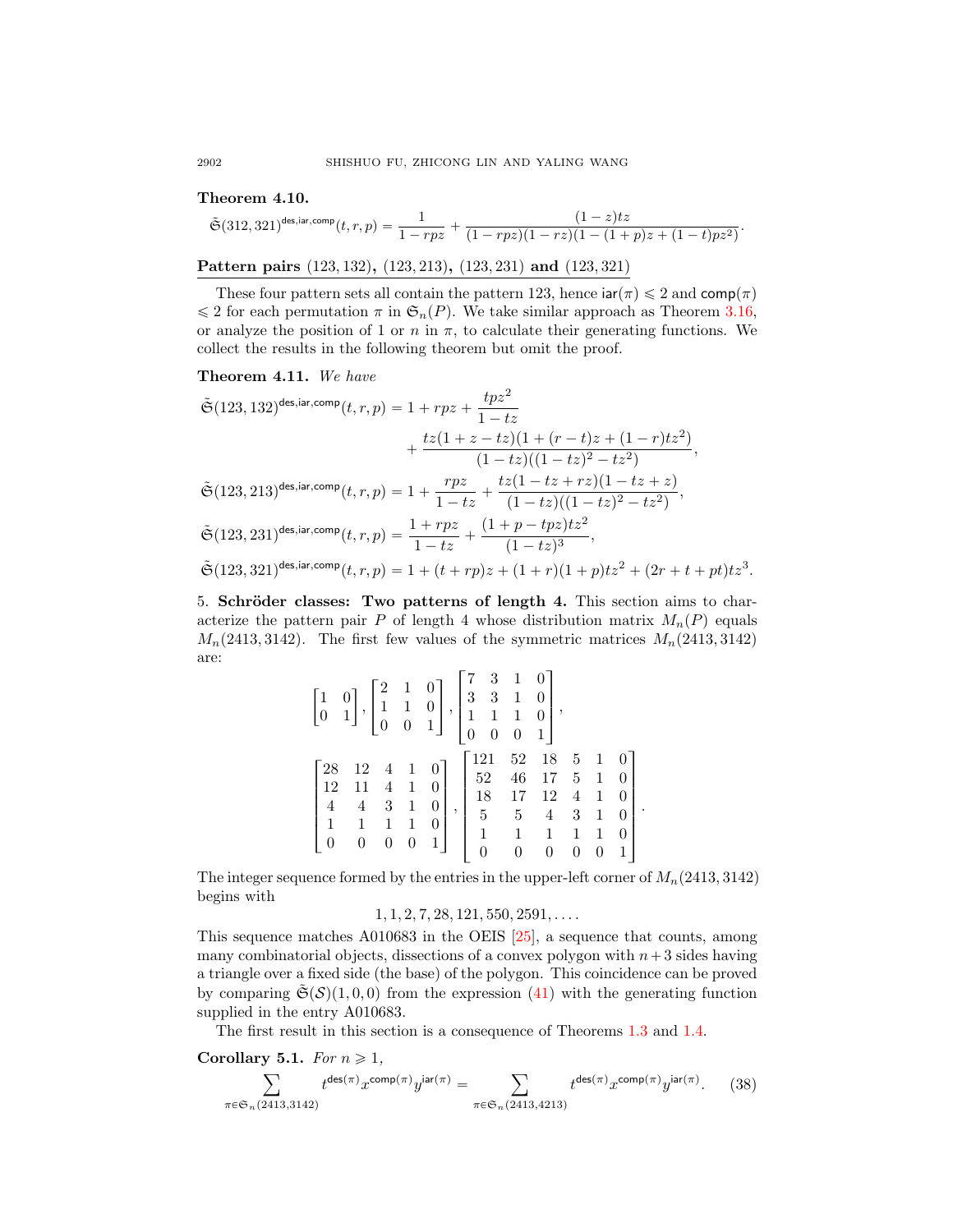Consequently,

<span id="page-26-0"></span>
$$
\sum_{\pi \in \mathfrak{S}_n(2413,4213)} t^{\text{des}(\pi)} x^{\text{comp}(\pi)} y^{\text{iar}(\pi)} = \sum_{\pi \in \mathfrak{S}_n(2413,4213)} t^{\text{des}(\pi)} x^{\text{iar}(\pi)} y^{\text{comp}(\pi)} \tag{39}
$$

Proof. Since the patterns 2413, 4213 and 3142 are indecomposable, the equidistribution  $(38)$  is a consequence of Theorem [1.4](#page-4-1) (with  $x = 1$ ) and Lemma [2.4.](#page-7-2)

The identity [\(39\)](#page-26-0) follows directly from [\(38\)](#page-25-3) and Theorem [1.3.](#page-3-1)  $\Box$ 

Remark 3. In view of Corollary [5.1,](#page-25-4) one may wonder that if [\(2\)](#page-4-2) can be further refined by comp. This is not true and it turns out that even  $(\text{dd}, \text{comp})$  is not equidistributed over  $\mathfrak{S}_5(2413, 3142)$  and  $\mathfrak{S}_5(2413, 4213)$ . Can Theorem [1.4](#page-4-1) be further refined by other classical permutation statistics (cf. [\[20\]](#page-36-2))?

Lin and Kim [\[24,](#page-36-8) Theorem 5.1] showed that, among all permutation classes avoiding two patterns of length 4, the three classes below are the only nontrivial classes which are des-Wilf equivalent to the class of separable permutations.

<span id="page-26-2"></span>**Theorem 5.2** ([\[24\]](#page-36-8)). We have the refined Wilf-equivalences:

 $(2413, 3142) \sim_{\text{des}} (2413, 4213) \sim_{\text{DES}} (2314, 3214) \sim_{\text{DES}} (3412, 4312).$ 

It should be noted that iar is not a Comtet statistic over  $\mathfrak{S}_n(2314, 3214)$ . Computer program indicates that, among all permutation classes avoiding two patterns of length 4, the classes of  $(2413, 4213)$  and  $(3412, 4312)$  are the only two that are  $(\text{des}, \text{iar}, \text{comp})$ -Wilf equivalent to the class of separable permutations.

<span id="page-26-1"></span>**Theorem 5.3.** We have  $(2413, 4213) \sim_{(DES.comp)} (3412, 4312)$ . In particular,

$$
(2413, 3142) \sim_{(\text{des,iar,comp})} (2413, 4213) \sim_{(\text{des,iar,comp})} (3412, 4312).
$$

Consequently,

$$
\sum_{\pi \in \mathfrak{S}_n(3412,4312)} t^{\text{des}(\pi)} x^{\text{comp}(\pi)} y^{\text{iar}(\pi)} = \sum_{\pi \in \mathfrak{S}_n(3412,4312)} t^{\text{des}(\pi)} x^{\text{iar}(\pi)} y^{\text{comp}(\pi)}.
$$
 (40)

In order to prove Theorem [5.3,](#page-26-1) we need a set-valued version of Lemma [2.4.](#page-7-2) For an integer  $\ell$  and a set  $S = \{s_1, s_2, \ldots\}$ , let  $\ell + S := \{\ell + s_1, \ell + s_2, \ldots\}$ . A set-valued statistic ST is called *totally*  $\bigoplus$ -compatible if for each  $\pi = \tau_1 \oplus \tau_2 \oplus \cdots \oplus \tau_k$  with each  $\tau_i$  an indecomposable permutation of length  $\ell_i$ ,

$$
ST(\pi) = \bigcup_{i=1}^{k} c_i + ST(\tau_i),
$$

where  $c_i = \sum_{j=1}^{i-1} \ell_j$ . Note that the set-valued statistics DES, DESB, LMAX and LMAXP are all totally  $\oplus\text{-compatible.}$ 

<span id="page-26-3"></span>**Lemma 5.4.** Let  $(ST_1, ST_2, ...)$  be a sequence of totally  $\oplus$ -compatible set-valued statistics. Let P and Q be two collections of indecomposable patterns. For  $n \geq 1$ , if  $(ST_1, ST_2, ...)$  has the same distribution over  $\mathfrak{S}_n(P)$  and  $\mathfrak{S}_n(Q)$ , then so does  $(\mathsf{comp}, \mathsf{ST}_1, \mathsf{ST}_2, \ldots).$ 

*Proof.* Since  $P/Q$  (meaning P or Q) is a collection of indecomposable patterns, each  $P_{\rm }/Q$ -avoiding permutation is a direct sum of some smaller  $P_{\rm }/Q$ -avoiding permutations. Thus, it is sufficient to show that if  $(ST_1, ST_2, ...)$  is equidistributed over  $\mathfrak{S}_n(P)$  and  $\mathfrak{S}_n(Q)$  for  $n \geq 1$ , then  $(ST_1, ST_2, ...)$  is equidistributed over  $\mathcal{I}_n(P)$  and  $\mathcal{I}_n(Q)$ . We aim to prove this by induction on n.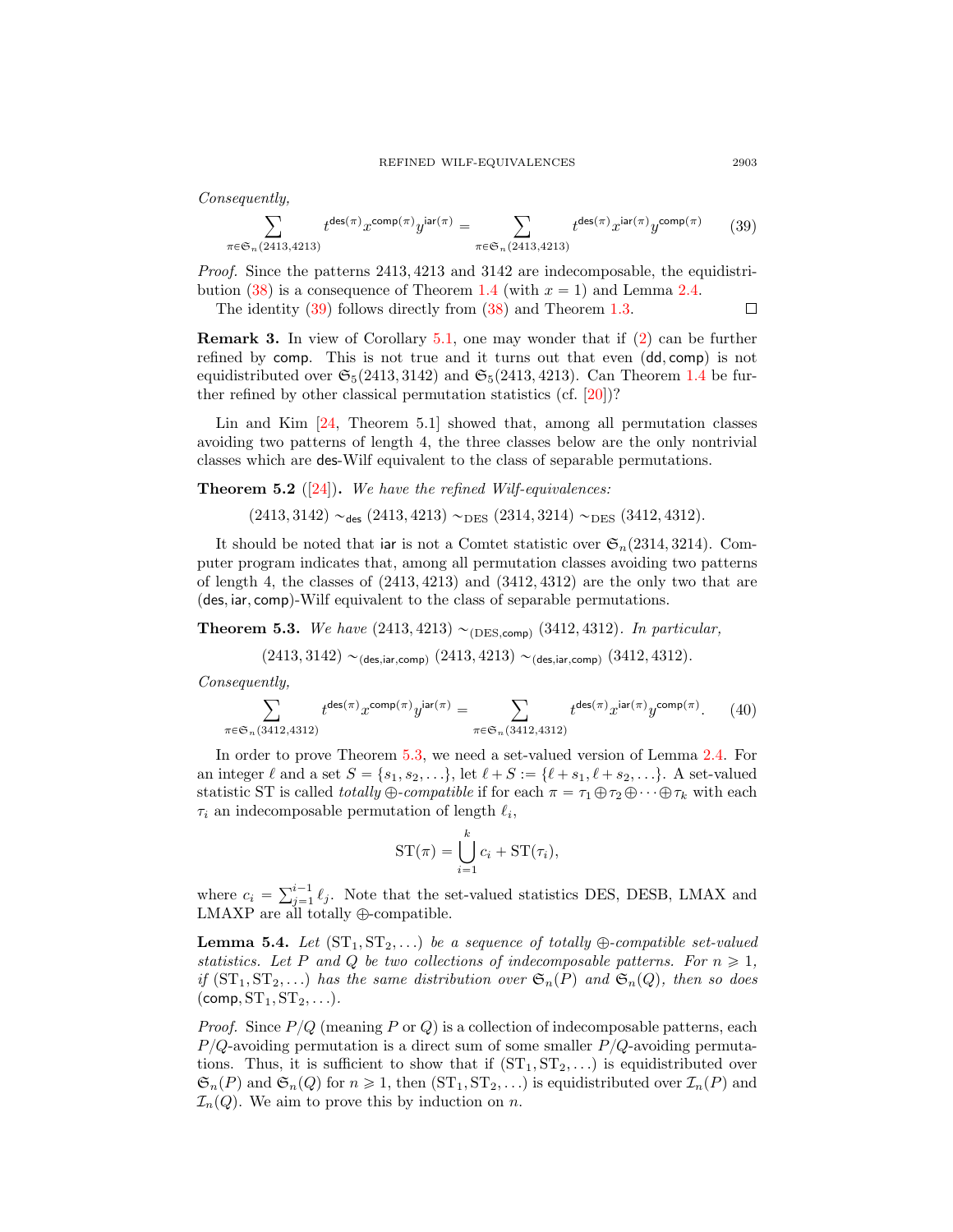Obviously, the assertion is true for  $n = 1$ . Suppose that  $(ST_1, ST_2, \ldots)$  is equidistributed over  $\mathcal{I}_n(P)$  and  $\mathcal{I}_n(Q)$  for  $n \leq m$ . It follows that  $(ST_1, ST_2, ...)$  is equidistributed over  $\mathfrak{S}_{m+1}(P)\backslash\mathcal{I}_{m+1}(P)$  and  $\mathfrak{S}_{m+1}(Q)\backslash\mathcal{I}_{m+1}(Q)$ , as  $(\mathrm{ST}_1, \mathrm{ST}_2, ...)$ is a sequence of totally  $\oplus$ -compatible set-valued statistics. Now  $(ST_1, ST_2, \ldots)$  is also equidistributed over  $\mathfrak{S}_{m+1}(P)$  and  $\mathfrak{S}_{m+1}(Q)$  and so  $(ST_1, ST_2, ...)$  is equidistributed over  $\mathcal{I}_{m+1}(P)$  and  $\mathcal{I}_{m+1}(Q)$ . This completes the proof by induction.  $\Box$ 

Proof of Theorem [5.3.](#page-26-1) The refined Wilf-equivalence

 $(2413, 4213)$  ~(DES,comp)  $(3412, 4312)$ 

is a direct consequence of Theorem [5.2](#page-26-2) and Lemma [5.4,](#page-26-3) as the set-valued statistic DES is totally  $\oplus$ -compatible. The other two statements then follow immediately from Corollary [5.1.](#page-25-4) □

Next we compute the generating function  $\tilde{\mathfrak{S}}(\mathcal{S})(t, r, p) = (\mathfrak{S}(\mathcal{S})(t, r, p; z)-1)/rpz$ with respect to (des, iar, comp), where S is a pattern pair in

$$
{(2413, 3142), (2413, 4213), (3412, 4312)}.
$$

**Theorem 5.5.** Let  $S(t) := \mathfrak{S}(\mathcal{S})(t, 1, 1; z) - 1$ . Then,

$$
\tilde{\mathfrak{S}}(\mathcal{S})(t,r,p) = \frac{(1/z + 1 - r - p)S(t) + (1 - r)(1 - p)S(t)^2}{(1 - rpz)(1 + (1 - p)S(t))(1 + (1 - r)S(t))},\tag{41}
$$

where  $S(t)$  satisfies the algebraic functional equation

<span id="page-27-2"></span>
$$
S(t) = z + (1+t)zS(t) + tzS(t)^{2} + tS(t)^{3}.
$$
\n(42)

*Proof.* The functional equation [\(42\)](#page-27-2) for the generating function  $S(t)$  of the descent polynomials over separable permutations was proved in [\[17\]](#page-36-11). Since the patterns 2413 and 3142 are indecomposable, des is totally  $\bigoplus$ -compatible and iar is partially  $\oplus$ -compatible, Eq. [\(6\)](#page-8-3) gives

<span id="page-27-3"></span>
$$
\mathfrak{S}(\mathcal{S})(t,r,p;z) = \frac{1 - rpz + (rpz + rp - r - p)I_S}{(1 - rI_S)(1 - pI_S)(1 - rpz)},
$$
\n(43)

where  $I_{\mathcal{S}} := I_{\mathcal{S}}(t; z)$  is the generating function with respect to des. Since  $S(t)$  =  $\frac{I_S}{1-I_S}$ , we have

$$
I_{\mathcal{S}} = \frac{S(t)}{1 + S(t)}.
$$

Substitute this into  $(43)$  and simplify, we get  $(41)$ .

Aided by the computer program, we make the following conjecture, whose validity will complete the characterization of pattern pairs of length 4 that are iar-Wilf equivalent to the class of separable permutations.

<span id="page-27-0"></span>Conjecture 1. Let  $P \notin \{(2413, 3142), (2413, 4213), (3412, 4312)\}\$ be a pair of patterns of length 4. Then, P is iar-Wilf equivalent to  $(2413, 4213)$  if and only if P is one of the following eleven pairs:

 $(1324, 2134), (1324, 3124), (1423, 4123), (1432, 4132), (2134, 2314), (2314, 3124)$  $(2431, 4231), (2431, 3241), (3241, 3421), (3421, 4231), (3421, 4321).$ 

Moreover, if  $P$  is one of the last five pairs (i.e., those in the second line above), then P is (iar, comp)-Wilf equivalent to  $(2413, 4213)$ .

<span id="page-27-1"></span> $\Box$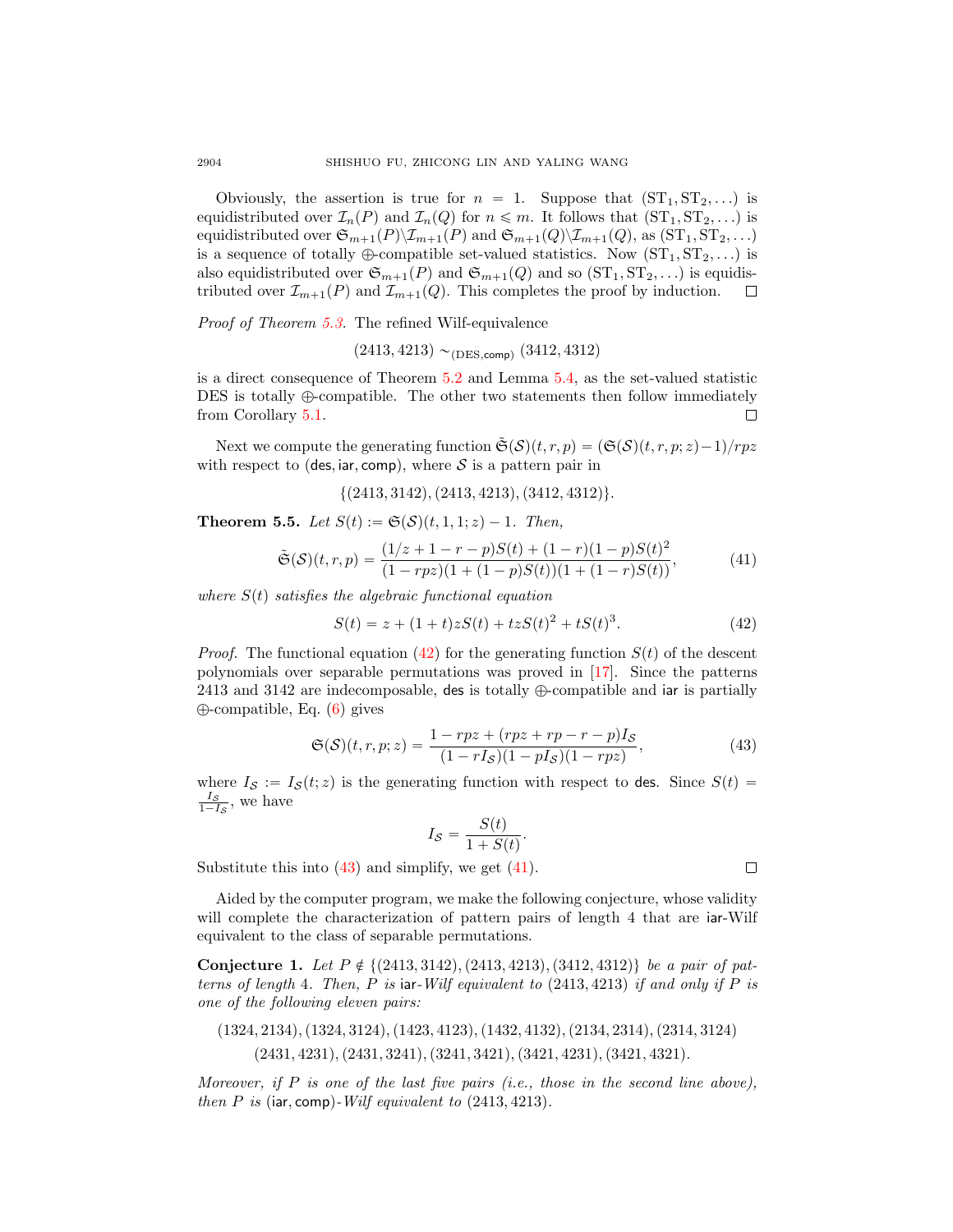**Remark 4.** In view of Lemma  $2.4$ , the second assertion for the (iar, comp)-Wilf equivalences in Conjecture [1](#page-27-0) follows automatically from the first assertion, as all the patterns appear in the last five pairs are indecomposable.

In the rest of this section, we aim to confirm Conjecture [1](#page-27-0) for the pattern pair  $P =$  $(2431, 4231)$  using the technique of generating trees, which was originally employed to study the Baxter permutations by Chung, Graham, Hoggatt and Kleiman [\[6\]](#page-35-7), see also [\[28,](#page-36-1) [31\]](#page-36-20).

<span id="page-28-0"></span>Theorem 5.6. We have the refined Wilf equivalence

$$
(2413, 4213) \sim_{(LMAXP,comp)} (2431, 4231).
$$

In particular,  $(2413, 4213) \sim_{(Imax,iar,comp)} (2431, 4231)$  $(2413, 4213) \sim_{(Imax,iar,comp)} (2431, 4231)$  $(2413, 4213) \sim_{(Imax,iar,comp)} (2431, 4231)$  and Conjecture 1 is true for  $P = (2431, 4231).$ 

In view of Lemma [5.4,](#page-26-3) to prove Theorem [5.6,](#page-28-0) it is sufficient to prove the refined Wilf-equivalence  $(2413, 4213) \sim_{\text{LMAXP}} (2431, 4231)$ . We will prove this by showing a growth rule for  $(2431, 4231)$ -avoiding permutations and then comparing it with that of  $(2413, 4213)$ -avoiding permutations.

For  $\pi \in \mathfrak{S}_{n-1}$  and  $i \in [n]$ , let  $ins_i(\pi) := ins_{i,n}(\pi) \in \mathfrak{S}_n$ . Thus for example,  $ins_3(14532) = 156423$ . If  $\pi \in \mathfrak{S}_{n-1}(2431, 4231)$ , then introduce the set of available *inserting values* of  $\pi$  as

$$
AVA(\pi) := \{ k \in [n] : ins_k(\pi) \in \mathfrak{S}_n(2431, 4231) \} = \{ k_1 > k_2 > \cdots \}.
$$

Clearly, if  $i \in \text{AVA}(\pi)$ , then  $k \in \text{AVA}(\pi)$  for any  $i \leq k \leq n$ , since the newly inserted letter, which appears at the end, can only play the role of '1' in a pattern 2431 or 4231. Thus,  $AVA(\pi) = [m, n] := \{m, m + 1, \ldots, n\}$  for some  $m < n$ . We will call m. the *critical value* of  $\pi$  in the sequel. For example, we have  $AVA(14523) = [3, 6].$ 

We have the following growth rule for  $(2431, 4231)$ -avoiding permutations.

<span id="page-28-1"></span>**Lemma 5.7.** Suppose  $\pi \in \mathfrak{S}_{n-1}(2431, 4231)$  with  $AVA(\pi) = [m, n]$ . Then,

$$
\text{AVA}(\text{ins}_j(\pi)) = \begin{cases} [j, n+1], & \text{if } m \le j \le n-1; \\ [m, n+1], & \text{if } j = n. \end{cases}
$$

*Proof.* For  $m \le j \le n - 1$ , the letters  $j - 1$  (if  $j \ge 2$ ) and  $j + 1$  appear before j in ins<sub>j</sub>( $\pi$ ) and these three letters form a pattern 132 or 312. Thus, j -1  $\notin$  AVA(ins<sub>j</sub>( $\pi$ )). On the other hand, suppose  $\hat{\pi} := \text{ins}_j(\text{ins}_j(\pi)) = \hat{\pi}(1) \cdots \hat{\pi}(n) \hat{\pi}(n+1)$ , then we see  $\hat{\pi}(a), \hat{\pi}(b), \hat{\pi}(c)$  and  $\hat{\pi}(n) = j + 1$  form a pattern 2431 or 4231, if and only if  $\hat{\pi}(a), \hat{\pi}(b), \hat{\pi}(c)$  and  $\hat{\pi}(n + 1) = j$  do. This means we have  $j \in \text{AVA}(\text{ins}_i(\pi)).$ Therefore j is the critical value of  $ins_i(\pi)$  and  $AVA-ins_i(\pi) = [j, n + 1]$ . Clearly,  $AVA(\text{ins}_n(\pi)) = [m, n + 1]$ . This completes the proof of the lemma.  $\Box$ 

The definition of  $AVA(\pi)$  for a (2413, 4213)-avoiding permutation  $\pi$  was introduced similarly in [\[24\]](#page-36-8), where they proved the following growth rule. Note that for any  $\pi \in \mathfrak{S}_{n-1}(2413, 4213), \text{AVA}(\pi)$  always contains 1 and n.

<span id="page-28-2"></span>**Lemma 5.8** (Lin and Kim [\[24,](#page-36-8) Lemma 5.3]). Suppose  $\pi \in \mathfrak{S}_{n-1}(2413, 4213)$  with

$$
AVA(\pi) = \{n = k_1 > k_2 > \cdots > k_m = 1\}.
$$

Then, for  $1 \leq j \leq m$ ,

$$
AVA(\text{ins}_{k_j}(\pi)) = \{n+1 \ge k_j + 1 > k_j > k_{j+1} > \dots > k_m = 1\}.
$$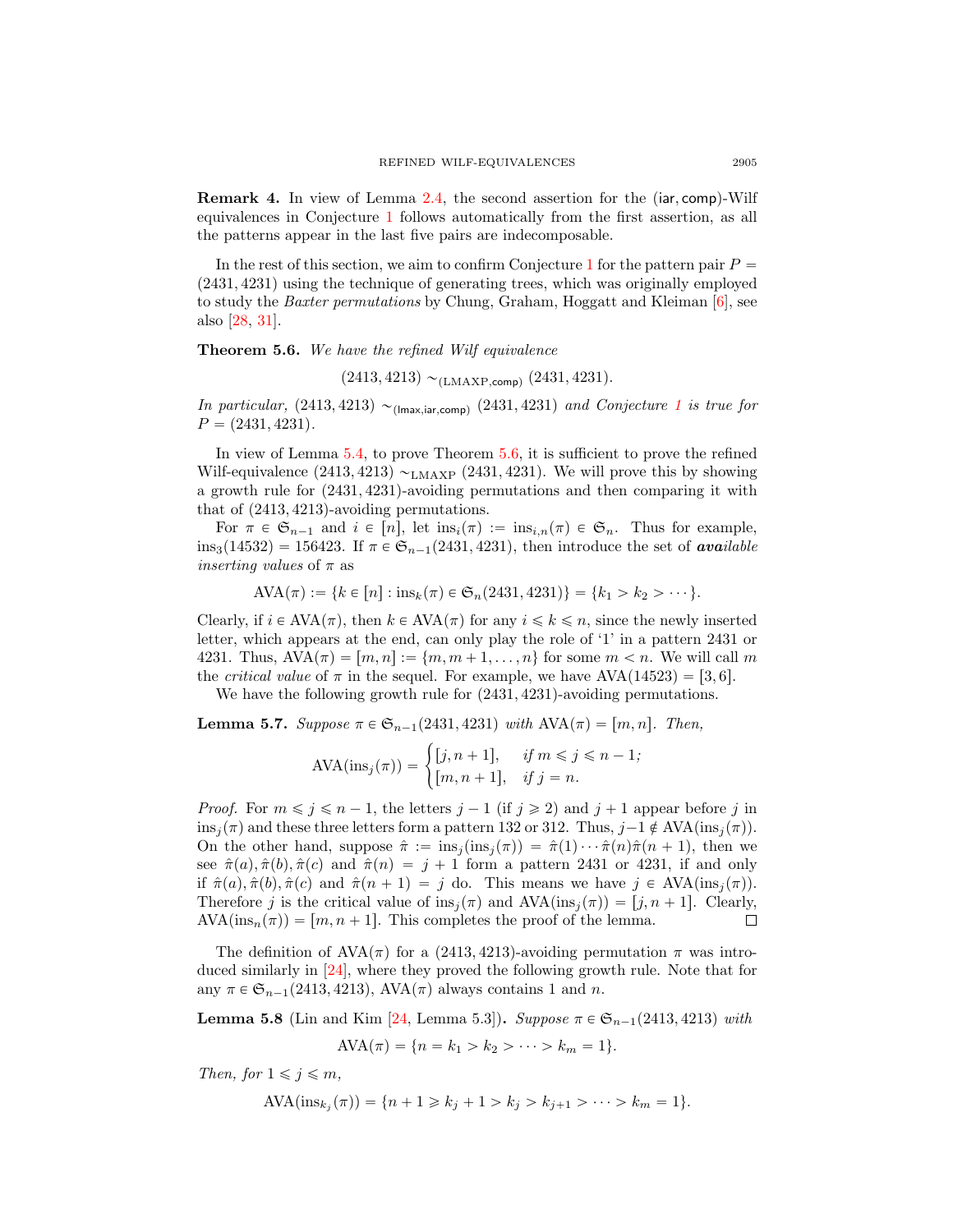

<span id="page-29-2"></span>FIGURE 1. First three levels of the generating tree for  $\cup_{n\geq 1}$   $\mathfrak{S}_n(2431, 4231)$ .

We are ready to prove Theorem [5.6](#page-28-0) by constructing the generating trees for both classes.

*Proof of Theorem [5.6.](#page-28-0)* Label each  $\pi \in \mathfrak{S}_n(2431, 4231)$  by  $|AVA(\pi)|$ , Lemma [5.7](#page-28-1) then produces the rewriting rule:

<span id="page-29-1"></span>
$$
\Omega_{\text{Sch}} = \begin{cases} (2) \\ (k) \rightsquigarrow (k+1), (k+1), (k), (k-1), \dots, (3). \end{cases} (44)
$$

This means that the initial permutation  $\mathrm{id}_1$  has label (2) and all the (2431, 4231)avoiding permutations derived from inserting a letter at the end of a  $(2431, 4231)$ avoiding permutation labeled by  $(k)$ , are exactly those with labels  $(k + 1)$ ,  $(k + 1)$  $1$ ,  $(k)$ ,  $(k - 1)$ , . . . . . (3).

We can construct a *generating tree* (an infinite rooted and labeled tree) for  $(2431, 4231)$ -avoiding permutations by representing each permutation as a node on the tree using its label. More precisely, the root is labeled  $(2)$ , and the children of a node labeled (k) are those generated according to the rewriting rule  $\Omega_{\text{Sch}}$  in [\(44\)](#page-29-1). In addition, the labels for those permutations ending with their greatest letter will have an extra '\*', and we will call the corresponding nodes the *star nodes*. So in this generating tree, every node has precisely one child being a star node. See Fig. [1](#page-29-2) for the first few levels of this generating tree. Note that the nodes at the  $n$ -th level of this tree are in one-to-one correspondence with elements of  $\mathfrak{S}_n(2431, 4231)$ . Moreover, if a permutation  $\pi \in \mathfrak{S}_n(2431, 4231)$  is labeled by  $\ell(\pi)$ , and the unique path from the root  $(2)^*$  to  $\ell(\pi)$  goes through  $p_1 = (2)^*, p_2, \ldots, p_n = \ell(\pi)$ , then

$$
LMEXP(\pi) = \{i : p_i \text{ is a star node}\}.
$$

For instance, the second  $(4)^*$  appearing in level 3 corresponds to 213 and we have  $LMAXP(213) = \{1, 3\}$ . In other words, the distribution of LMAXP over  $(2431, 4231)$ -avoiding permutations is completely determined by this generating tree.

It can be readily checked that Lemma [5.8](#page-28-2) gives the same rewriting rule  $\Omega_{\text{Sch}}$ for  $(2413, 4213)$ -avoiding permutations, which in turn, produces for  $(2413, 4213)$ avoiding permutations the identical generating tree as  $(2431, 4231)$ -avoiding permutations. This proves  $(2413, 4213) \sim_{LMAXP} (2431, 4231)$ , as desired.  $\Box$ 

<span id="page-29-0"></span>6. Revisiting separable and (2413,4213)-avoiding permutations. The main purpose of this section is to prove Theorem [1.4.](#page-4-1) We begin with the motivation that leads to the discovery of Theorem [1.4.](#page-4-1)

Recall that a sequence  $e = (e_1, e_2, \ldots, e_n) \in \mathbb{N}^n$  is an *inversion sequence* of length n if  $e_i < i$  for each  $i \in [n]$ . An inversion sequence is 021-avoiding if its positive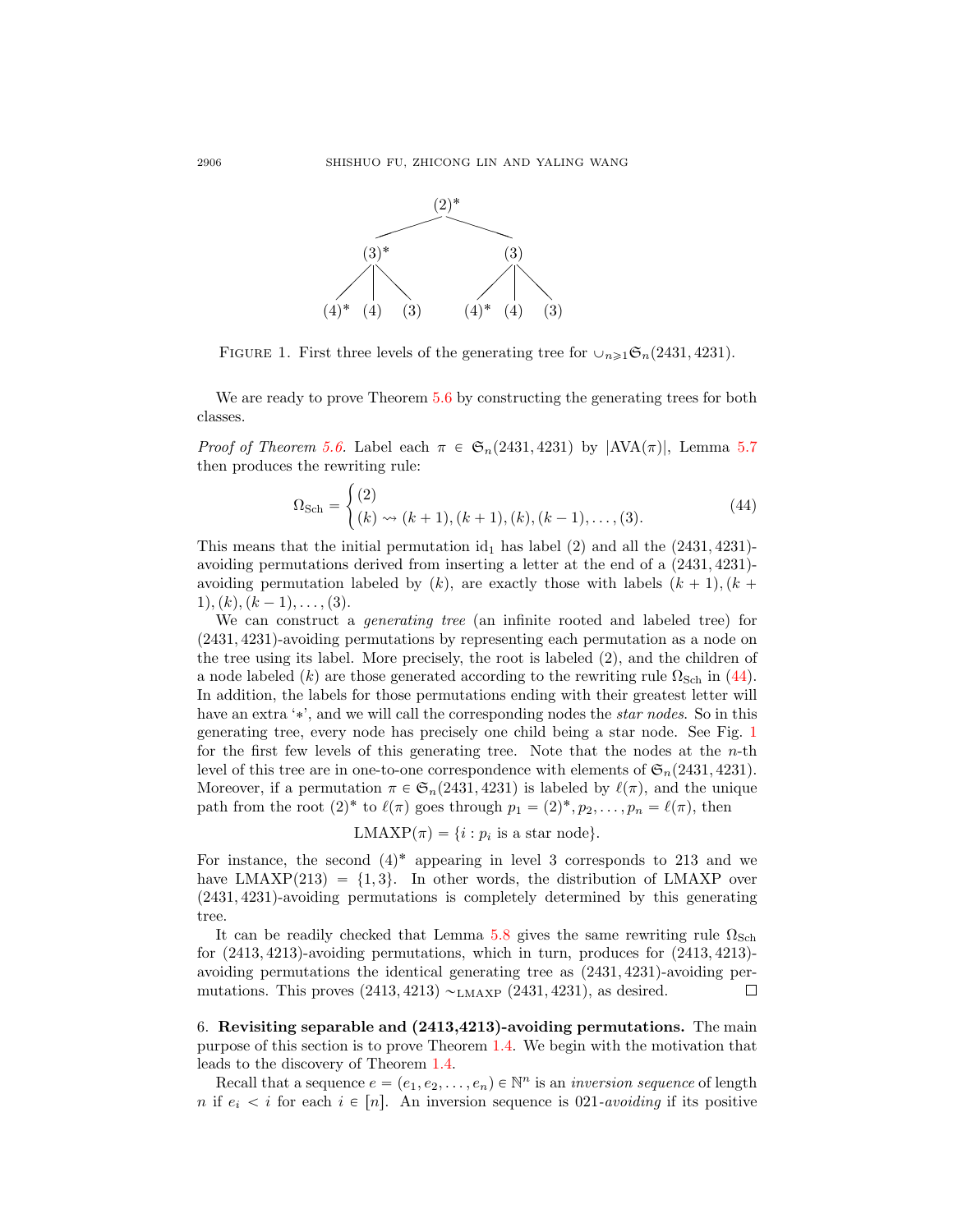entries are weakly increasing. Denote by  $\mathfrak{I}_n(021)$  the set of 021-avoiding inversion sequences of length n. Kim and Lin  $[24]$ 

• constructed a bijection  $\Psi : \mathfrak{I}_n(021) \to \mathfrak{S}_n(2413, 4213)$  which transforms the set-valued statistic ASC to DES, where  $\text{ASC}(e) := \{i \in [n - 1] : e_i < e_{i+1}\}\$ the set of ascents of e. In particular, together with the works in [\[10,](#page-36-21) [17,](#page-36-11) [23\]](#page-36-12) we know

<span id="page-30-0"></span>
$$
S_n(t) = \sum_{\pi \in \mathfrak{S}_n(2413,3142)} t^{\text{des}(\pi)} = \sum_{e \in \mathfrak{I}_n(021)} t^{\text{asc}(e)} = \sum_{\pi \in \mathfrak{S}_n(2413,4213)} t^{\text{des}(\pi)},\tag{45}
$$

where  $\textsf{asc}(e) := | \text{ASC}(e) |$ ;

' proved combinatorially via the so-called modified Foata–Strehl action that

<span id="page-30-1"></span>
$$
\sum_{\pi \in \mathfrak{S}_n(2413,4213)} t^{\text{des}(\pi)} = \sum_{k=0}^{\lfloor \frac{n-1}{2} \rfloor} |\Gamma_{n,k}(2413,4213)| t^k (1+t)^{n-1-2k}.
$$
 (46)

Recall that  $\Gamma_{n,k}(2413, 4213)$  is the set of permutations in  $\mathfrak{S}_n(2413, 4213)$  with k descents and without double descents. Combining  $(1)$ ,  $(45)$  and  $(46)$  yields

<span id="page-30-3"></span>
$$
|\Gamma_{n,k}(2413,3142)| = |\Gamma_{n,k}(2413,4213)| \tag{47}
$$

for all  $0 \le k \le n - 1$ . This identity was refined recently by Wang [\[30\]](#page-36-14) as

<span id="page-30-2"></span>
$$
\sum_{\pi \in \mathfrak{S}_n(2413,3142)} t^{\text{des}(\pi)} x^{\text{dd}(\pi)} = \sum_{\pi \in \mathfrak{S}_n(2413,4213)} t^{\text{des}(\pi)} x^{\text{dd}(\pi)},\tag{48}
$$

where  $dd(\pi)$  denotes the number of double descents of  $\pi$ . Setting  $x = 0$  in [\(48\)](#page-30-2) we recover  $(47)$ .

Theorem [1.4](#page-4-1) is a refinement of Wang's equidistribution [\(48\)](#page-30-2) by the Comtet statistic iar. The three numerical statistics des, dd and iar are all determined by the setvalued statistic DES, but  $(2413, 4213)$  is not DES-Wilf equivalent to  $(2413, 3142)$ . In spite of that, we still have the refined Wilf-equivalence  $(2413, 4213) \sim_{\text{(des.dd,iar)}}$  $(2413, 3142)$ , to our surprise. Our proof of Theorem [1.4](#page-4-1) is purely algebraic, basing on Kim–Lin's bijection  $\Psi$ , a decomposition of 021-avoiding inversion sequences and Stankova's block decomposition of separable permutations [\[29\]](#page-36-22). It would be interesting to construct a bijective proof of this equidistribution.

As we will see, some easy combinatorial arguments on 021-avoiding inversion sequences (see Theorem [6.1\)](#page-31-0) together with Theorem [1.4](#page-4-1) provide an alternative approach to a recent result of the first and third authors [\[18,](#page-36-5) Theorem 3.2].

6.1. A recurrence for 021-avoiding inversion sequences. For each inversion sequence  $e = (e_1, \ldots, e_n)$ , let izero $(e) := \min(ASC(e) \cup \{n\})$  be the number of *initial* zeros of e. It follows from the aforementioned bijection  $\Psi$  that for  $1 \leq k \leq n$ ,

$$
I_{n,k} := |\{e \in \mathfrak{I}_n(021) : \text{izero}(e) = k\}| = |\{\pi \in \mathfrak{S}_n(2413, 4213) : \text{iar}(\pi) = k\}|. \tag{49}
$$

Thus,

$$
I_{n,k} = |\{\pi \in \mathfrak{S}_n(2413, 3142) : \text{iar}(\pi) = k\}|
$$

by Theorem [1.4.](#page-4-1) We have the following recurrence relation for  $I_{n,k}$ .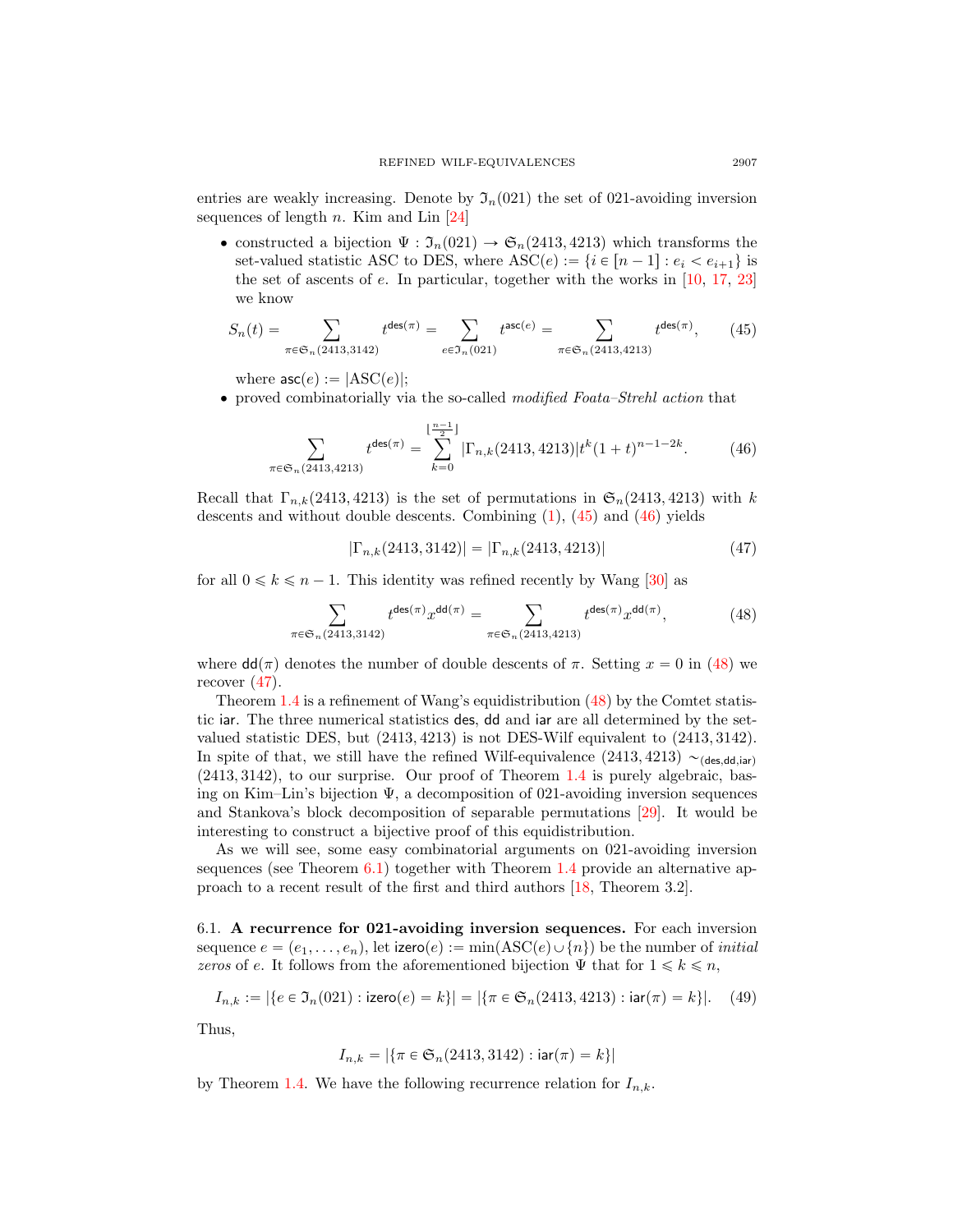<span id="page-31-0"></span>**Theorem 6.1.** We have  $I_{1,1} = 1$  and

$$
I_{n,1} = \sum_{k=1}^{n-1} 2^{k-1} I_{n-1,k} \quad \text{for } n \ge 2,
$$
\n(50)

$$
I_{n,i} = I_{n-1,i-1} + \sum_{k=i}^{n-1} 2^{k-i} I_{n-1,k} \quad \text{for } 2 \leq i \leq n. \tag{51}
$$

<span id="page-31-2"></span><span id="page-31-1"></span> $\Box$ 

*Proof.* Let  $\mathfrak{I}_{n,k} := \{e \in \mathfrak{I}_n(021) : \text{izero}(e) = k\}.$  For each inversion sequence  $e \in \mathfrak{I}_n(021)$ , let  $\delta(e) = (\bar{e}_2, \bar{e}_3, \ldots, \bar{e}_n) \in \mathfrak{I}_{n-1}(021)$  with  $\bar{e}_i = e_i - \chi(e_i > 0)$  for  $2 \leq i \leq n$ . The mapping  $\delta : \mathfrak{I}_n(021) \to \mathfrak{I}_{n-1}(021)$  is surjective. To see [\(50\)](#page-31-1), for any  $e \in \mathfrak{I}_{n-1}(021)$  with izero $(e) = k$ , there are exactly  $2^{k-1}$  preimages of e in  $\mathfrak{I}_{n,1}$ under  $\delta$ , because

- $\bullet$  each of the k initial zeros of e, except for the first zero, can be either 0 or 1 in its preimages;
- $\bullet$  but all zeros after the first positive entry of  $e$ , must remain zeros in its preimages, to guarantee that they are 021-avoiding.

Recursion [\(51\)](#page-31-2) follows from similar reasoning.

6.2. Proof of Theorem [1.4.](#page-4-1) We will prove Theorem [1.4](#page-4-1) by showing that the generating functions for both sides of [\(2\)](#page-4-2) satisfy the same algebraic functional equation. We begin with the calculation of the generating function for the right-hand side of  $(2)$ :

$$
G(t, x, y; z) := \sum_{n \ge 1} z^n \sum_{\pi \in \mathfrak{S}_n (2413, 4213)} t^{\deg(\pi)} x^{\deg(\pi)} y^{\operatorname{iar}(\pi)}
$$
  
=  $yz + (y^2 + txy)z^2 + (y^3 + 2txy^2 + 2ty + t^2x^2y)z^3 + \cdots$ 

For any  $e = (e_1, e_2, \ldots, e_n) \in \mathfrak{I}_n(021)$ , we always attach  $e_{n+1} = n$  to the end of e. Let  $\text{da}(e) := |\{1 \leq i \leq n : e_{i-1} \leq e_i \leq e_{i+1}\}|$  be the number of *double ascents* of e. Since the bijection  $\Psi : \mathfrak{I}_n(021) \to \mathfrak{S}_n(2413, 4213)$  transforms the set-valued statistics ASC to DES, we have

$$
G(t, x, y; z) = \sum_{n \geq 1} z^n \sum_{e \in \mathfrak{I}_n(021)} t^{\text{asc}(e)} x^{\text{da}(e)} y^{\text{izero}(e)}.
$$

<span id="page-31-4"></span>**Lemma 6.2.** We have the algebraic functional equation for  $G := G(t, x, y; z)$ :

<span id="page-31-3"></span>
$$
y^{3}z + (txy^{2}z + 3y^{3}z - 2y^{2}z - y^{2})G + c_{2}G^{2} + c_{3}G^{3} = 0,
$$
\n(52)

where

$$
c_2 := 2txy^2z - 2txyz + 3y^3z + tyz - 4y^2z - 2y^2 + yz + 2y
$$
 and  

$$
c_3 := txy^2z - 2txyz + y^3z + txz + tyz - 2y^2z - tz - y^2 + yz + t + 2y - 1.
$$

*Proof.* Let  $\tilde{\mathfrak{I}}_n(021)$  be the set of pairs  $\mathfrak{a} = (e, \phi)$ , where  $e \in \mathfrak{I}_n(021)$  and  $\phi$  is an arbitrary function from  $[r]$  to  $\{0, 1\}$  when izero $(e) = r$ . So  $\tilde{\mathfrak{I}}_n(021)$  can be viewed as 021-avoiding inversion sequences of length  $n$  whose initial zeros are 2-colored. Let

$$
\tilde{\mathfrak{I}}_n^{(0)}(021) := \{ (e,\phi) \in \tilde{\mathfrak{I}}_n(021) : \phi(1) = 0 \} \quad \text{and} \quad \tilde{\mathfrak{I}}_n^{(1)}(021) := \tilde{\mathfrak{I}}_n(021) \backslash \tilde{\mathfrak{I}}_n^{(0)}(021).
$$

For each  $\mathfrak{a} = (e, \phi) \in \tilde{\mathfrak{I}}_n(021)$  with izero $(e) = r$ , if  $\mathfrak{a} \in \tilde{\mathfrak{I}}_n^{(0)}(021)$ , then define  $\mathsf{asc}(\mathfrak{a}) := \mathsf{asc}(e) + |\{i \in [r - 1] : \phi(i) < \phi(i + 1)\}|$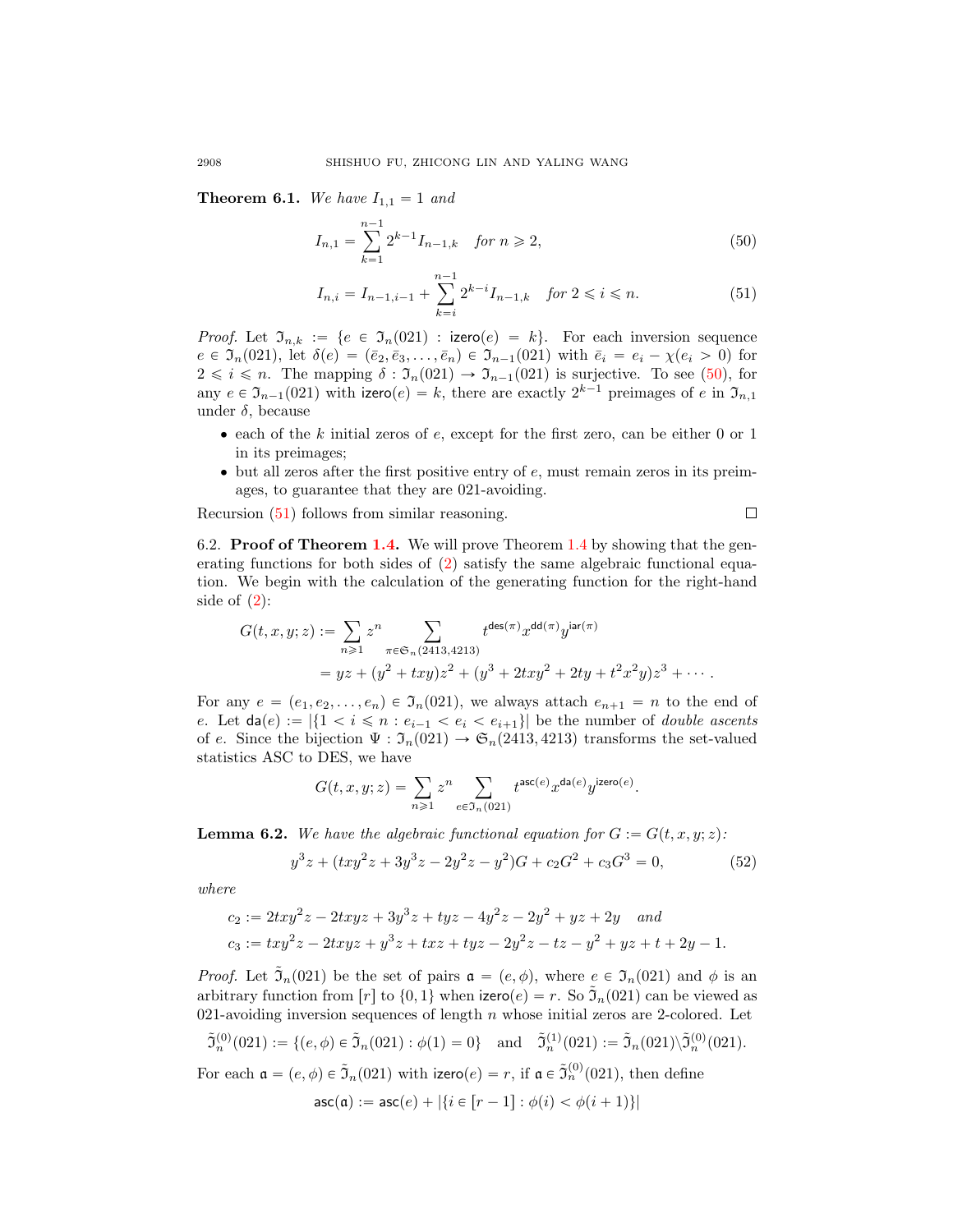and

$$
da(\mathfrak{a}) := da(e) + \chi(\phi(r-1) < \phi(r));
$$

otherwise,  $\mathfrak{a} \in \tilde{J}_n^{(1)}(021)$  and we define

$$
\mathsf{asc}(\mathfrak{a}) := \mathsf{asc}(e) + |\{i \in [r-1] : \phi(i) < \phi(i+1)\}| + 1
$$

and

$$
\mathrm{da}(\mathfrak{a}) := \mathrm{da}(e) + \chi(\phi(r-1) < \phi(r)) + \chi(e_2 = 1).
$$

The reason of defining these two statistics in this way will become transparent when we decompose 021-avoiding inversion sequences. Let us introduce two generating functions

$$
\tilde{G}_0(t, x; z) := \sum_{n \geq 1} z^n \sum_{\mathfrak{a} \in \tilde{\mathfrak{I}}_n^{(0)}(021)} t^{\mathrm{asc}(\mathfrak{a})} x^{\mathrm{da}(\mathfrak{a})}, \text{ and}
$$

$$
\tilde{G}_1(t, x; z) := \sum_{n \geq 1} z^n \sum_{\mathfrak{a} \in \tilde{\mathfrak{I}}_n^{(1)}(021)} t^{\mathrm{asc}(\mathfrak{a})} x^{\mathrm{da}(\mathfrak{a})}.
$$

For convenience, we use the convention that  $\tilde{J}_0^{(0)}(021)$ ,  $\tilde{J}_0^{(1)}(021)$  and  $\tilde{J}_0(021)$  contain only the empty inversion sequence.

Each  $e = (e_1, \ldots, e_n) \in \mathfrak{I}_n(021)$  with  $k = \min\{i \in [n] : e_{i+1} = i\}$  can be decomposed into a pair  $(\hat{e}, \mathfrak{a})$ , where  $\hat{e} := (e_2, e_3, \ldots, e_k) \in \mathfrak{I}_{k-1}(021)$  and  $\mathfrak{a} :=$  $(\tilde{e}, \phi) \in \tilde{\mathfrak{I}}_{n-}^{(1)}$  $_{n-k}^{(1)}(021)$  such that

- $\tilde{e} = (\tilde{e}_1, \tilde{e}_2, \dots, \tilde{e}_{n-k})$  with  $\tilde{e}_{\ell} = e_{k+\ell} k \cdot \chi(e_{k+\ell} > 0)$  for  $1 \leq \ell \leq n-k$ ;
- and  $\phi(i) = \chi(e_{k+i} > 0)$  for  $1 \leq i \leq i$  izero $(\tilde{e})$ .

This decomposition is reversible and satisfies

$$
asc(e) = asc(\hat{e}) + asc(a),
$$
  
\n
$$
da(e) = da(\hat{e}) + da(a),
$$
 and  
\n
$$
izero(e) = izero(\hat{e}) + 1.
$$

Turning the above decomposition into generating function yields

<span id="page-32-0"></span>
$$
G = yz(1+G)(1+\tilde{G}_1).
$$
 (53)

Similar decomposition as above for 2-colored 021-avoiding inversion sequences gives the system of functional equations

$$
\begin{cases} \tilde{G}_0 = z(1 + \tilde{G}_0 + \tilde{G}_1)(1 + \tilde{G}_1), \\ \tilde{G}_1 = z(tx + t\tilde{G}_0 + tz(1 - x)(1 + \tilde{G}_1) + \tilde{G}_1)(1 + \tilde{G}_1). \end{cases}
$$

Eliminating  $\tilde{G}_0$  gives the functional equation for  $\bar{G}_1 := 1 + \tilde{G}_1$ :

 $\bar{G}_1 = 1 + (txz - 2z)\bar{G}_1 + (tz^2 - 2txz^2 + z^2 + 2z)\bar{G}_1^2 + (txz^3 - tz^3 + tz^2 - z^2)\bar{G}_1^3.$ On the other hand, solving [\(53\)](#page-32-0) gives  $\bar{G}_1 = \frac{G}{yz(1+G)}$ . Substituting this expression into the above equation for  $\bar{G}_1$  results in  $(52)$ .  $\Box$ 

Next, we continue to compute the generating function for the left-hand side of [\(2\)](#page-4-2):

$$
S = S(t, x, y; z) := \sum_{n \ge 1} z^n \sum_{\pi \in \mathfrak{S}_n(2413, 3142)} t^{\deg(\pi)} x^{\deg(\pi)} y^{\text{iar}(\pi)}
$$
  
=  $yz + (y^2 + txy)z^2 + (y^3 + 2txy^2 + 2ty + t^2x^2y)z^3 + \cdots$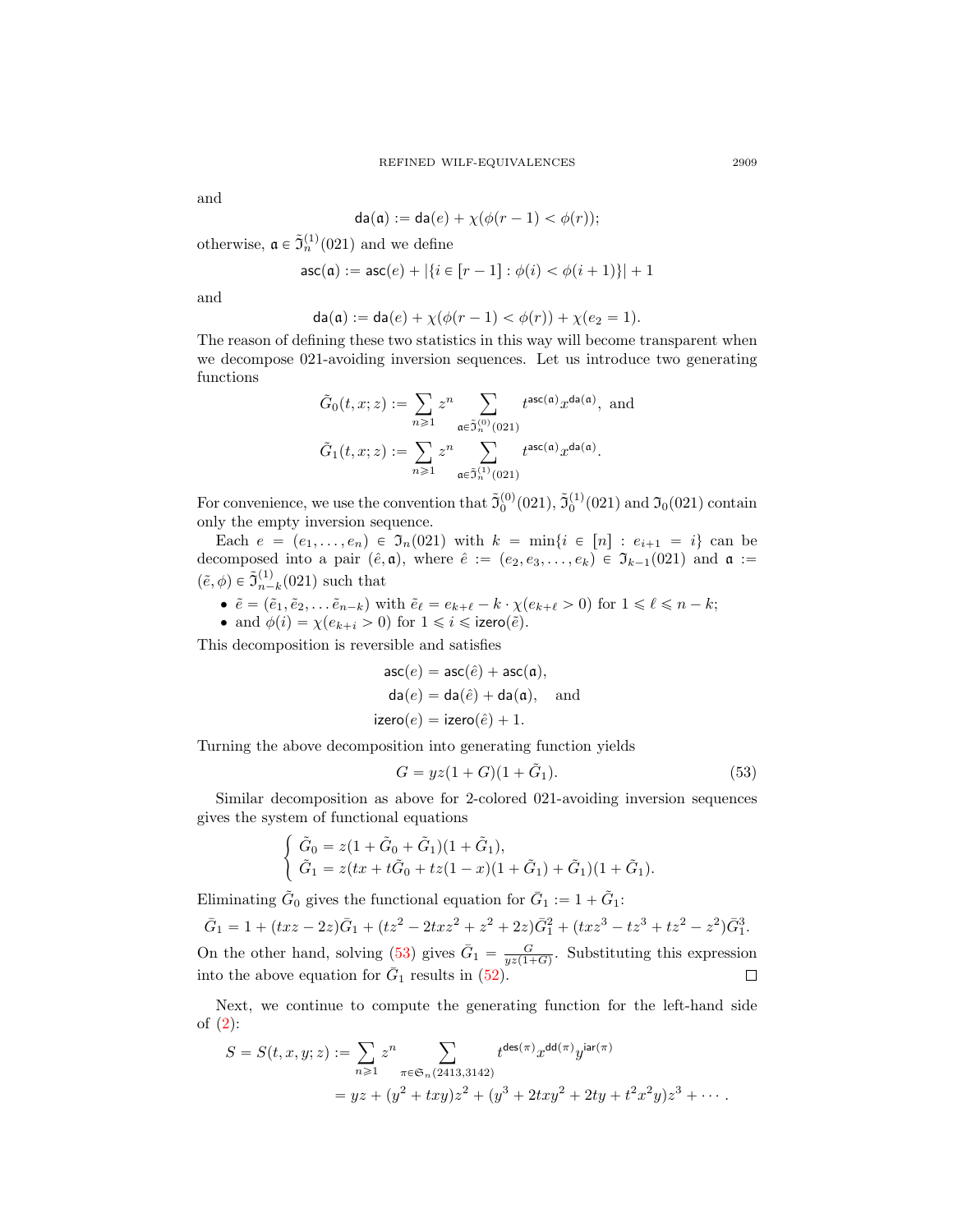

<span id="page-33-0"></span>FIGURE 2. The block decomposition of separable permutations

This will be accomplished by applying Stankova's block decomposition [\[29\]](#page-36-22) (see also [\[23\]](#page-36-12)) of separable permutations that we now recall.

<span id="page-33-1"></span>**Lemma 6.3** (Stankova [\[29\]](#page-36-22)). A permutation  $\sigma \in \mathfrak{S}_n$  is a separable permutation (*i.e. avoids*  $2413$  *and*  $3142$ *) if and only if:* 

(i)  $\sigma$  is of the form (positions of the blocks)

 $A_1, A_2, \ldots, A_k, n, B_1, B_2, \ldots, B_l, \quad (|k-l| \leq 1),$ 

where  $A_1 < A_2 < \cdots < A_k$  and  $B_1 > B_2 > \cdots > B_l$  are blocks with respect to n.

(ii) The elements in any block form a permutation that avoids both 2413 and 3142.

See Fig. [2](#page-33-0) for a transparent illustration of this lemma. Condition (ii) is clear, while condition  $(i)$  is equivalent to saying that n is not an element of any subsequence of  $\sigma$  that is order isomorphic to 2413 or 3142. Note that in the block decomposition, the minimal block can appear on either side of n. For example, compare the block decompositions of 259867431 and 143867952.

For convenience, we need to introduce two variants of the double descents. Let

$$
dd_0(\pi) := |\{i \in [n] : \pi(i-1) > \pi(i) > \pi(i+1)\}|,
$$

where  $\pi(0) = 0$  and  $\pi(n + 1) = +\infty$ , and

$$
dd_{\infty}(\pi) := |\{i \in [n] : \pi(i-1) > \pi(i) > \pi(i+1)\}|,
$$

where  $\pi(0) = +\infty$  and  $\pi(n + 1) = 0$ . Let us introduce

$$
L = L(t, x, y; z) := \sum_{n \geq 1} z^n \sum_{\pi \in \mathfrak{S}_n(2413, 3142)} t^{\mathsf{des}(\pi)} x^{\mathsf{dd}_0(\pi)} y^{\mathsf{iar}(\pi)} = yz + (ty + y^2)z^2 + \cdots
$$

and

$$
R = R(t, x; z) := \sum_{n \geq 1} z^n \sum_{\pi \in \mathfrak{S}_n(2413, 3142)} t^{\deg(\pi)} x^{\deg(\pi)} = xz + (1 + tx^2)z^2 + \cdots.
$$

Set  $B = B(y; z) := \frac{yz}{1 - yz}$  and  $\tilde{L} := L - B$ , where  $B(y; z)$  enumerates identity permutations by length and iar.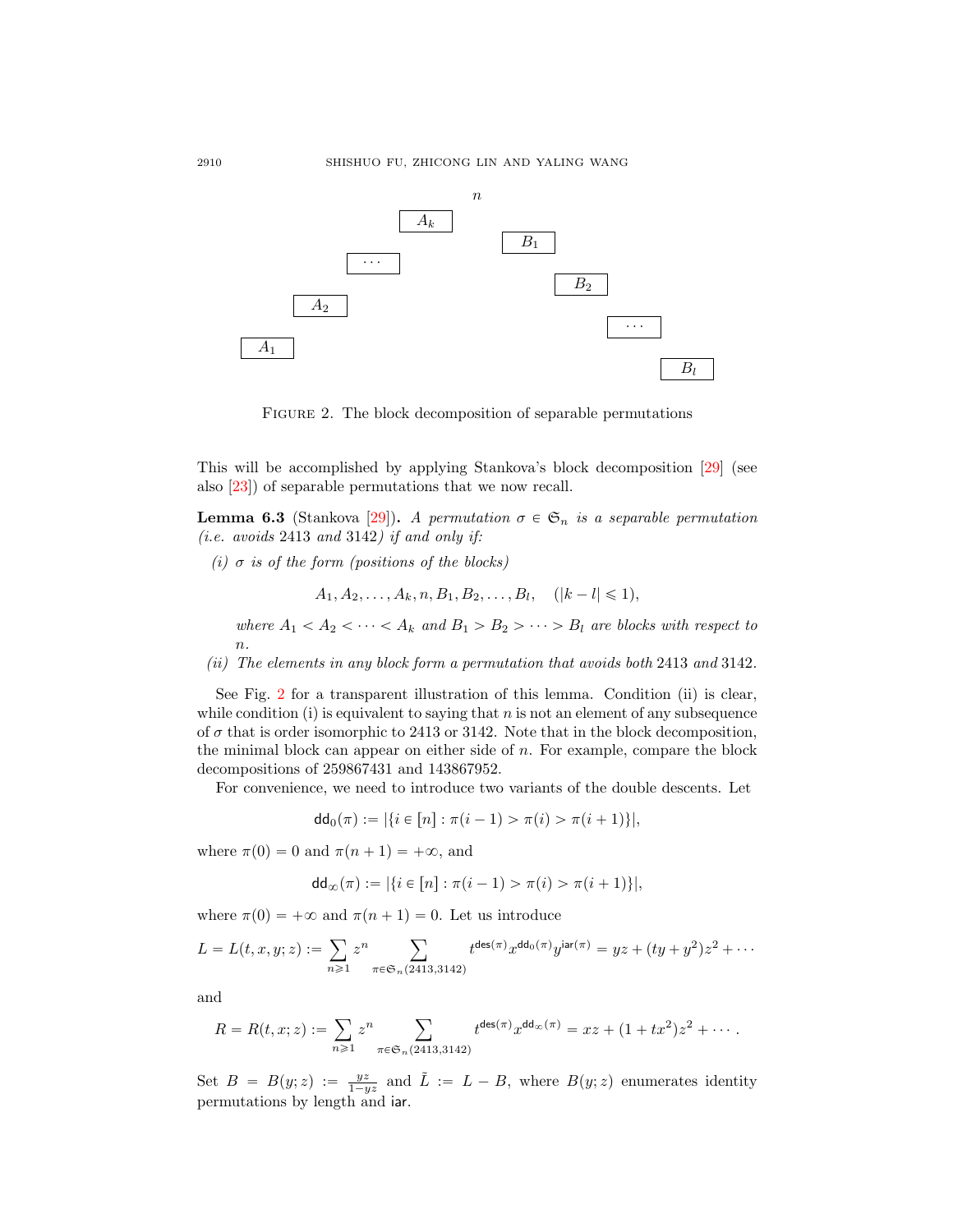**Lemma 6.4.** Let  $S_1 = S|_{y=1}$  and  $L_1 = L|_{y=1}$ . We have the system of functional equations

<span id="page-34-0"></span>
$$
\begin{cases}\nL_1 = \frac{S_1(1+tS_1)}{1+txS_1}, \\
R = \frac{S_1(S_1+x)}{1+S_1}, \\
S_1 = tS_1^3 + tzS_1^2 + (z+txz)S_1 + z, \\
(1-z)\tilde{L} = \frac{tS_1B(1+B)}{1-tRB} + \frac{tzS_1\tilde{L}(2+L_1+B+tR-tRL_1B)}{(1-tRB)(1-tRL_1)}, \\
S = \frac{B(1+tR)}{1-tRB} + \frac{z\tilde{L}(1+tR)^2}{(1-tRB)(1-tRL_1)}.\n\end{cases}
$$
\n(54)

*Proof.* The first three equations of  $(54)$  were proved by Wang [\[30\]](#page-36-14). We begin with the proof of the fifth equation in  $(54)$  by writing S as an expression in L and R. By Lemma [6.3,](#page-33-1) every permutation  $\pi \in \mathfrak{S}_n(2413, 3142)$  has block decomposition

$$
A_1, A_2, \ldots, A_k, n, B_1, B_2, \ldots, B_l, \quad (|k-l| \leq 1),
$$

where  $A_1 < A_2 < \cdots < A_k$  and  $B_1 > B_2 > \cdots > B_l$  are blocks with respect to n. We distinguish three cases according to the pair  $(k, l)$ :

1)  $(k, l) = (j, j)(j \ge 1)$ . Permutations in this case contribute to S the generating function

$$
2yzB^{j}(tR)^{j} + 2\sum_{i=1}^{j}zB^{i-1}\tilde{L}L_{1}^{j-i}(tR)^{j}.
$$

2)  $(k, l) = (j+1, j)$   $(j \ge 0)$ , and thus  $1 \in A_1$ . Permutations in this case contribute to S the generating function

$$
yzB^{j+1}(tR)^{j} + \sum_{i=1}^{j+1} zB^{i-1} \tilde{L}L_1^{j+1-i}(tR)^{j}.
$$

3)  $(k, l) = (j, j+1)$   $(j \ge 0)$ , and thus  $1 \in B_l$ . Permutations in this case contribute to S the generating function

$$
yzB^j(tR)^{j+1}+\sum_{i=1}^j zB^{i-1}\tilde{L}L_1^{j-i}(tR)^{j+1}.
$$

Summing over all the above cases gives the fifth equation of  $(54)$ . The fourth equation of  $(54)$  is obtained by writing L as an expression of L, R and  $S_1$  via the same block decomposition, the details of which are omitted due to the similarity.  $\Box$ 

We are ready to verify Theorem [1.4.](#page-4-1)

*Proof of Theorem [1.4.](#page-4-1)* We aim to verify that  $S$  satisfies the same functional equation as G in  $(52)$ . From the first two equations of  $(54)$  we see that  $L_1$  and R are rational fractions in  $S_1$ . Thus, in view of the fourth equation of [\(54\)](#page-34-0),  $\tilde{L}$  is also a rational fraction in  $S_1$ . Consequently, by the fifth equation of  $(54)$ , S is a rational fraction in  $S_1$  as well. Plugging the expressions for  $L_1$ , R and L into the fifth equation of  $(54)$  for S and factoring out (using Maple) the rational fraction

$$
y^3z + (txy^2z + 3y^3z - 2y^2z - y^2)S + c_2S^2 + c_3S^3,
$$

where  $c_2$  and  $c_3$  are defined in Lemma [6.2,](#page-31-4) we see the factor  $tS_1^3 + tzS_1^2 + (z + tx 1\,S_1 + z$  appears in the denominator (the resulting rational fraction is too long to be included here). This factor is zero due to the third equation of  $(54)$ , which proves that S satisfies the same functional equation as  $G$  in  $(52)$ . This completes the proof of Theorem [1.4.](#page-4-1) $\Box$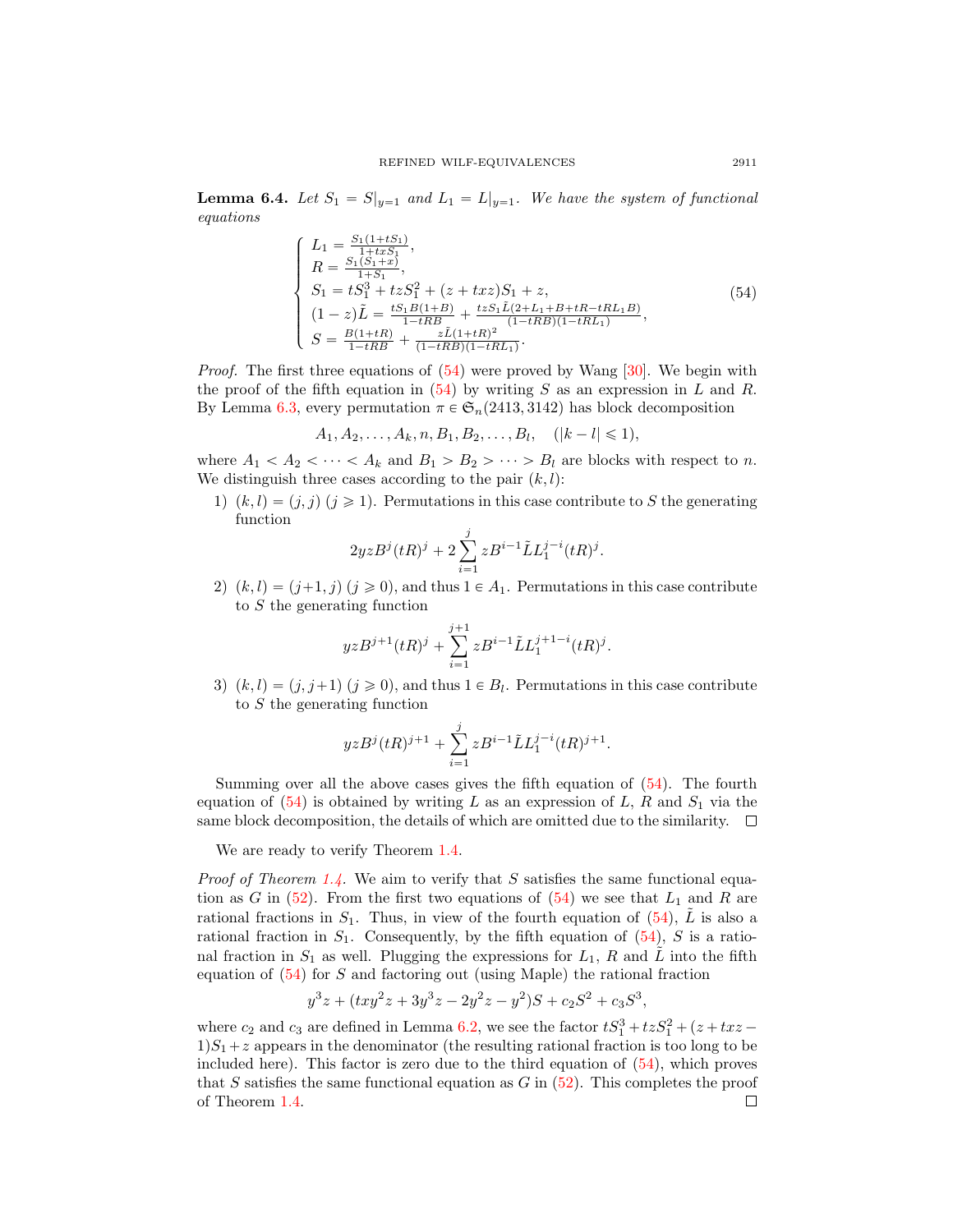7. Conclusion. In this paper, we launch a systematic study of the Wilf-equivalence refined by two permutation statistics, namely comp, the number of components, and iar, the length of the initial ascending run, for all patterns (resp. pairs of patterns) of length 3. The results are summarized in Table [1](#page-9-1) (resp. Table [2\)](#page-21-0), where the trivariate generating functions  $\mathfrak{S}(P)^{\text{des}, \text{iar}, \text{comp}}(t, r, p; z)$  are supplied as well. In the cases where the pair (iar, comp), together with other set-valued statistics, is symmetric over certain class of pattern-avoiding permutations, we construct various bijections to prove them (see e.g. Theorems [3.2,](#page-10-0) [3.12,](#page-16-0) [3.14,](#page-17-1) and [4.1\)](#page-20-1). On the other hand, our proof of the result concerning separable permutations (see Theorem [1.4\)](#page-4-1) is algebraic, and can hardly be called simple. Therefore, a direct bijection from  $\mathfrak{S}_n(2413, 3142)$ to  $\mathfrak{S}_n(2413, 4213)$  that preserves the statistics des, dd and iar is much desired.

In view of Lemmas [2.5](#page-7-0) and [5.4,](#page-26-3) we pose the following open problem about a set-valued extension of Lemma [2.5](#page-7-0) for further investigation.

**Problem.** Let ST be a totally  $\oplus$ -compatible set-valued statistic. Let P be a set of indecomposable patterns. Is it true that

 $|\mathfrak{S}_n(P)^{\mathrm{ST},\mathsf{iar}}|=|\mathfrak{S}_n(P)^{\mathrm{ST},\mathsf{comp}}|\Longleftrightarrow|\mathfrak{S}_n(P)^{\mathrm{ST},\mathsf{iar},\mathsf{comp}}|=|\mathfrak{S}_n(P)^{\mathrm{ST},\mathsf{comp},\mathsf{iar}}|\,?$ 

In particular, we suspect that the equivalence above holds when ST is the statistic LMAX.

Conjecture 2. Let P be a set of indecomposable patterns. Then

$$
|\mathfrak{S}_n(P)^{\text{LMAX},\text{iar}}| = |\mathfrak{S}_n(P)^{\text{LMAX},\text{comp}}|
$$
  

$$
\Longleftrightarrow |\mathfrak{S}_n(P)^{\text{LMAX},\text{iar},\text{comp}}| = |\mathfrak{S}_n(P)^{\text{LMAX},\text{comp},\text{iar}}|.
$$

It is our hope, that the results presented and conceived (see also Conjecture [1\)](#page-27-0) here, would attract more people to work on Wilf-equivalences refined by Comtet statistics, or to unearth and study new Comtet statistics in general.

Acknowledgments. The authors thank the anonymous referees for their valuable comments and suggestions. Part of this work was initiated at the Research Center for Mathematics and Interdisciplinary Sciences at Shandong University. The authors would like to thank the center for the excellent working condition and the hospitality extended during their stay.

#### **REFERENCES**

- <span id="page-35-2"></span>[\[1\]](http://www.ams.org/mathscinet-getitem?mr=MR3813642&return=pdf) R. M. Adin, E. Bagno and Y. Roichman, [Block decomposition of permutations and Schur](http://dx.doi.org/10.1007/s10801-017-0788-9)[positivity,](http://dx.doi.org/10.1007/s10801-017-0788-9) J. Algebraic Combin., 47 (2018), 603–622.
- <span id="page-35-4"></span>[\[2\]](http://www.ams.org/mathscinet-getitem?mr=MR3878174&return=pdf) C. A. Athanasiadis, Gamma-positivity in combinatorics and geometry,  $S\acute{e}m$ . Lothar. Combin., 77 (2018), Article B77i, 64 pp (electronic).
- <span id="page-35-6"></span>[\[3\]](http://www.ams.org/mathscinet-getitem?mr=MR2734029&return=pdf) M. Barnabei, F. Bonetti and M. Silimbani, The descent statistic on 123-avoiding permutations, Sém. Lothar. Combin.,  $63$  (2010), B63a, 8 pp.
- <span id="page-35-5"></span>[\[4\]](http://www.ams.org/mathscinet-getitem?mr=MR1826948&return=pdf) S. C. Billey and G. S. Warrington, [Kazhdan-Lusztig polynomials for 321-Hexagon-avoiding](http://dx.doi.org/10.1023/A:1011279130416) [permutations,](http://dx.doi.org/10.1023/A:1011279130416) J. Algebraic Combin., 13 (2001), 111–136.
- <span id="page-35-0"></span>[\[5\]](http://www.ams.org/mathscinet-getitem?mr=MR2078910&return=pdf) M. Bóna, *[Combinatorics of Permutations. With a Foreword by Richard Stanley](http://dx.doi.org/10.1201/9780203494370)*, Discrete Mathematics and its Applications (Boca Raton). Chapman & Hall/CRC, Boca Raton, FL, 2004.
- <span id="page-35-7"></span>[\[6\]](http://www.ams.org/mathscinet-getitem?mr=MR491652&return=pdf) F. R. K. Chung, R. L. Graham, V. E. Hoggatt Jr. and M. Kleiman, [The number of Baxter](http://dx.doi.org/10.1016/0097-3165(78)90068-7) [permutations,](http://dx.doi.org/10.1016/0097-3165(78)90068-7) J. Combin. Theory Ser. A, 24 (1978), 382–394.
- <span id="page-35-1"></span>[\[7\]](http://www.ams.org/mathscinet-getitem?mr=MR2465405&return=pdf) A. Claesson and S. Kitaev, Classification of bijections between 321-and 132-avoiding permutations, Sém. Lothar. Combin.,  $60$  (2008), B60d, 30 pp.
- <span id="page-35-3"></span>[\[8\]](http://www.ams.org/mathscinet-getitem?mr=MR2502604&return=pdf) A. Claesson, S. Kitaev and E. Steingrímsson, [Decompositions and statistics for](http://dx.doi.org/10.1016/j.aam.2008.09.001)  $\beta(1,0)$ -trees [and nonseparable permutations,](http://dx.doi.org/10.1016/j.aam.2008.09.001) Adv. in Appl. Math., 42 (2009), 313–328.